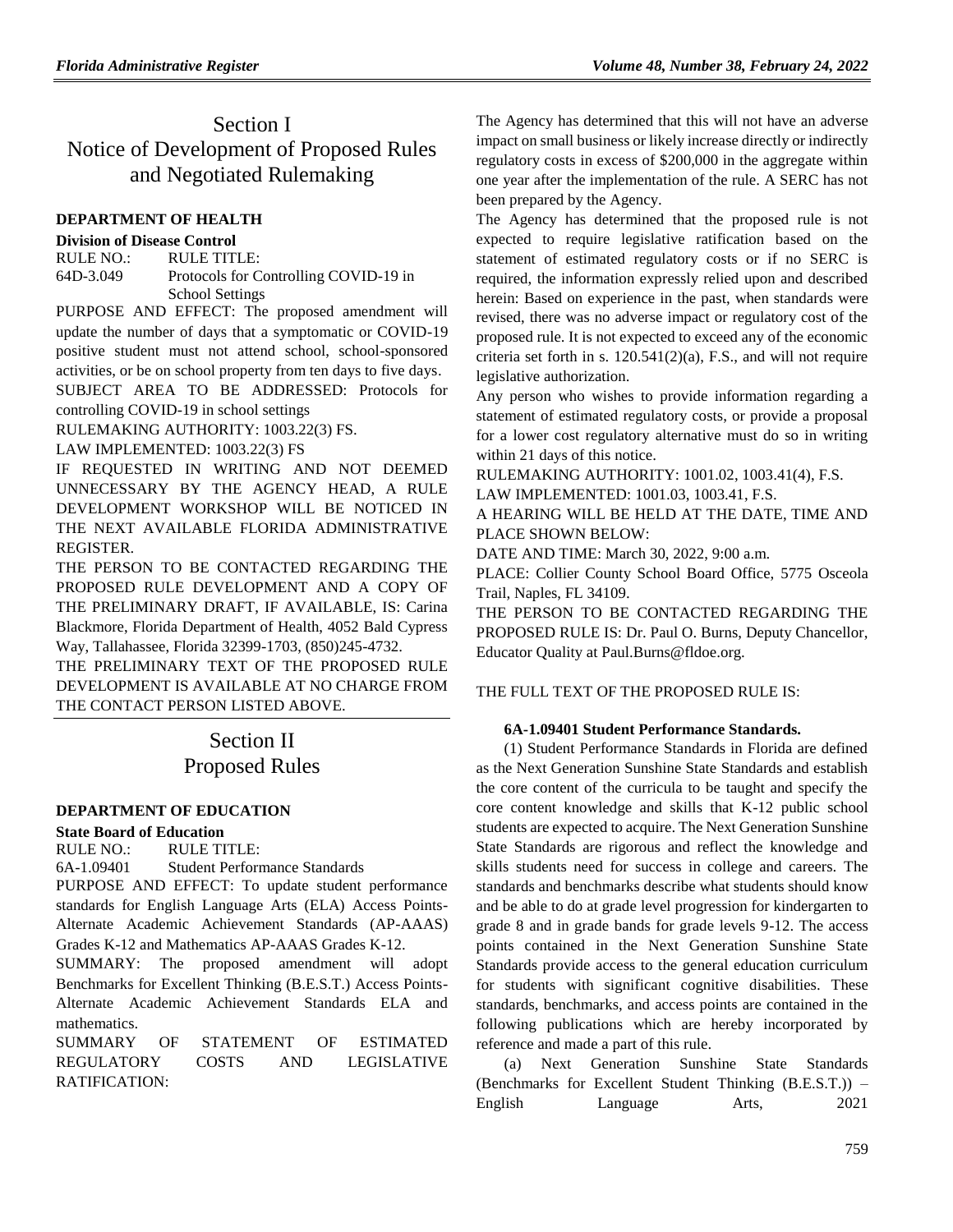(http://www.flrules.org/Gateway/reference.asp?No=Ref-13402),

(b) Next Generation Sunshine State Standards (Benchmarks for Excellent Student Thinking (B.E.S.T.)) – Mathematics, effective August 2020 (http://www.flrules.org/Gateway/reference.asp?No=Ref-12104),

(c) through (k) No change.

(l) Benchmarks for Excellent Student Thinking (B.E.S.T.) English Language Arts (ELA) 2022 Access Points-Alternate Academic Achievement Standards Grade K-12 Access Points to Next Generation Sunshine State Standards (Benchmarks for Excellent Student Thinking (B.E.S.T.)) – English Language Arts 2021

(http://www.flrules.org/Gateway/reference.asp?No=Ref-13405),

(m) Benchmarks for Excellent Student Thinking (B.E.S.T.) Mathematics 2022 Access Points-Alternate Academic Achievement Standards Grade K-12 Access Points to Next Generation Sunshine State Standards (Benchmarks for Excellent Student Thinking (B.E.S.T.)) – Mathematics 2021 (http://www.flrules.org/Gateway/reference.asp?No=Ref-13406),

(n) through (o) No change.

(2) through (4) No change.

Rulemaking Authority 1001.02, 1003.41(4) FS. Law Implemented 1001.03, 1003.41 FS. History–New 6-18-96, Amended 9-28-99, 3-1- 07, 7-25-07, 11-25-07, 4-14-08, 9-22-08, 2-1-09, 1-6-10, 9-5-10, 2-8- 11, 3-25-14, 7-22-14, 3-23-16, 6-23-16, 3-26-20, 8-27-20, 8-26-21,

### NAME OF PERSON ORIGINATING PROPOSED RULE: Dr. Paul O. Burns, Deputy Chancellor, Educator Quality.

NAME OF AGENCY HEAD WHO APPROVED THE PROPOSED RULE: Richard Corcoran, Commissioner, Department of Education.

DATE PROPOSED RULE APPROVED BY AGENCY HEAD: February 17, 2022

DATE NOTICE OF PROPOSED RULE DEVELOPMENT PUBLISHED IN FAR: February 1, 2022

### **[DEPARTMENT OF EDUCATION](https://www.flrules.org/gateway/department.asp?id=6)**

### **[State Board of Education](https://www.flrules.org/gateway/organization.asp?id=195)**

RULE NO.: RULE TITLE: [6A-1.09412](https://www.flrules.org/gateway/ruleNo.asp?id=6A-1.09412) Course Requirements - Grades K-12 Basic and Adult Secondary Programs

PURPOSE AND EFFECT: To revise certain courses contained in the Course Code Directory and Instructional Personnel Assignments for Grades K-12 to add the new B.E.S.T. English Language Arts standards as appropriate for each grade level and course. The effect of this proposal is to set forth the criteria and process for approval of course revisions for English Language

Arts courses to include B.E.S.T. standards for districts, schools, and educators.

SUMMARY: Course descriptions contain the standards and course requirements for each course in grades K-12. Updating course descriptions will add the new and revised B.E.S.T Standards for English Language Arts as appropriate. This will allow districts, schools, and educators to access the content of the curricula to be taught in the state and implement the content knowledge and skills that K-12 public school students are expected to acquire.

# SUMMARY OF STATEMENT OF ESTIMATED REGULATORY COSTS AND LEGISLATIVE RATIFICATION:

The Agency has determined that this will not have an adverse impact on small business or likely increase directly or indirectly regulatory costs in excess of \$200,000 in the aggregate within one year after the implementation of the rule. A SERC has not been prepared by the Agency.

The Agency has determined that the proposed rule is not expected to require legislative ratification based on the statement of estimated regulatory costs or if no SERC is required, the information expressly relied upon and described herein: The proposed rule amendment is not expected to have any adverse impact on economic growth or business competitiveness, or increase regulatory costs or any other factor set forth in s. 120.541(2), F.S., and will not require legislative ratification.. This is based upon the nature of the proposed changes, which modifies the existing Course Code Directory and Instructional Personnel Assignments for Grades K-12 to add the Benchmarks for Excellent Student Thinking (B.E.S.T.) for English Language Arts as appropriate for each grade level and course.

Any person who wishes to provide information regarding a statement of estimated regulatory costs, or provide a proposal for a lower cost regulatory alternative must do so in writing within 21 days of this notice.

RULEMAKING AUTHORITY: [1001.02,](https://www.flrules.org/gateway/statute.asp?id=1001.02) [1001.03\(1\),](https://www.flrules.org/gateway/statute.asp?id=%201001.03(1))  $1011.62(1)(t)$ , F.S.

LAW IMPLEMENTED: [1001.03,](https://www.flrules.org/gateway/statute.asp?id=1001.03) [1011.62\(1\)\(t\),](https://www.flrules.org/gateway/statute.asp?id=%201011.62(1)(t)) F.S.

A HEARING WILL BE HELD AT THE DATE, TIME AND PLACE SHOWN BELOW:

DATE AND TIME: March 30, 2022, 9:00 a.m.

PLACE: Collier County School Board Office, 5775 Osceola Trail, Naples, Florida 34109.

THE PERSON TO BE CONTACTED REGARDING THE PROPOSED RULE IS: Lindsey Brown, Executive Director, Just Read, Florida!, 325 West Gaines Street, Tallahassee, FL 32399, (850)245-5060.

THE FULL TEXT OF THE PROPOSED RULE IS: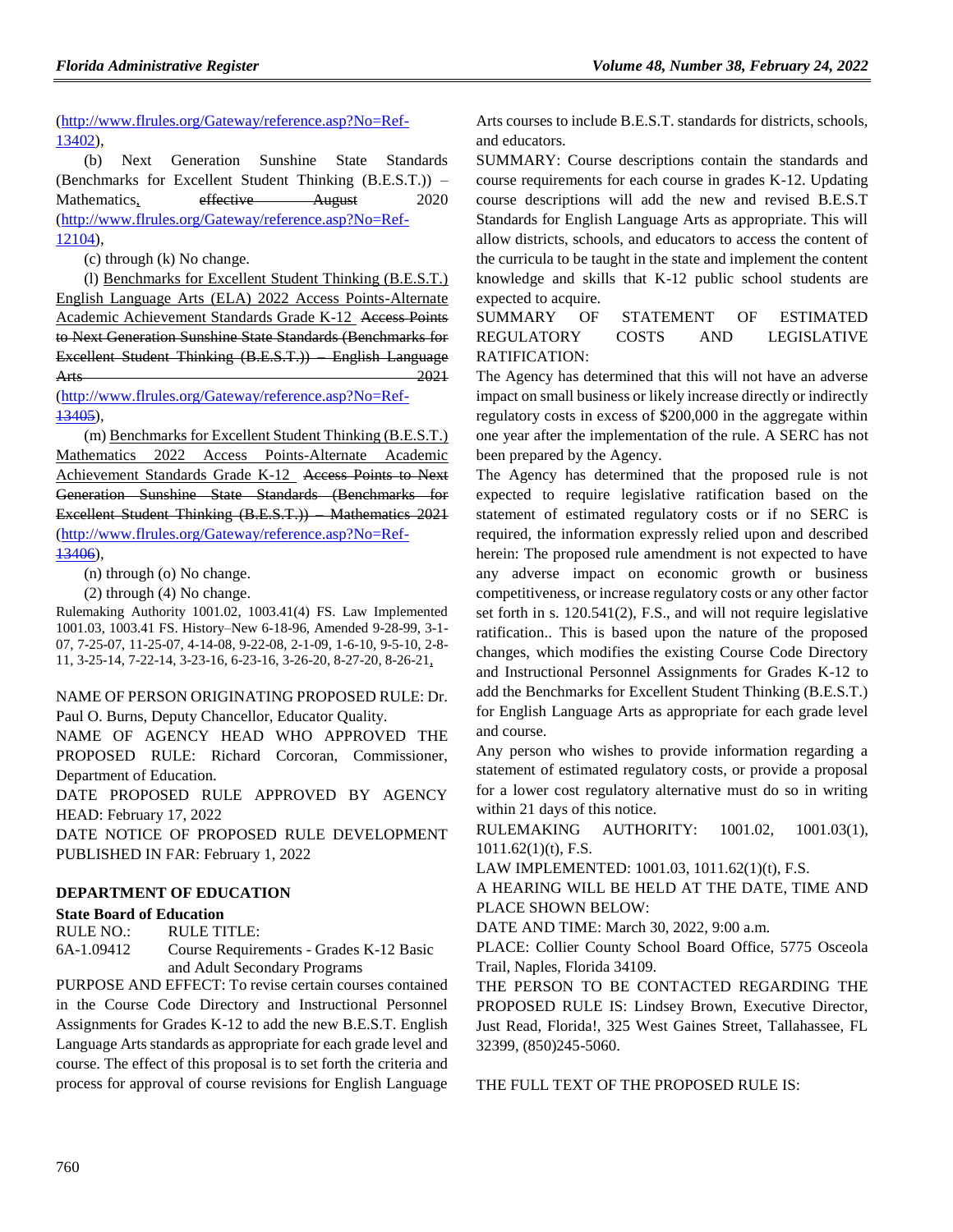# **6A-1.09412 Course Requirements – Grades K-12 Basic and Adult Secondary Programs.**

(1) A course description directs district personnel by providing the essential content and course requirements for each course in grades K-12 contained in the "Course Code Directory and Instructional Personnel Assignments" adopted by Rule 6A-1.09441, F.A.C.

(2) Course requirements approved by the State Board of Education are contained in the following publications and are hereby incorporated by reference and made a part of this rule. Copies of approved course descriptions may be obtained from Division of Public Schools, Department of Education, 325 West Gaines Street, Tallahassee, Florida 32399.

(a) Art – Visual Arts – effective November 2021 (http://www.flrules.org/Gateway/reference.asp?No=Ref-13655),

(b) CLEP Credits via CAP – effective November 2021 (http://www.flrules.org/Gateway/reference.asp?No=Ref-13672),

(c) Computer Education – effective November 2021 (http://www.flrules.org/Gateway/reference.asp?No=Ref-13673),

(d) Dance – effective November 2021 (http://www.flrules.org/Gateway/reference.asp?No=Ref-13674),

(e) Drama – Theatre Arts – effective November 2021 (http://www.flrules.org/Gateway/reference.asp?No=Ref-13675),

(f) Driver Education and Traffic Safety – effective November 2021 (http://www.flrules.org/Gateway/reference.asp?No=Ref-

13676),

(g) English Language Arts – effective May 2022 November 2021 (Link to be provided by DOS),

(h) Experiential Education – effective November 2021 (http://www.flrules.org/Gateway/reference.asp?No=Ref-13678),

(i) Health Education – effective November 2021 (http://www.flrules.org/Gateway/reference.asp?No=Ref-13679),

(j) Humanities – effective November 2021 (http://www.flrules.org/Gateway/reference.asp?No=Ref-13680),

(k) JROTC and Military Training – effective November 2021 (http://www.flrules.org/Gateway/reference.asp?No=Ref-13681),

(l) Leadership Skills Development – effective November 2021 (http://www.flrules.org/Gateway/reference.asp?No=Ref-13682),

(m) Library Media – effective November 2021 (http://www.flrules.org/Gateway/reference.asp?No=Ref-13683),

(n) Mathematics – effective November 2021 (http://www.flrules.org/Gateway/reference.asp?No=Ref-13684),

(o) Music Education – effective November 2021 (http://www.flrules.org/Gateway/reference.asp?No=Ref-13685),

(p) Peer Counseling – effective November 2021 (http://www.flrules.org/Gateway/reference.asp?No=Ref-13686),

(q) Physical Education – effective November 2021 (http://www.flrules.org/Gateway/reference.asp?No=Ref-13687),

(r) Research and Critical Thinking – effective November 2021 (http://www.flrules.org/Gateway/reference.asp?No=Ref-13688),

(s) Science – effective November 2021 (http://www.flrules.org/Gateway/reference.asp?No=Ref-13689),

(t) Social Studies – effective November 2021 (http://www.flrules.org/Gateway/reference.asp?No=Ref-13690),

(u) Study Hall – effective November 2021 (http://www.flrules.org/Gateway/reference.asp?No=Ref-13691),

(v) Temporary Instructional Placement – effective November 2021

(http://www.flrules.org/Gateway/reference.asp?No=Ref-13692),

(w) World Languages – effective November 2021 (http://www.flrules.org/Gateway/reference.asp?No=Ref-13693).

Rulemaking Authority 1001.02, 1001.03(1), 1011.62(1)(t) FS. Law Implemented 1001.03, 1011.62(1)(t) FS. History–New 2-21-85, Formerly 6A-1.9412, Amended 1-29-86, 1-1-87, 9-6-88, 12-13-88, 12- 11-89, 1-15-91, 2-20-92, 6-6-93, 10-18-94, 8-28-95, 5-14-96, 9-15-97, 10-13-98, 5-3-99, 5-3-01, 10-15-01, 12-17-02, 7-26-05, 11-21-05, 7- 27-06, 1-18-07, 3-24-08, 10-21-09, 5-3-10, 7-27-11, 8-21-12, 3-25-14, 6-23-15, 5-5-20, 10-27-20, 11-23-21,

NAME OF PERSON ORIGINATING PROPOSED RULE: Lindsey Brown, Executive Director, Just Read, Florida!

NAME OF AGENCY HEAD WHO APPROVED THE PROPOSED RULE: Richard Corcoran, Commissioner, Department of Education.

DATE PROPOSED RULE APPROVED BY AGENCY HEAD: February 17, 2022

DATE NOTICE OF PROPOSED RULE DEVELOPMENT PUBLISHED IN FAR: October 29, 2021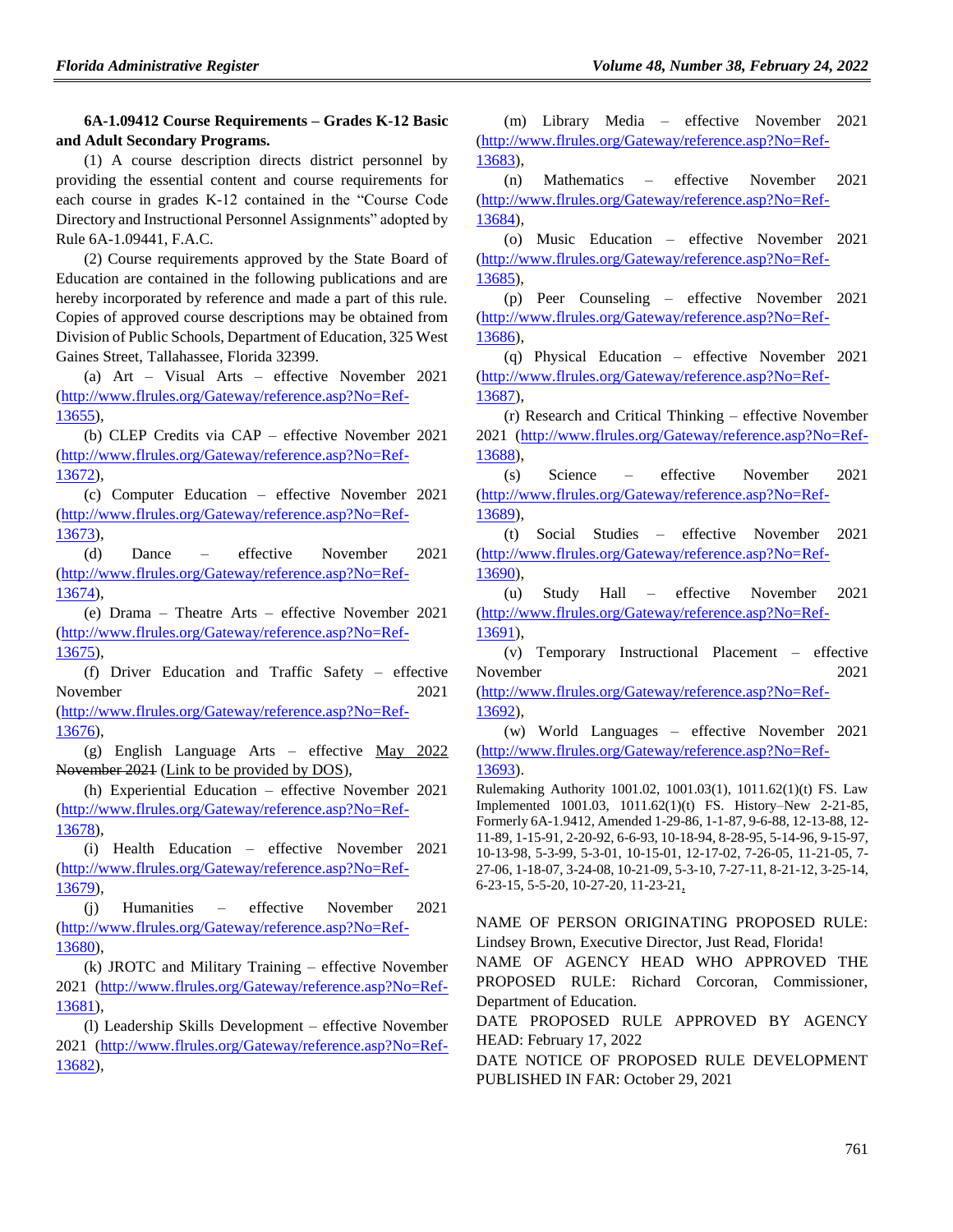### **[DEPARTMENT OF EDUCATION](https://www.flrules.org/gateway/department.asp?id=6)**

# **[State Board of Education](https://www.flrules.org/gateway/organization.asp?id=195)**

RULE NO.: RULE TITLE:

[6A-4.0021](https://www.flrules.org/gateway/ruleNo.asp?id=6A-4.0021) Florida Teacher Certification Examinations PURPOSE AND EFFECT: To adopt and incorporate new Florida Teacher Certification Examinations (FTCE) competencies and skills, effective June 1, 2022, for the following FTCE subject areas: General Knowledge Test, Elementary Education K–6, English 6–12, English for Speakers of Other Languages K–12, Exceptional Student Education K– 12, Middle Grades English 5–9, Prekindergarten/Primary PK– 3, and Reading K–12. The rule amendment also updates the names of two subject area examinations: Guidance and Counseling PK–12 will be renamed School Counseling PK–12 to align with current certification terminology, and Hearing Impaired K–12 will be renamed Deaf or Hard of Hearing K–12 to align with current certification terminology.

SUMMARY: The proposed rule will adopt and incorporate the "Competencies and Skills Required for Teacher Certification in Florida, Twenty-Sixth Edition," effective June 1, 2022, which updates the competencies and skills for eight (8) certification areas to better reflect the Benchmarks for Excellent Student Thinking (B.E.S.T.) Student Performance Standards in English Language Arts, adopted and incorporated in Rule 6A-1.09401, F.A.C. The proposed rule also updates the names of the following two (2) subject area examinations: Guidance and Counseling PK–12 to School Counseling PK–12 to reflect the name change for the certification area in Rule 6A-4.0181, F.A.C., and Hearing Impaired K–12 to Deaf or Hard of Hearing K–12 to reflect the name change for the certification area in Rule 6A-4.0172, F.A.C.

# SUMMARY OF STATEMENT OF ESTIMATED REGULATORY COSTS AND LEGISLATIVE RATIFICATION:

The Agency has determined that this will not have an adverse impact on small business or likely increase directly or indirectly regulatory costs in excess of \$200,000 in the aggregate within one year after the implementation of the rule. A SERC has not been prepared by the Agency.

The Agency has determined that the proposed rule is not expected to require legislative ratification based on the statement of estimated regulatory costs or if no SERC is required, the information expressly relied upon and described herein: The proposed rule amendment is not expected to have any adverse impact on economic growth, business competitiveness, increase regulatory costs or any other factor set forth in s. 120.541(2), F.S. and will not require legislative ratification. This is based upon the nature of the changes and experience with similar changes in the past.

Any person who wishes to provide information regarding a statement of estimated regulatory costs, or provide a proposal for a lower cost regulatory alternative must do so in writing within 21 days of this notice.

RULEMAKING AUTHORITY:  $1001.02(1)$ ,  $(2)(n)$ , [1012.55\(1\),](https://www.flrules.org/gateway/statute.asp?id=%201012.55(1)) [1012.56,](https://www.flrules.org/gateway/statute.asp?id=%201012.56) [1012.59,](https://www.flrules.org/gateway/statute.asp?id=%201012.59) F.S.

LAW IMPLEMENTED: [1012.55,](https://www.flrules.org/gateway/statute.asp?id=1012.55) [1012.56,](https://www.flrules.org/gateway/statute.asp?id=%201012.56) [1012.59,](https://www.flrules.org/gateway/statute.asp?id=%201012.59) F.S.

A HEARING WILL BE HELD AT THE DATE, TIME AND PLACE SHOWN BELOW:

DATE AND TIME: March 30, 2022, 9:00 a.m.

PLACE: Collier County School Board Office, 5775 Osceola Trail, Naples, FL 34109.

THE PERSON TO BE CONTACTED REGARDING THE PROPOSED RULE IS: Phil Canto, Bureau Chief, Bureau of Postsecondary Assessment, Office of Assessment, Division of Accountability, Research, and Measurement, 325 W. Gaines Street, Suite 414, Tallahassee, FL, 32399, (850) 245-0513., 325 W. Gaines Street, Suite 414, Tallahassee, FL, 32399, (850) 245- 0513.

THE FULL TEXT OF THE PROPOSED RULE IS:

**6A-4.0021 Florida Teacher Certification Examinations.**

(1) Scope. This rule governs the written examinations for teacher certification. Additional requirements for certification are specified in Chapter 6A-4, F.A.C.

(2) Description of the examinations and competencies to be demonstrated.

(a) The Florida Teacher Certification Examinations shall be developed by the Commissioner of Education.

(b) The written examinations shall include subtests of English language skills, reading, writing, mathematics, professional skills, and subject area specialty. These examinations may contain multiple-choice questions and questions requiring the examinee to write an answer or demonstrate a proficiency.

(c) The following competencies are to be demonstrated by means of the written examinations:

1. Between October 1, 2017, and September 30, 2020, the general knowledge competencies and skills contained in the publication "Competencies and Skills Required for Teacher Certification in Florida, Twenty-Fourth Edition," [\(http://www.flrules.org/Gateway/reference.asp?No=Ref-](https://www.flrules.org/Gateway/reference.asp?No=Ref-07842)

[07842\)](https://www.flrules.org/Gateway/reference.asp?No=Ref-07842), which is incorporated by reference and made part of this rule effective October 1, 2017. Beginning October 1, 2020, and May 31, 2022, the general knowledge competencies and skills contained in the publication "Competencies and Skills Required for Teacher Certification in Florida, Twenty-Fifth Edition,"

(http://www.flrules.org/Gateway/reference.asp?No=Ref-

10344), which is incorporated by reference and made part of this rule effective October 1, 2020. Beginning June 1, 2022, the general knowledge competencies and skills contained in the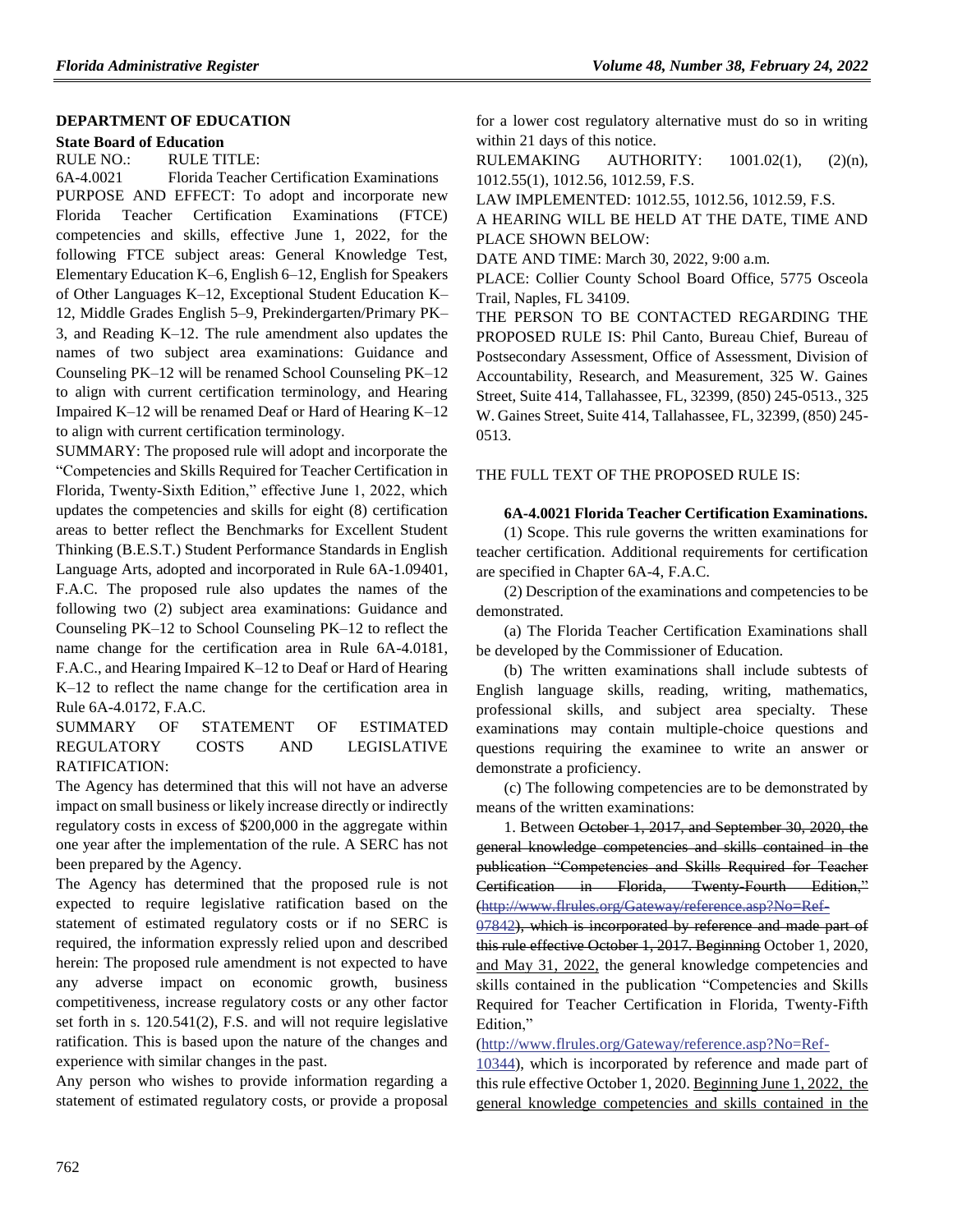publication "Competencies and Skills Required for Teacher Certification in Florida, Twenty-Sixth Edition," (INSERT LINK HERE), which is incorporated by reference and made part of this rule effective June 1, 2022. These publications may be obtained by contacting the Division of Accountability, Research and Measurement, Department of Education, 325 West Gaines Street, Tallahassee, Florida 32399-0400.

2. Between October 1, 2017, and September 30, 2020, the professional education competencies and skills contained in the publication "Competencies and Skills Required for Teacher Certification in Florida, Twenty-Fourth Edition," [\(http://www.flrules.org/Gateway/reference.asp?No=Ref-](https://www.flrules.org/Gateway/reference.asp?No=Ref-07842)

[07842\)](https://www.flrules.org/Gateway/reference.asp?No=Ref-07842), which is incorporated by reference and made part of this rule effective October 1, 2017. Beginning October 1, 2020, and May 31, 2022, the professional education competencies and skills contained in the publication "Competencies and Skills Required for Teacher Certification in Florida, Twenty-Fifth Edition,"

[\(http://www.flrules.org/Gateway/reference.asp?No=Ref-](https://www.flrules.org/Gateway/reference.asp?No=Ref-10344)

[10344\)](https://www.flrules.org/Gateway/reference.asp?No=Ref-10344), which is incorporated by reference and made part of this rule effective October 1, 2020. Beginning June 1, 2022, the professional education competencies and skills contained in the publication "Competencies and Skills Required for Teacher Certification in Florida, Twenty-Sixth Edition," (INSERT LINK HERE), which is incorporated by reference and made part of this rule effective June 1, 2022. These publications may be obtained by contacting the Division of Accountability, Research and Measurement, Department of Education, 325 West Gaines Street, Tallahassee, Florida 32399-0400.

3. Between October 1, 2017, and September 30, 2020, the subject area competencies and skills contained in the publication "Competencies and Skills Required for Teacher Certification in Florida, Twenty-Fourth Edition," [\(http://www.flrules.org/Gateway/reference.asp?No=Ref-](https://www.flrules.org/Gateway/reference.asp?No=Ref-07842)

[07842\)](https://www.flrules.org/Gateway/reference.asp?No=Ref-07842), which is incorporated by reference and made part of this rule effective October 1, 2017. Beginning October 1, 2020, and May 31, 2022, the subject area competencies and skills contained in the publication "Competencies and Skills Required for Teacher Certification in Florida, Twenty-Fifth Edition," [\(http://www.flrules.org/Gateway/reference.asp?No=Ref-](https://www.flrules.org/Gateway/reference.asp?No=Ref-10344)

[10344\)](https://www.flrules.org/Gateway/reference.asp?No=Ref-10344), which is incorporated by reference and made part of this rule effective October 1, 2020. Beginning June 1, 2022, the subject area competencies and skills contained in the publication "Competencies and Skills Required for Teacher Certification in Florida, Twenty-Sixth Edition," (INSERT LINK HERE), which is incorporated by reference and made part of this rule effective June 1, 2022. These publications may be obtained by contacting the Division of Accountability, Research and Measurement, Department of Education, 325 West Gaines Street, Tallahassee, Florida 32399-0400.

(3) through (8) No change.

- (9) Scoring of the subject area specialty examinations.
- (a) No change.

(b) For subject area specialty examinations listed below, a score earned prior to May 1, 1990, shall be considered a passing score and shall be valid for certification in that subject area for a period of two (2) years from the test administration date. Effective August 1, 1990, a passing score for these subject area examinations will be a scaled score of at least two hundred (200). This scaled passing score will be equivalent to the following scores on the October 1988 test administration:

| <b>SUBJECT</b>                       | <b>SCORE</b>      |
|--------------------------------------|-------------------|
| Biology 6-12                         | 70 correct items  |
| Computer Science K-12                | 72 correct items  |
| Earth-Space Science 6-12             | 70 correct items  |
| <b>Emotionally Handicapped K-12</b>  | 87 correct items  |
| Geography 6-12                       | 105 correct items |
| School Guidance and Counseling PK-12 | 83 correct items  |
| History 6-12                         | 89 correct items  |
| Journalism 6-12                      | 89 correct items  |
| Mentally Handicapped K-12            | 63 correct items  |
| Physical Education K-8               | 66 correct items  |
| Physical Education 6-12              | 72 correct items  |
| Physically Impaired K-12             | 79 correct items  |
| Political Science 6-12               | 84 correct items  |
| Reading K-12                         | 69 correct items  |
| School Psychologist PK-12            | 61 correct items  |
| Specific Learning Disabilities K-12  | 78 correct items  |
| Speech-Language Impaired K-12        | 79 correct items  |
| Varying Exceptionalities K-12        | 80 correct items  |

(c) For subject area specialty examinations listed below, a score earned prior to October 1, 1990, shall be considered a passing score and shall be valid for certification in that subject area for a period of two (2) years from the test administration date. Effective October 1, 1990, a passing score for these subject area examinations will be a scaled score of at least two hundred (200). This scaled passing score will be equivalent to the following scores on the April 1989 test administration:

| <b>SCORE</b>                                      |
|---------------------------------------------------|
| 63 correct items                                  |
| 84 correct items                                  |
|                                                   |
| 71 on a scale that weights the multiple choice    |
| section eighty (80) percent and the essay section |
| twenty $(20)$ percent                             |
| Deaf or Hard66 correct items                      |
| Hearing                                           |
| <b>Impaired K-12</b>                              |
| Mathematics 60 correct items                      |
|                                                   |
| 64 correct items                                  |
|                                                   |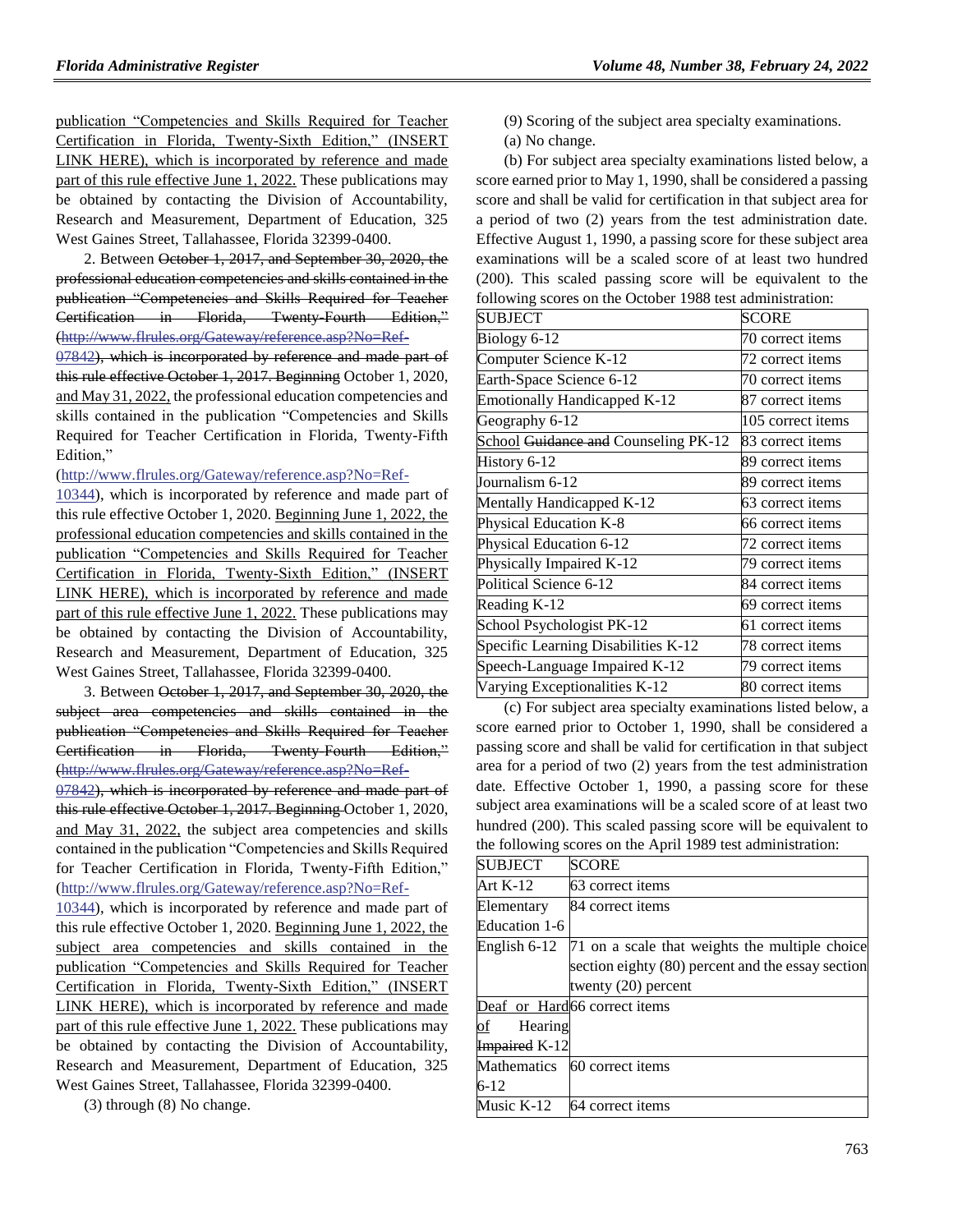| Primary       | 88 correct items                                        |
|---------------|---------------------------------------------------------|
| Education K-3 |                                                         |
|               | Social Science 102 correct items                        |
| $6 - 12$      |                                                         |
|               | $(1)$ thus call $(1,1)$ . $\mathbf{M}$ and $\mathbf{M}$ |

(d) through (bb) No change.

(10) through (13) No change.

Rulemaking Authority 1012.55(1), 1012.56, 1012.59 FS. Law Implemented 1012.55, 1012.56, 1012.59 FS. History–New 8-27-80, Amended 1-11-82, 1-6-83, 5-3-83, 10-5-83, 10-15-84, Formerly 6A-4.021, Amended 12-25-86, 4-26-89, 4-16-90, 7-10-90, 4-22-91, 10-3- 91, 8-10-92, 11-28-93, 4-12-95, 7-1-96, 9-30-96, 10-1-99, 7-17-00, 7- 16-01, 3-24-02, 7-16-02, 3-24-03, 7-21-03, 12-23-03, 7-13-04, 5-24- 05, 5-23-06, 5-21-07, 5-19-08, 7-21-08, 7-9-09, 6-22-10, 6-21-11, 11- 22-11, 8-23-12, 5-21-13, 10-22-13, 2-25-14, 12-23-14, 7-28-15, 10- 26-15, 7-26-16, 2-20-17, 8-20-17, 6-19-18, 11-28-18, 4-22-19,

NAME OF PERSON ORIGINATING PROPOSED RULE: Phil Canto, Bureau Chief, Bureau of Postsecondary Assessment, Office of Assessment, Division of Accountability, Research, and Measurement.

NAME OF AGENCY HEAD WHO APPROVED THE PROPOSED RULE: Richard Corcoran, Commissioner, Department of Education

DATE PROPOSED RULE APPROVED BY AGENCY HEAD: February 17, 2022

DATE NOTICE OF PROPOSED RULE DEVELOPMENT PUBLISHED IN FAR: December 15, 2021

### **[DEPARTMENT OF EDUCATION](https://www.flrules.org/gateway/department.asp?id=6)**

### **[State Board of Education](https://www.flrules.org/gateway/organization.asp?id=195)**

RULE NO.: RULE TITLE: [6A-5.069](https://www.flrules.org/gateway/ruleNo.asp?id=6A-5.069) School District Professional Learning **Systems** 

PURPOSE AND EFFECT: To provide school districts with common standards, requirements, processes, and materials for the development and implementation of professional learning systems. The effect of this proposal is the department will be able to provide strategic, statewide technical assistance and support to school districts leading to increased quality and consistency of professional learning systems.

SUMMARY: The proposed rule sets forth the requirements for school district professional learning systems pursuant to section 1012.98, Florida Statutes, by transferring the standards for high-quality professional learning from Rule 6A-5.071, F.A.C., to this rule; outlining the requirements for school district systems; establishing the submission process; defining the approval criteria and period; and providing a common system template for school district use.

SUMMARY OF STATEMENT OF ESTIMATED REGULATORY COSTS AND LEGISLATIVE RATIFICATION:

The Agency has determined that this will not have an adverse impact on small business or likely increase directly or indirectly regulatory costs in excess of \$200,000 in the aggregate within one year after the implementation of the rule. A SERC has not been prepared by the Agency.

The Agency has determined that the proposed rule is not expected to require legislative ratification based on the statement of estimated regulatory costs or if no SERC is required, the information expressly relied upon and described herein: The proposed rule is not expected to have any adverse impact on economic growth or business competitiveness, or increase regulatory costs or any other factor set forth in s. 120.541(2), F.S., and will not require legislative ratification. This is based upon the nature of the proposed rule, which clarifies the existing requirements and processes for school district professional learning systems.

Any person who wishes to provide information regarding a statement of estimated regulatory costs, or provide a proposal for a lower cost regulatory alternative must do so in writing within 21 days of this notice.

RULEMAKING AUTHORITY: [1001.02\(1\),](https://www.flrules.org/gateway/statute.asp?id=1001.02(1)) (2)(n); 1012.56(13); 1012.98(8), F.S.

LAW IMPLEMENTED: [1012.56,](https://www.flrules.org/gateway/statute.asp?id=1012.56) [1012.575,](https://www.flrules.org/gateway/statute.asp?id=%201012.575) [1012.98,](https://www.flrules.org/gateway/statute.asp?id=%201012.98) F.S.

A HEARING WILL BE HELD AT THE DATE, TIME AND PLACE SHOWN BELOW:

DATE AND TIME: March 30, 2022, 9:00 a.m.

PLACE: Collier County School Board Office, 5775 Osceola Trail, Naples, Florida 34109.

THE PERSON TO BE CONTACTED REGARDING THE PROPOSED RULE IS: Abbey Stewart, Bureau Chief, Bureau of Educator Recruitment, Development and Retention, Florida Department of Education; (850)245-9608 or abbey.stewart@fldoe.org.

### THE FULL TEXT OF THE PROPOSED RULE IS:

# **6A-5.069 School District Professional Learning Systems.**

(1) The purpose of this rule is to set forth the requirements for school district professional learning systems, pursuant to Section 1012.98, Florida Statutes (F.S.), by establishing standards for high-quality professional learning; outlining the required content for school district professional learning systems; providing a common system template for school district use; establishing a submission process; and setting forth system approval criteria.

(2) Professional Learning Standards. The standards define Florida's expectations for high-quality professional learning systems and opportunities, and form the foundation for school district professional learning systems and catalogs. There are seven (7) standards grouped into five (5) domains (i.e., Foundation, Needs Assessment and Planning, Learning, Implementing, and Evaluating) representative of stages in an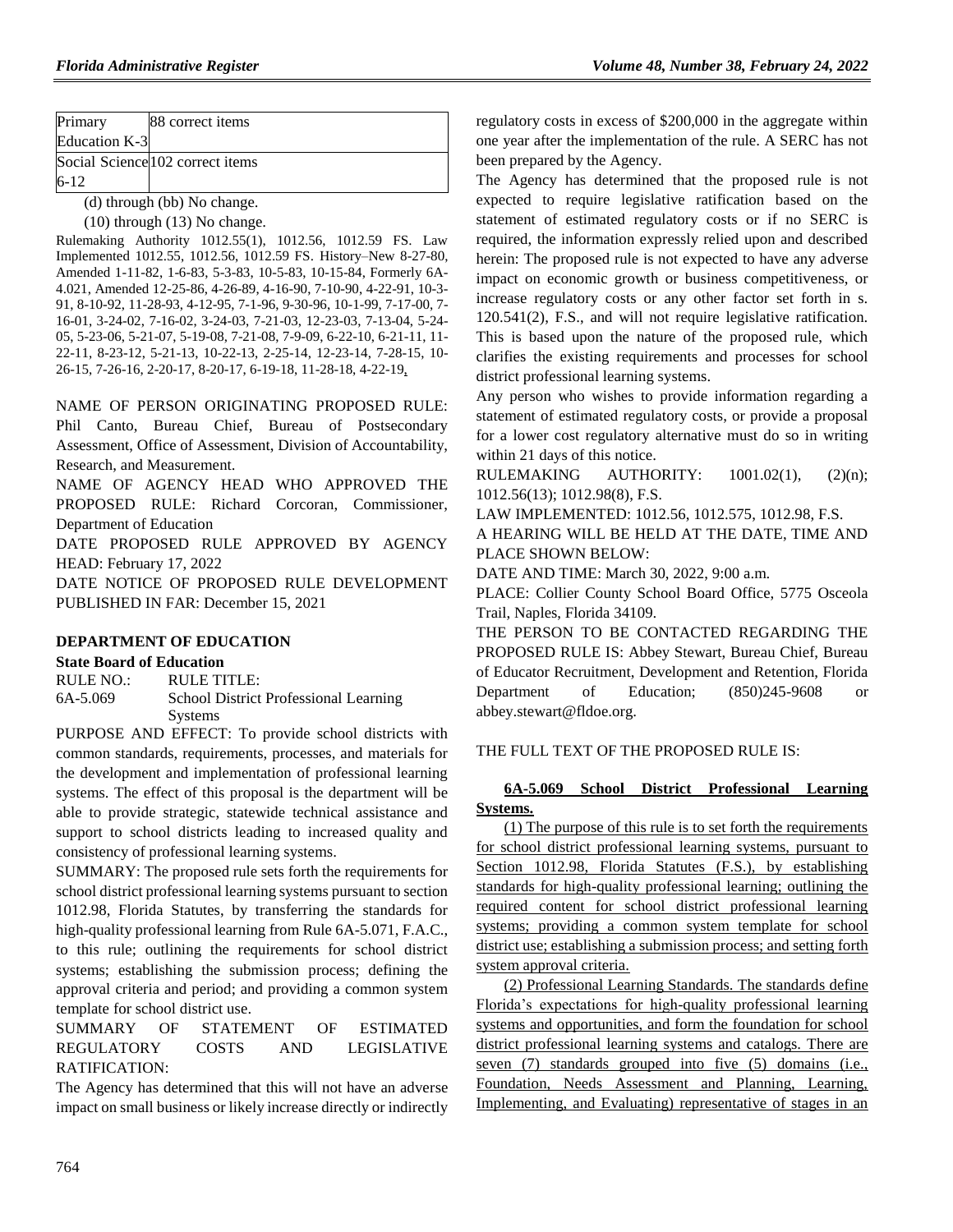improvement cycle. Each standard includes a title, description, and multiple indicators of what the standard may look like in practice.

(a) Domain 0: Foundation. Standard 1: Leadership. Professional learning requires leaders who develop capacity, create support systems, and advocate for professional learning to continually improve educator practice and student outcomes. Examples of this standard in practice include:

1. Setting high standards for educator and student performance;

2. Developing expertise in self and others regarding effective professional learning and leadership;

3. Communicating the importance of high-quality professional learning and its connection to student outcomes;

4. Promoting a culture of professional learning by ensuring policies, structures, resources, calendars, and daily schedules support educators to continuously improve their knowledge and practice; and

5. Creating a coherent program of learning and leadership development opportunities for growth of all employees.

(b) Domain 1: Needs Assessment and Planning. Standard 1: Professional Learning Needs. Professional learning includes the use of student, educator, and system data to analyze, prioritize, and plan for continuous improvement of educator practice and student outcomes. Examples of this standard in practice include:

1. Continuously analyzing and interpreting multiple types and sources of data (e.g., student performance, discipline, classroom observations, climate surveys) to determine student and educator learning needs and related educator problems of practice;

2. Prioritizing professional learning based on identified student and educator learning needs; and

3. Developing individual, school, and district learning plans that align professional learning goals to student learning needs.

(c) Domain 1: Needs Assessment and Planning. Standard 2: Professional Learning Resources. Professional learning requires schools and systems to maximize and monitor the use of resources to continually improve educator practice and student outcomes. Examples of this standard in practice include:

1. Determining appropriate curricular resources to support professional learning needs;

2. Prioritizing and aligning fiscal, human, material, technology, and time resources for investment in professional learning;

3. Integrating multiple sources of funding in order to fully support identified professional learning needs; and

4. Analyzing data collected on resource utilization and impact on desired outcomes to make decisions regarding future allocations.

(d) Domain 2: Learning. Standard 1: Learning Outcomes. Professional learning includes outcomes that ensure intended changes in educator knowledge, skills, dispositions, and practice align with student learning needs. Examples of this standard in practice include:

1. Using identified student learning needs to make decisions about professional learning content and outcomes;

2. Defining clear expectations and learning outcomes that specify what educators need to know and do in relation to educator performance standards; and

3. Creating coherence by ensuring outcomes build on previous professional learning or knowledge.

(e) Domain 2: Learning. Standard 2: Learning Designs. Professional learning includes use of research- and evidencebased learning designs to continually improve educator practice and student outcomes. Examples of this standard in practice include:

1. Considering the desired outcomes and educator and student learning needs, interests, and experiences in the selection of learning designs;

2. Utilizing face-to-face, online, and blended learning design models that focus on sustained individual, team, and school learning;

3. Enabling educators to construct new, relevant, and personalized learning through processes such as active engagement, modeling, application, assessment, reflection, feedback, and ongoing support;

4. Supporting collaboration among educators to deepen professional practice and foster a sense of collective responsibility for improving student outcomes; and

5. Engaging in a shared cycle of inquiry, action, research, data analysis, planning, implementation, reflection, and evaluation that drives continuous improvement (e.g., learning communities, Lesson Study, online networks, coaching, mentoring).

(f) Domain 3: Implementing. Standard 1: Implementation of Learning. Professional learning includes multiple opportunities to implement new learning with ongoing support and actionable feedback to continually improve educator practice and student outcomes. Examples of this standard in practice include:

1. Setting clear goals and maintaining high expectations for implementation of learning with fidelity;

2. Sustaining implementation of new learning by providing multiple opportunities for practice in authentic settings with ongoing and varied support (e.g., coaching, modeling, peer groups, co-teaching, co-planning, study groups);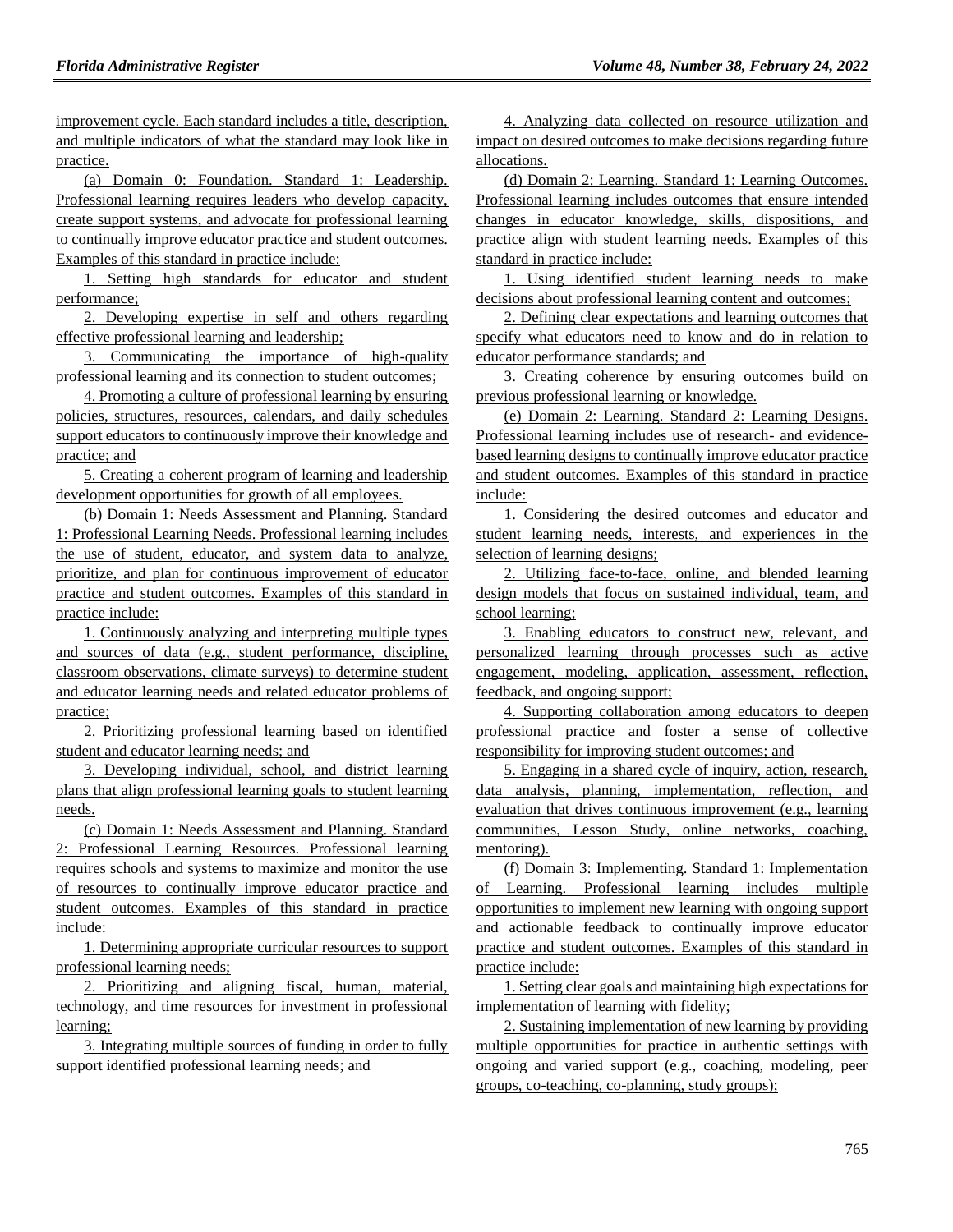3. Providing opportunities for frequent feedback and reflection to analyze and adjust practice in relation to established expectations; and

4. Monitoring and assessing the degree of implementation to identify and resolve challenges related to integration of professional learning.

(g) Domain 4: Evaluating. Standard 1: Evaluation of Professional Learning. Professional learning includes formative and summative evaluation of the effectiveness of professional learning in increasing educator knowledge, changing educator dispositions and practice, and improving student outcomes to inform decisions about future professional learning. Examples of this standard in practice include:

1. Developing and conducting a comprehensive plan to evaluate the effectiveness of individual, school, and district plans for professional learning;

2. Monitoring formative educator practice and student learning data to assess professional learning and make adjustments as needed; and

3. Conducting a summative evaluation at the end of a program to assess the overall impact and make decisions regarding future professional learning.

(3) Professional Learning System Requirements. To receive approval of its professional learning system, the school district must provide the following:

(a) An overview of the system;

(b) A list of the collaborative partnerships established and a description of how a diverse group of stakeholders was consulted during development of the system;

(c) A description of the organizational structure of professional learning in the school district;

(d) A list of the district- and school-based positions with the primary responsibility for planning, providing, implementing, and supporting, or evaluating professional learning, and a brief description of their roles related to professional learning;

(e) A description of the school district's systems of professional learning programs and supports that enable instructional personnel and school administrators to continually develop throughout their career, and provide opportunities for meaningful teacher leadership and the identification and preparation of aspiring school leaders;

(f) A description of how the school district implements each of the professional learning standards outlined in subsection (2) of this rule;

(g) A list of the technology platforms and programs the school district uses to manage, provide, or support professional learning, and a brief description of how they are utilized;

(h) A list of the funding sources and amounts allocated for the school district's professional learning resources, and the percentage of the school district's total operating expenses that is allocated for professional learning for each of the last three school years; and

(i) Confirmation that the system meets the requirements of Section 1012.98, F.S., as outlined in the Professional Learning System Template, Form PLST-2022.

(4) Submission Process.

(a) School districts must submit professional learning systems to the Department for review and approval under the following circumstances:

1. The school district is establishing an initial professional learning system;

2. The school district is making substantial revisions (i.e., revisions other than editing for grammar, name changes, or year updates) to a previously approved professional learning system; or

3. The approval period for the school district's professional learning system is due to expire.

(b) The timelines for submission and approval of professional learning systems will be posted to the Department's website at least thirty (30) days before the submission due date. Initial or substantially revised systems may not be implemented by the school district prior to Department approval.

(c) Beginning in the 2022-23 school year, professional learning systems shall be drafted using the Professional Learning System Template, Form PLST-2022.

(d) School districts shall submit professional learning systems and any supporting documentation electronically to ProfessionalDevelopment@fldoe.org.

(5) Approval Criteria and Period.

(a) A professional learning system shall be approved by the Department when the system:

1. Is submitted to ProfessionalDevelopment@fldoe.org;

2. Is submitted on the form required by paragraph  $(4)(c)$  of this rule;

3. Fulfills the requirements of subsection (3) of this rule; and

4. Is found by the Department to create the conditions necessary to increase student achievement; enhance classroom instructional strategies that promote rigor and relevance throughout the curriculum; and prepare students for college, career, and life.

(b) A professional learning system shall maintain its approval designation for a period of five (5) years, if the system is not substantially revised and continues to comply with the requirements listed in Section 1012.98, F.S., and this rule.

(6) Forms. The following form is hereby incorporated by reference: Professional Learning System Template, Form PLST-2022 (May 2022) (insert web link). Copies may be obtained from the Florida Department of Education, 325 West Gaines Street, Room 124, Tallahassee, FL 32399-0400.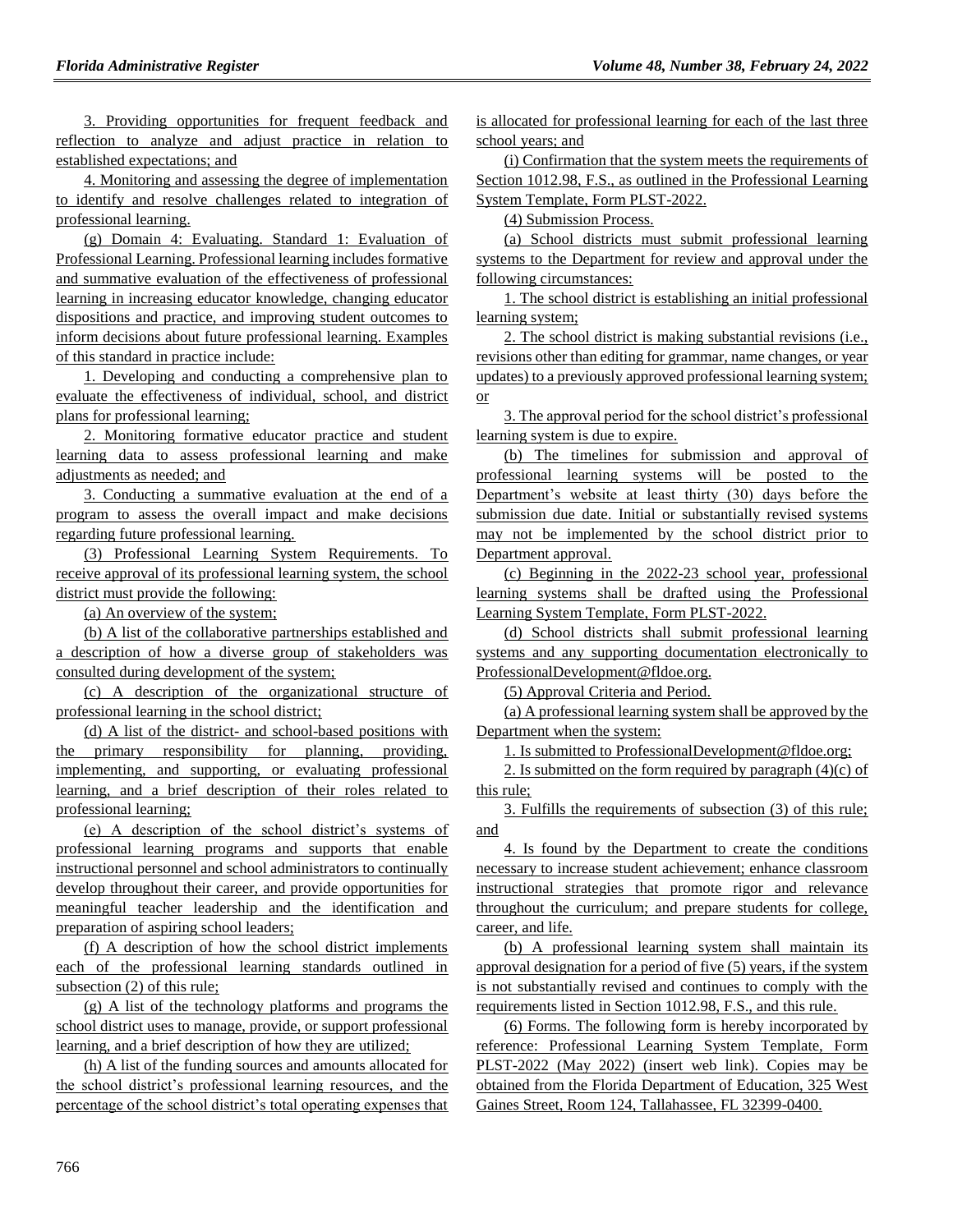Rulemaking Authority 1001.02(1),(2)(n); 1012.56(13); 1012.98(8) FS. Law Implemented 1012.56, 1012.575, 1012.98 FS. History–New

NAME OF PERSON ORIGINATING PROPOSED RULE: Abbey Stewart, Bureau Chief, Bureau of Educator Recruitment, Development and Retention.

NAME OF AGENCY HEAD WHO APPROVED THE PROPOSED RULE: Richard Corcoran, Commissioner, Department of Education.

DATE PROPOSED RULE APPROVED BY AGENCY HEAD: February 17, 2022

DATE NOTICE OF PROPOSED RULE DEVELOPMENT PUBLISHED IN FAR: November 30, 2021

### **[DEPARTMENT OF EDUCATION](https://www.flrules.org/gateway/department.asp?id=6)**

### **[State Board of Education](https://www.flrules.org/gateway/organization.asp?id=195)**

RULE NO.: RULE TITLE:

[6A-5.071](https://www.flrules.org/gateway/ruleNo.asp?id=6A-5.071) Professional Learning Catalog

PURPOSE AND EFFECT: To remove Florida's Professional Learning Standards (to move them to a new rule), limit the awarding of inservice points for certain educators for mandatory training not linked to student learning or professional growth, and add institutions of higher education with a teacher preparation program approved pursuant to s. 1004.04, F.S., as entities eligible to develop and implement a professional learning system and catalog. The effect of this proposal is that organizations may have to amend policies regarding the awarding of inservice points and more entities will be eligible to provide professional learning opportunities to Florida's teachers.

SUMMARY: The proposed rule sets forth the requirements for professional learning catalogs pursuant to s. 1012.98, F.S., by outlining the requirements for catalog components; setting submission, amendment, and review criteria; identifying the entities eligible to create a catalog; providing specifications for awarding inservice points; and prescribing record maintenance and data reporting requirements.

# SUMMARY OF STATEMENT OF ESTIMATED REGULATORY COSTS AND LEGISLATIVE RATIFICATION:

The Agency has determined that this will not have an adverse impact on small business or likely increase directly or indirectly regulatory costs in excess of \$200,000 in the aggregate within one year after the implementation of the rule. A SERC has not been prepared by the Agency.

The Agency has determined that the proposed rule is not expected to require legislative ratification based on the statement of estimated regulatory costs or if no SERC is required, the information expressly relied upon and described herein: The proposed rule is not expected to have any adverse impact on economic growth or business competitiveness, or increase regulatory costs or any other factor set forth in s. 120.541(2), F.S., and will not require legislative ratification. This is based upon the nature of the proposed rule, which clarifies the existing requirements and processes for professional learning catalogs.

Any person who wishes to provide information regarding a statement of estimated regulatory costs, or provide a proposal for a lower cost regulatory alternative must do so in writing within 21 days of this notice.

RULEMAKING AUTHORITY:  $1001.02(1)$ ,  $(2)(n)$ , [1012.56\(13\),](https://www.flrules.org/gateway/statute.asp?id=%201012.56(13)) [1012.98\(8\),](https://www.flrules.org/gateway/statute.asp?id=%201012.98(8)) [1012.986\(3\),](https://www.flrules.org/gateway/statute.asp?id=%201012.986(3)) F.S.

LAW IMPLEMENTED[: 1004.04,](https://www.flrules.org/gateway/statute.asp?id=1004.04) [1012.56,](https://www.flrules.org/gateway/statute.asp?id=%201012.56) [1012.575,](https://www.flrules.org/gateway/statute.asp?id=%201012.575) [1012.98,](https://www.flrules.org/gateway/statute.asp?id=%201012.98) [1012.986,](https://www.flrules.org/gateway/statute.asp?id=%201012.986) F.S.

A HEARING WILL BE HELD AT THE DATE, TIME AND PLACE SHOWN BELOW:

DATE AND TIME: March 30, 2022, 9:00 a.m.

PLACE: Collier County School Board Office, 5775 Osceola Trail, Naples, Florida 34109.

THE PERSON TO BE CONTACTED REGARDING THE PROPOSED RULE IS: Abbey Stewart, Bureau Chief, Bureau of Educator Recruitment, Development and Retention, Florida Department of Education; 850-245-9608 or abbey.stewart@fldoe.org.

THE FULL TEXT OF THE PROPOSED RULE IS:

### **6A-5.071 Professional Learning Catalogs.**

(1) The purpose of this rule is to set forth the requirements for school district professional learning catalogs, formerly known as master inservice plans, pursuant to Section 1012.98, Florida Statutes (F.S.), by establishing standards for highquality professional learning; outlining the requirements for professional learning catalog components; setting submission, amendment, and review criteria; identifying the entities eligible to create a catalog; providing specifications for awarding inservice points; and prescribing record maintenance and data reporting requirements.

(2) Professional Learning Standards. The standards define Florida's core expectations for high-quality professional learning systems and opportunities, and form the foundation for school district professional learning systems and catalogs. There are seven (7) standards grouped into five (5) domains (i.e., Foundation, Needs Assessment and Planning, Learning, Implementing, and Evaluating) representative of stages in an improvement cycle. Each standard includes a title, description, and multiple indicators of what the standard may look like in practice.

(a) Domain 0: Foundation. Standard 1: Leadership. Professional learning requires leaders who develop capacity, create support systems, and advocate for professional learning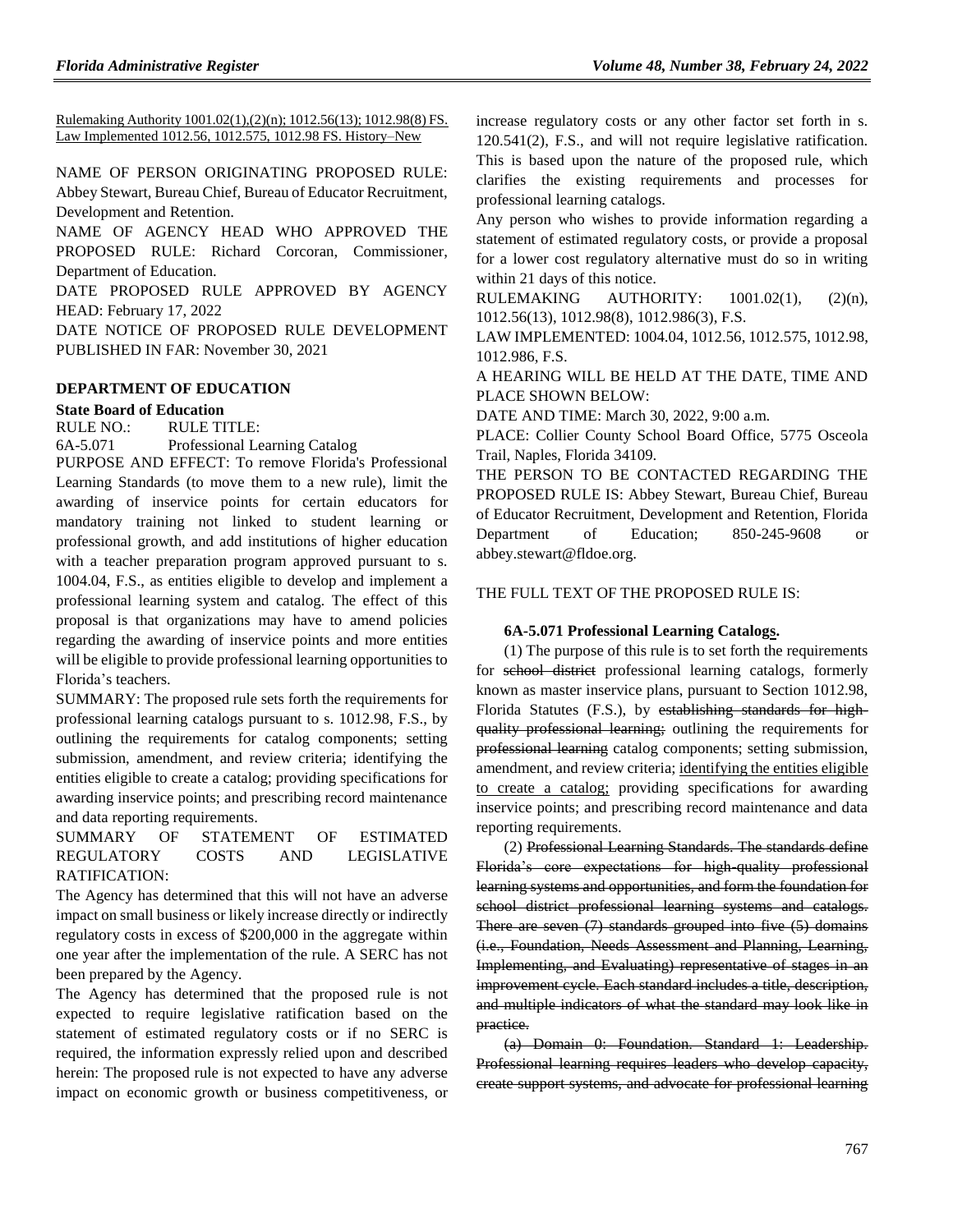to continually improve educator practice and student outcomes. Examples of this standard in practice include:

1. Setting high standards for educator and student performance;

2. Developing expertise in self and others regarding effective professional learning and leadership;

3. Communicating the importance of high-quality professional learning and its connection to student outcomes;

4. Promoting a culture of professional learning by ensuring policies, structures, resources, calendars, and daily schedules support educators to continuously improve their knowledge and practice; and,

5. Creating a coherent program of learning and leadership development opportunities for growth of all employees.

(b) Domain 1: Needs Assessment and Planning. Standard 1: Professional Learning Needs. Professional learning includes the use of student, educator, and system data to analyze, prioritize, and plan for continuous improvement of educator practice and student outcomes. Examples of this standard in practice include:

1. Continuously analyzing and interpreting multiple types and sources of data (e.g., student performance, discipline, classroom observations, climate surveys) to determine student and educator learning needs and related educator problems of practice;

2. Prioritizing professional learning based on identified student and educator learning needs; and,

3. Developing individual, school, and district learning plans that align professional learning goals to student learning needs.

(c) Domain 1: Needs Assessment and Planning. Standard 2: Professional Learning Resources. Professional learning requires schools and systems to maximize and monitor the use of resources to continually improve educator practice and student outcomes. Examples of this standard in practice include:

1. Determining appropriate curricular resources to support professional learning needs;

2. Prioritizing and aligning fiscal, human, material, technology, and time resources for investment in professional learning;

3. Integrating multiple sources of funding in order to fully support identified professional learning needs; and,

4. Analyzing data collected on resource utilization and impact on desired outcomes to make decisions regarding future allocations.

(d) Domain 2: Learning. Standard 1: Learning Outcomes. Professional learning includes outcomes that ensure intended changes in educator knowledge, skills, dispositions, and practice align with student learning needs. Examples of this standard in practice include:

1. Using identified student learning needs to make decisions about professional learning content and outcomes;

2. Defining clear expectations and learning outcomes that specify what educators need to know and do in relation to educator performance standards; and,

3. Creating coherence by ensuring outcomes build on previous professional learning or knowledge.

(e) Domain 2: Learning. Standard 2: Learning Designs. Professional learning includes use of research and evidencebased learning designs to continually improve educator practice and student outcomes. Examples of this standard in practice include:

1. Considering the desired outcomes and educator and student learning needs, interests, and experiences in the selection of learning designs;

2. Utilizing face to face, online, and blended learning design models that focus on sustained individual, team, and school learning;

3. Enabling educators to construct new, relevant, and personalized learning through processes such as active engagement, modeling, application, assessment, reflection, feedback, and ongoing support;

4. Supporting collaboration among educators to deepen professional practice and foster a sense of collective responsibility for improving student outcomes; and,

5. Engaging in a shared cycle of inquiry, action, research, data analysis, planning, implementation, reflection, and evaluation that drives continuous improvement (e.g., learning communities, Lesson Study, online networks, coaching, mentoring).

(f) Domain 3: Implementing. Standard 1: Implementation of Learning. Professional learning includes multiple opportunities to implement new learning with ongoing support and actionable feedback to continually improve educator practice and student outcomes. Examples of this standard in practice include:

1. Setting clear goals and maintaining high expectations for implementation of learning with fidelity;

2. Sustaining implementation of new learning by providing multiple opportunities for practice in authentic settings with ongoing and varied support (e.g., coaching, modeling, peer groups, co-teaching, co-planning, study groups);

3. Providing opportunities for frequent feedback and reflection to analyze and adjust practice in relation to established expectations; and,

4. Monitoring and assessing the degree of implementation to identify and resolve challenges related to integration of professional learning.

(g) Domain 4: Evaluating. Standard 1: Evaluation of Professional Learning. Professional learning includes formative and summative evaluation of the effectiveness of professional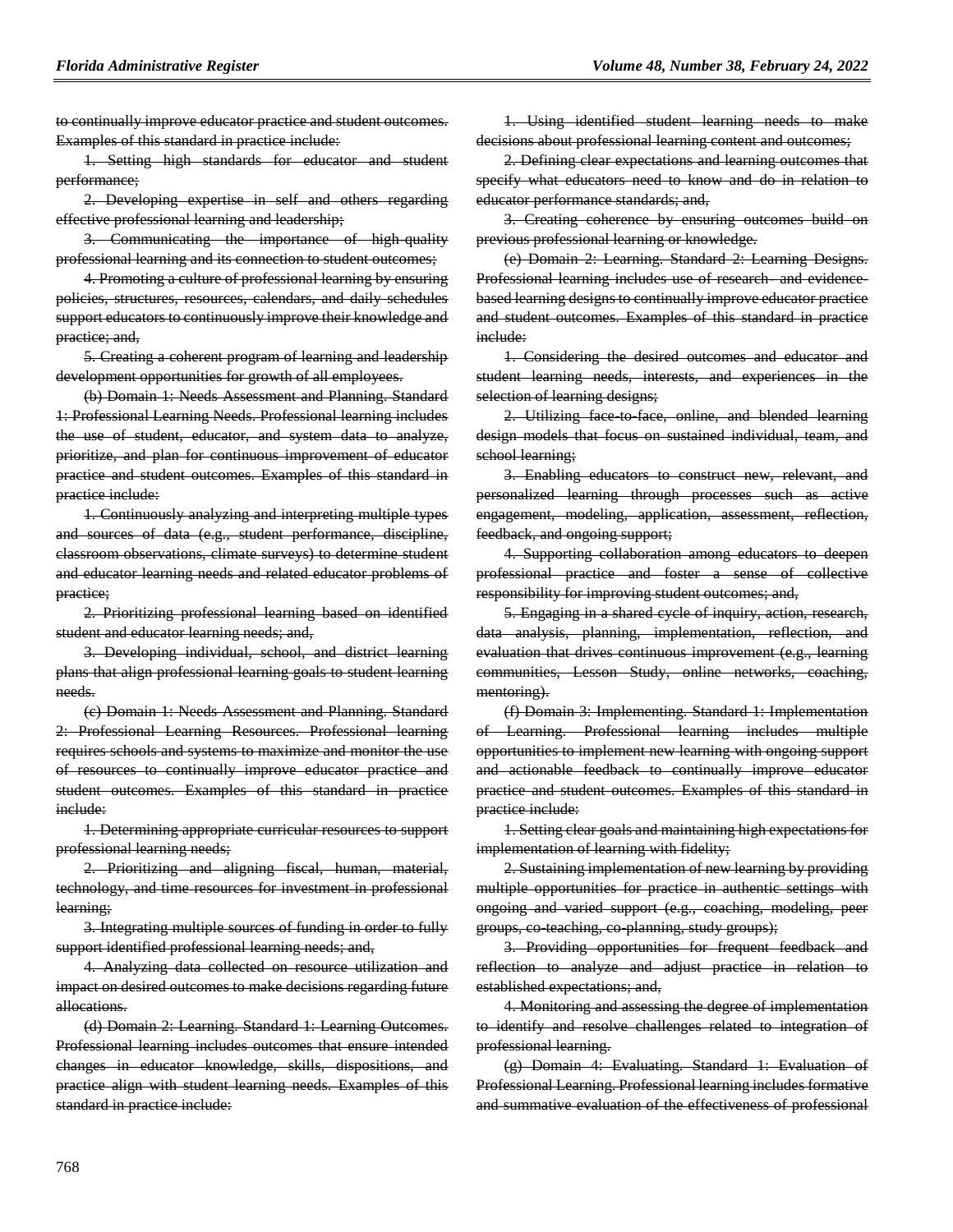learning in increasing educator knowledge, changing educator dispositions and practice, and improving student outcomes to inform decisions about future professional learning. Examples of this standard in practice include:

1. Developing and conducting a comprehensive plan to evaluate the effectiveness of individual, school, and district plans for professional learning;

2. Monitoring formative educator practice and student learning data to assess professional learning and make adjustments as needed; and,

3. Conducting a summative evaluation at the end of a program to assess the overall impact and make decisions regarding future professional learning.

(3) Professional Learning Catalog Requirements. Pursuant to Section 1012.98(4)(b)5., F.S., all school districts shall maintain, as a corollary of their professional learning system, a catalog that outlines all professional learning opportunities, referred to as components, for all school district employees from all funding sources.

(a) For each component, the catalog shall include the following:

1. A title;

2. An identifying number assigned in accordance with the FDOE Information Database Requirements: Volume II – Automated Staff Information System pursuant to Section 1008.385(2), F.S., and Rule 6A-1.0014, F.A.C.;

3. The maximum number of inservice points to be awarded for successful completion of the component, assigned in accordance with the specifications outlined in subsection  $(6)(7)$ of this rule;

4. through 5. No change.

(b) No change.

(3)(4) Submission, Amendment, and Review Criteria.

(a) By September 1 of each year, the school district shall update the catalog, based on the results of the review conducted pursuant to paragraph  $(3)(4)(d)$  of this rule, and the district school board shall approve the catalog pursuant to the criteria and procedures in subsections  $(2)(3)$  and  $(3)(4)$  of this rule.

(b) By October 1 of each year, the school district shall submit a letter to the Commissioner verifying that the district school board has approved the catalog and the catalog meets the criteria in subsection  $(2)(3)$  of this rule.

(c) A component developed or modified after the annual approval of the catalog shall be approved as an amendment by the district school board and meet the criteria in subsection  $(2)(3)$  of this rule.

(d) Annually, the school district shall conduct a review of the previous year's catalog program operations that results in a determination of its effectiveness in the educational setting as measured by changes in educator practice and student outcomes, and use this information to make decisions about which components to continue, modify, or eliminate.

 $(4)$ (5) The approval of program plans for school district add-on certification programs pursuant to Section 1012.575, F.S., shall be for a period of five (5) years. Professional learning Ceomponents associated with the approved programs shall remain in the professional learning catalog throughout the approval period.

(5)(6) Other Eligible Entities. A developmental research school operated under the control of the State University System;, an eligible state educational agency; or an organization of private schools or consortium of charter schools that meets criteria specified in Section 1012.98(6), F.S.;, or a public or private college or university with a teacher preparation program approved pursuant to Section 1004.04, F.S., may develop a professional learning system and catalog.

(a) The catalog shall be developed meeting the criteria outlined in subsection  $(2)(3)$  of this rule and submitted to the department for initial approval by the Commissioner.

(b) After initial approval of a catalog, continued approval shall be in accordance with the criteria and procedures outlined in subsections  $(2)(3)$  and  $(3)(4)$  of this rule, and the requirements for reporting and data maintenance as required in subsection  $(7)(8)$  of this rule.

(c) For other eligible entities with an approved professional learning system and catalog, references to district school boards in this rule shall mean the director of a developmental research school, or the governing authority or board of an eligible development research school, state educational agency, organization of private schools, or consortium of charter schools, or public or private college or university.

 $(6)(7)$  Awarding of Inservice Points. Inservice points awarded for successful completion of a component shall be assigned as follows:

(a) One (1) clock hour of participation shall equal one (1) inservice point, or as specified by the professional learning catalog based on competencies competency(ies) demonstrated, for successful completion of a component.

(b) Points awarded for completion of college credit shall equate to inservice participation as follows:

1. One (1) semester hour of college credit shall equal twenty  $(20)$  inservice points; and,

2. One (1) quarter hour shall equal thirteen (13) and onethird inservice points.

(c) Inservice points may be awarded for components that focus on analysis of student achievement data, ongoing formal and informal assessments of student achievement, identification and use of enhanced and differentiated instructional strategies, enhancement of subject content expertise, integrated use of classroom technology that enhances teaching and learning, classroom management, parent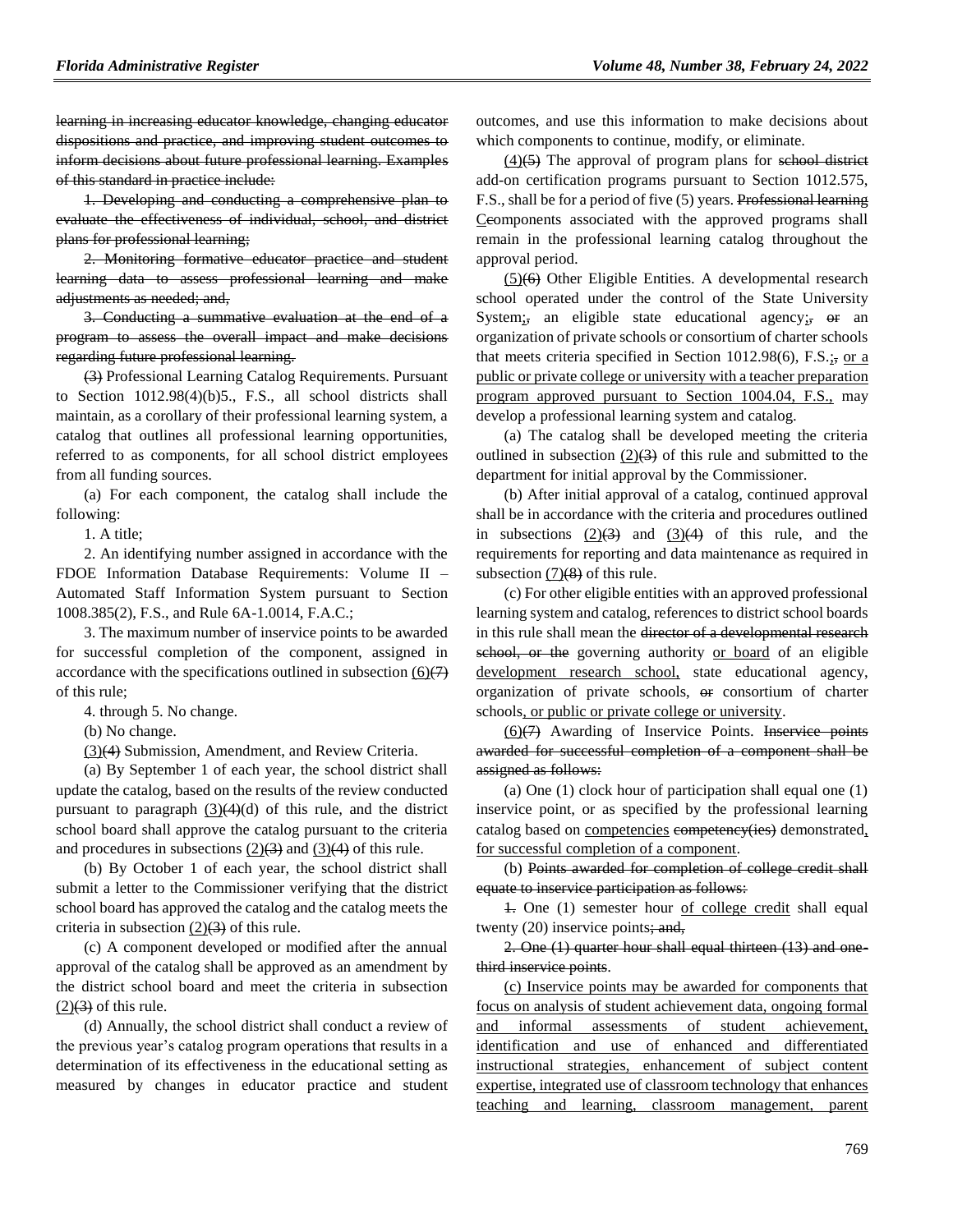involvement, instructional leadership, effective school management, and school safety.

(d) Inservice points for any mandatory component not linked to student learning or professional growth may only be awarded to an educator holding a Florida Professional Certificate with a coverage area classified as "academic" or "degreed career and technical" once during their certificate's five-year validity period, pursuant to Section 1012.585(3)(g), F.S. Components linked to student learning or professional growth are defined as those that support increased student academic achievement, enhanced classroom instructional strategies that promote rigor and relevance throughout the curriculum, and the preparedness of students for continuing education and the workforce.

(7)(8) Record Maintenance and Data Reporting Requirements. District Pprofessional learning catalog records shall be maintained and data shall be reported as follows:

(a) through (b) No change.

(c) Each school district shall report data information for all approved professional learning components as required by the FDOE Information Database Requirements: Volume II – Automated Staff Information System pursuant to Section 1008.385(2), F.S., and Rule 6A-1.0014, F.A.C. Other eligible entities as defined in subsection (5) of this rule educational agencies, organizations of private schools, and consortiums of charter schools with approved catalogs without automated data reporting capabilities shall report the required component data information using nonautomated equivalent means annually by October 1 of each year.

Rulemaking Authority 1001.02(1), (2)(n), 1012.98(8), 1012.56(13), 1012.986(3) FS. Law Implemented 1004.04, 1012.986, 1012.98, 1012.56, 1012.575 FS. History–New 11-25-75, Formerly 6A-5.72, Amended 4-10-79, 6-28-83, 7-15-84, 12-26-85, Formerly 6A-5.71, Amended 8-28-95, 7-2-98, 5-2-10, 11-28-18,

NAME OF PERSON ORIGINATING PROPOSED RULE: Abbey Stewart, Bureau Chief, Bureau of Educator Recruitment, Development and Retention.

NAME OF AGENCY HEAD WHO APPROVED THE PROPOSED RULE: Richard Corcoran, Commissioner, Department of Education.

DATE PROPOSED RULE APPROVED BY AGENCY HEAD: February 17, 2022

DATE NOTICE OF PROPOSED RULE DEVELOPMENT PUBLISHED IN FAR: November 30, 2021

### **[DEPARTMENT OF EDUCATION](https://www.flrules.org/gateway/department.asp?id=6)**

### **[State Board of Education](https://www.flrules.org/gateway/organization.asp?id=195)**

RULE NO.: RULE TITLE: [6A-6.03028](https://www.flrules.org/gateway/ruleNo.asp?id=6A-6.03028) Provision of Free Appropriate Public Education (FAPE) and Development of Individual Educational Plans for Students with Disabilities

PURPOSE AND EFFECT: To reflect the updates of section 1003.5716, Florida Statutes (F.S.), during the 2021 Legislative Session. The effect will amend the transition process to postsecondary education and career opportunities for students with disabilities during the student's seventh grade year or age 12, whichever occurs first, rather than at age 14, and have an operational plan in place that is implemented on the first day of the student's first year in high school.

SUMMARY: Planning for students with disabilities to transition to high school and beyond.

# SUMMARY OF STATEMENT OF ESTIMATED REGULATORY COSTS AND LEGISLATIVE RATIFICATION:

The Agency has determined that this will not have an adverse impact on small business or likely increase directly or indirectly regulatory costs in excess of \$200,000 in the aggregate within one year after the implementation of the rule. A SERC has not been prepared by the Agency.

The Agency has determined that the proposed rule is not expected to require legislative ratification based on the statement of estimated regulatory costs or if no SERC is required, the information expressly relied upon and described herein: Based upon the nature of the changes, this proposed rule is not expected to have any adverse impact on economic growth, business competitiveness or any other factors listed in s. 120.541(2)(a), F.S., and will not require legislative ratification. No increase in regulatory costs are anticipated as a result of the rule changes.

Any person who wishes to provide information regarding a statement of estimated regulatory costs, or provide a proposal for a lower cost regulatory alternative must do so in writing within 21 days of this notice.

RULEMAKING AUTHORITY: [1001.02\(1\),](https://www.flrules.org/gateway/statute.asp?id=1001.02(1)) (2)(n), [1003.01\(3\)\(a\),](https://www.flrules.org/gateway/statute.asp?id=%201003.01(3)(a)) (b), [1003.4282,](https://www.flrules.org/gateway/statute.asp?id=%201003.4282) [1003.55,](https://www.flrules.org/gateway/statute.asp?id=%201003.55) [1003.57,](https://www.flrules.org/gateway/statute.asp?id=%201003.57) [1003.571,](https://www.flrules.org/gateway/statute.asp?id=%201003.571) [1003.5715,](https://www.flrules.org/gateway/statute.asp?id=%201003.5715) [1008.22,](https://www.flrules.org/gateway/statute.asp?id=%201008.22) F.S.

LAW IMPLEMENTED: [1002.33,](https://www.flrules.org/gateway/statute.asp?id=1002.33) [1003.01\(3\)\(a\),](https://www.flrules.org/gateway/statute.asp?id=%201003.01(3)(a)) (b), [1003.4203,](https://www.flrules.org/gateway/statute.asp?id=%201003.4203) [1003.4282,](https://www.flrules.org/gateway/statute.asp?id=%201003.4282) [1003.55,](https://www.flrules.org/gateway/statute.asp?id=%201003.55) [1003.57,](https://www.flrules.org/gateway/statute.asp?id=%201003.57) [1003.571,](https://www.flrules.org/gateway/statute.asp?id=%201003.571) [1003.5715,](https://www.flrules.org/gateway/statute.asp?id=%201003.5715) [1003.5716,](https://www.flrules.org/gateway/statute.asp?id=%201003.5716) [1008.22,](https://www.flrules.org/gateway/statute.asp?id=%201008.22) F.S.

A HEARING WILL BE HELD AT THE DATE, TIME AND PLACE SHOWN BELOW:

DATE AND TIME: March 30, 3022, 9:00 a.m.

PLACE: Collier County School Board Office, 5775 Osceola Trail, Naples, FL 34109.

THE PERSON TO BE CONTACTED REGARDING THE PROPOSED RULE IS: Victoria Gaitanis, Bureau of Exceptional Student Education, 325 West Gaines Street, Tallahassee, FL 32399-0400, (850)245-0475.

THE FULL TEXT OF THE PROPOSED RULE IS: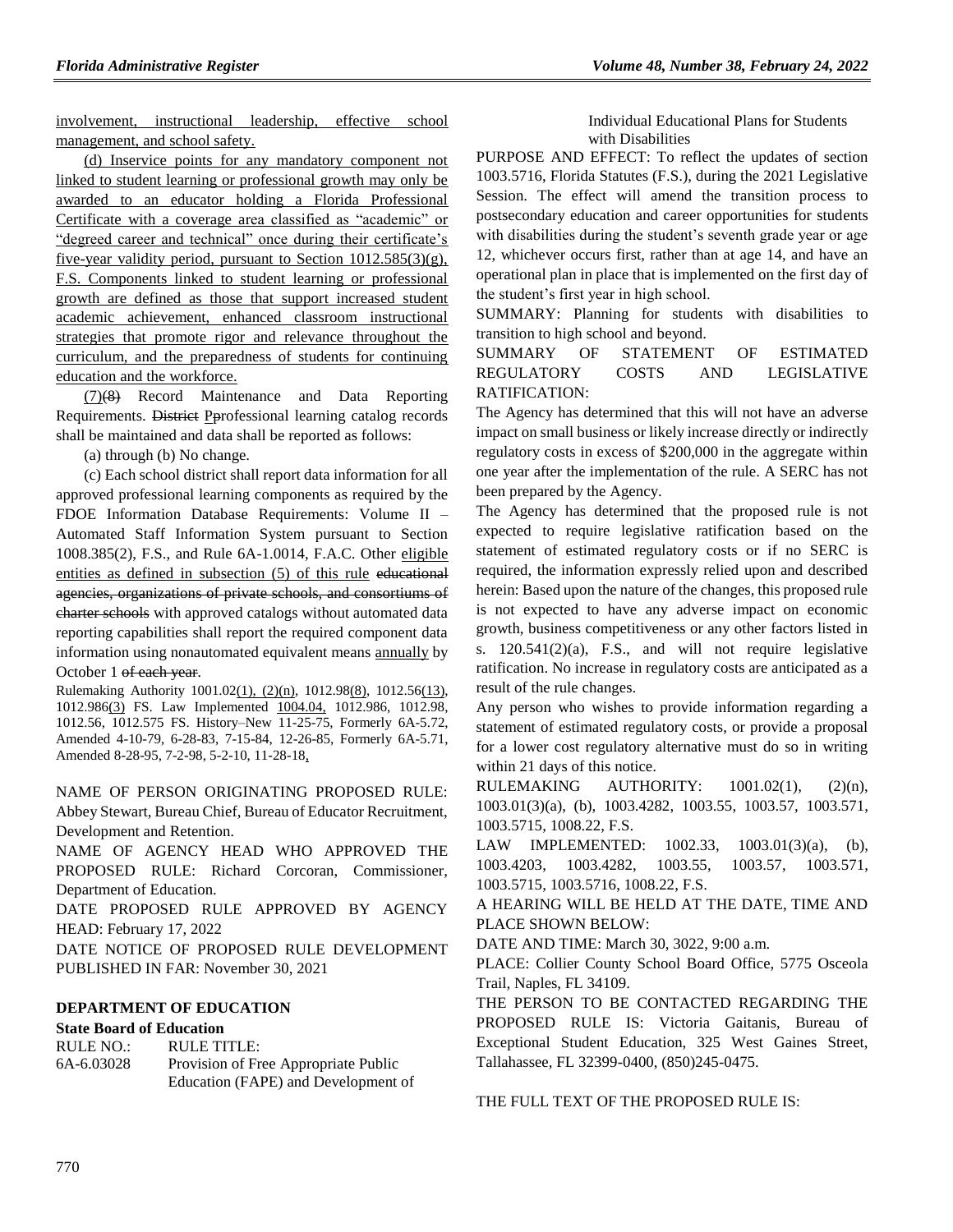# **6A-6.03028 Provision of Free Appropriate Public Education (FAPE) and Development of Individual Educational Plans for Students with Disabilities.**

(1) Entitlement to FAPE. All students with disabilities aged three (3) through twenty-one (21) residing in the state have the right to FAPE consistent with the requirements of Section 1003.571, F.S. and Rules 6A-6.03011 through 6A-6.0361, F.A.C. FAPE shall be made available to students with disabilities, including students who have been suspended or expelled, and any individual student with a disability who needs special education and related services, even though the student has not failed or been retained in a course or grade, and is advancing from grade to grade. The obligation to make FAPE available to all students with disabilities does not apply with respect to the following:

(a) Students with disabilities who have graduated from high school with a standard diploma, and who have not deferred receipt of the diploma, in accordance with Section  $1003.4282(9)(c)(10)(e),$  F.S. A standard diploma does not include an alternative degree that is not fully aligned with the state's academic standards, such as a certificate of completion or a general educational development credential (GED); and,

(b) through (c) No change.

1. through 2. No change.

(2) No change.

(3) IEP requirements. An IEP must be developed, reviewed, and revised for each eligible student or child with a disability served by a school district, or other state agency that provides special education and related services either directly, by contract, or through other arrangements, in accordance with this rule. For a student identified as gifted in accordance with Rule 6A-6.03019, F.A.C., and who is also identified as a student with a disability, as defined in paragraph 6A- $6.03411(1)(f)$ , F.A.C., the strengths, needs and services associated with a student's giftedness must be addressed in the student's IEP. Parents are partners with schools and school district personnel in developing, reviewing, and revising the IEP for their student. For the purposes of this rule, the term parents also includes legal guardians.

(a) Role of parents. The role of parents in developing IEPs includes:

1. through 6. No change.

(b) Parent participation in meetings. Each school district shall establish procedures that provide the opportunity for one or both of the student's parents to participate in meetings and decisions concerning the IEP for the student. Parents of each student with a disability must be members of any group that makes decisions on the educational placement of their student. Procedures to ensure participation in meetings shall include the following:

1. through 3. No change.

4. No later than the first IEP to be in effect during when the student's seventh grade year or when the student attains the age of twelve (12), whichever occurs first turns fourteen (14), or younger if determined appropriate by the IEP Team, the notice must also indicate that a purpose of the meeting will be identifying transition services needs of the student and that the district will invite the student.

5. No Not later than the first IEP to be in effect when the student enters high school, attains the age of fourteen (14) turns sixteen (16), or younger if when determined appropriate by the parent and the IEP team, whichever occurs first, the notice must also indicate that a purpose of the meeting will be consideration of the postsecondary and career goals and transition services for the student, that the district will invite the student, and identify any other agency that will be invited to send a representative to the meeting.

6. No later than the first IEP to be in effect at the beginning of the school year the student is expected to graduate, the notice must indicate that a purpose of the meeting will be the consideration for deferment and identifying if the student will defer the receipt of his or her diploma.

76. If neither a parent cannot ean attend in person, the school district shall use other methods to ensure parent participation, including individual or conference telephone calls or video conferencing.

87. A meeting may be conducted without a parent in attendance if the school district is unable to obtain the attendance of the parents. In this case, the district must have a record of its attempts to arrange a mutually agreed on time and place, such as:

a. through c. No change.

98. The district shall take whatever action is necessary to ensure that the parents and the student, during the student's seventh grade year or when the student attains the age of twelve (12), beginning at age fourteen (14), whichever occurs first, understand the proceedings at a meeting, which may include arranging for an interpreter for parents and students who are deaf or whose native language is a language other than English.

109. A meeting does not include informal or unscheduled conversations involving school district personnel and conversations on issues such as teaching methodology, lesson plans, or coordination of service provision. A meeting also does not include preparatory activities that school district personnel engage in to develop a proposal or response to a parent proposal that will be discussed at a later meeting.

1110. The district shall give the parents a copy of the IEP at no cost to the parents.

(c) through (g) No change.

(h) Contents of the IEP. The IEP for each student with a disability must include: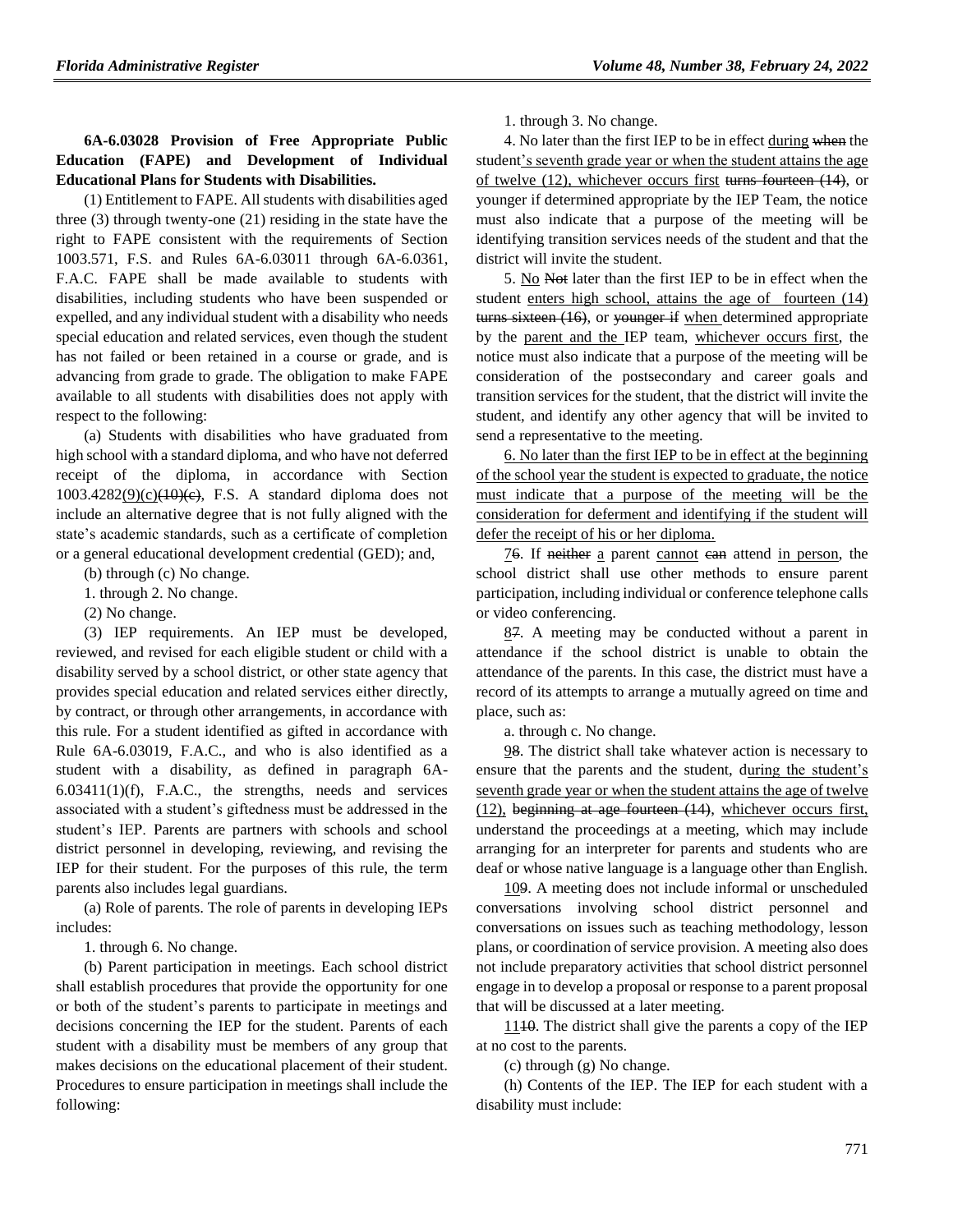1. through 3. No change.

4. A statement of the special education and related services and supplementary aids and services, based on peer-reviewed research to the extent practicable, to be provided to the student, or on behalf of the student, and a statement of the classroom accommodations, modifications or supports for school personnel that will be provided for the student to advance appropriately toward attaining the annual goals; to be involved and progress in the general curriculum; to participate in extracurricular and other nonacademic activities; and to be educated and participate with other students with disabilities and without disabilities nondisabled students in the activities described in this section. A parent must provide signed consent for a student to receive instructional accommodations that would not be permitted on the statewide assessments and must acknowledge in writing that he or she understands the implications of such accommodations. An explanation of the extent, if any, to which the student will not participate with nondisabled students without disabilities in the regular class and in the activities described in subparagraph (3)(h)4. of this rule;

5. A statement of any individual appropriate accommodations in the administration of statewide standardized assessments as described in Section 1008.22(3), F.S., or district assessments of student achievement that are necessary in order to measure the academic achievement and functional performance of the student on the assessments. Accommodations that negate the validity of a statewide assessment are not allowable in accordance with Section  $1008.22(3)$ (d)(e)3., F.S. If the IEP Team determines that the student will take the Florida Standards Alternate Assessment instead of other statewide standardized assessments or an alternate district assessment of student achievement, the IEP must include a statement of why the student cannot participate in other statewide standardized assessments or district assessments and, if applicable, why the particular district alternate assessment selected is appropriate for the student. If a student does not participate in the statewide assessment program as a result of being granted an extraordinary exemption in accordance with the provisions of Section 1008.212, F.S., or a medically complex exemption in accordance with Section  $1008.22(10)(9)$ , F.S., the district must notify the student's parent and provide the parent with information regarding the implications of such nonparticipation in accordance with Section 1008.22(3), F.S.

6. through 7. No change.

8. During the student's seventh grade year or when the student attains the age of twelve (12), whichever occurs first, Before attaining the age of fourteen  $(14)$ , in order to ensure quality transition planning and services, IEP Teams shall begin

the process of identifying transition services needs of students with disabilities, to include the following:

a. A statement of intent to pursue a standard high school diploma pursuant to Sections  $1003.4282(1)(9)$ , or 1003.4282(10), F.S., and a Scholar or Merit designation in accordance with Section 1003.4285, F.S., as determined by the parent;

a. b. The preparation needed for the student to graduate from high school with a standard diploma and a Scholar or Merit diploma designation as determined by the parent; and,

b. e. Consideration of the student's need for instruction or the provision of information in the area of self-determination and self-advocacy to assist the student to be able to actively and effectively participate in IEP meetings and self-advocate, so that needed postsecondary and career goals may be identified and in place by age sixteen (16). The plan must be operational and in place to begin implementation on the first day of the student's first year in high school;

c. Provision of the information to the student and his or her parent of the school district's high school-level transition services, career and technical education, and collegiate programs available to students with disabilities and how to access such programs; and

d. Information shall be provided on school-based transition programs and programs and series available through Florida's Center for Students with Unique Abilities, the Florida Centers for Independent Living, the Division of Vocational Rehabilitation, the Agency for Persons with Disabilities, and the Division of Blind Services. Referral forms, links and technical support contacts for these services must be provided to students and parents at IEP meeting.

9. Beginning not later than the first IEP to be in effect when the student enters high school, attains the age of fourteen (14), or when determined appropriate by the parent and the IEP team, whichever occurs first, the IEP must be updated at least annually and turns sixteen (16), or younger, if determined appropriate by the IEP Team and updated annually, the IEP must include the following:

a. A statement of intent to receive a standard high school diploma pursuant to Sections  $1003.4282(1)$ -(9) or (10), F.S. This statement must be signed by the parent or guardian and must document the following:

(I) If the student will pursue a Scholar or Merit designation in accordance with Section 1003.4285, F.S., as determined by the parent: before the student attains the age of twenty-two  $(22)$ and a description of how the student will fully meet the requirements of Section 1003.4282, F.S. This requirement does not apply if the student entered grade 9 prior to the 2014-2015 school year and is pursuing a special diploma in accordance with the student's IEP;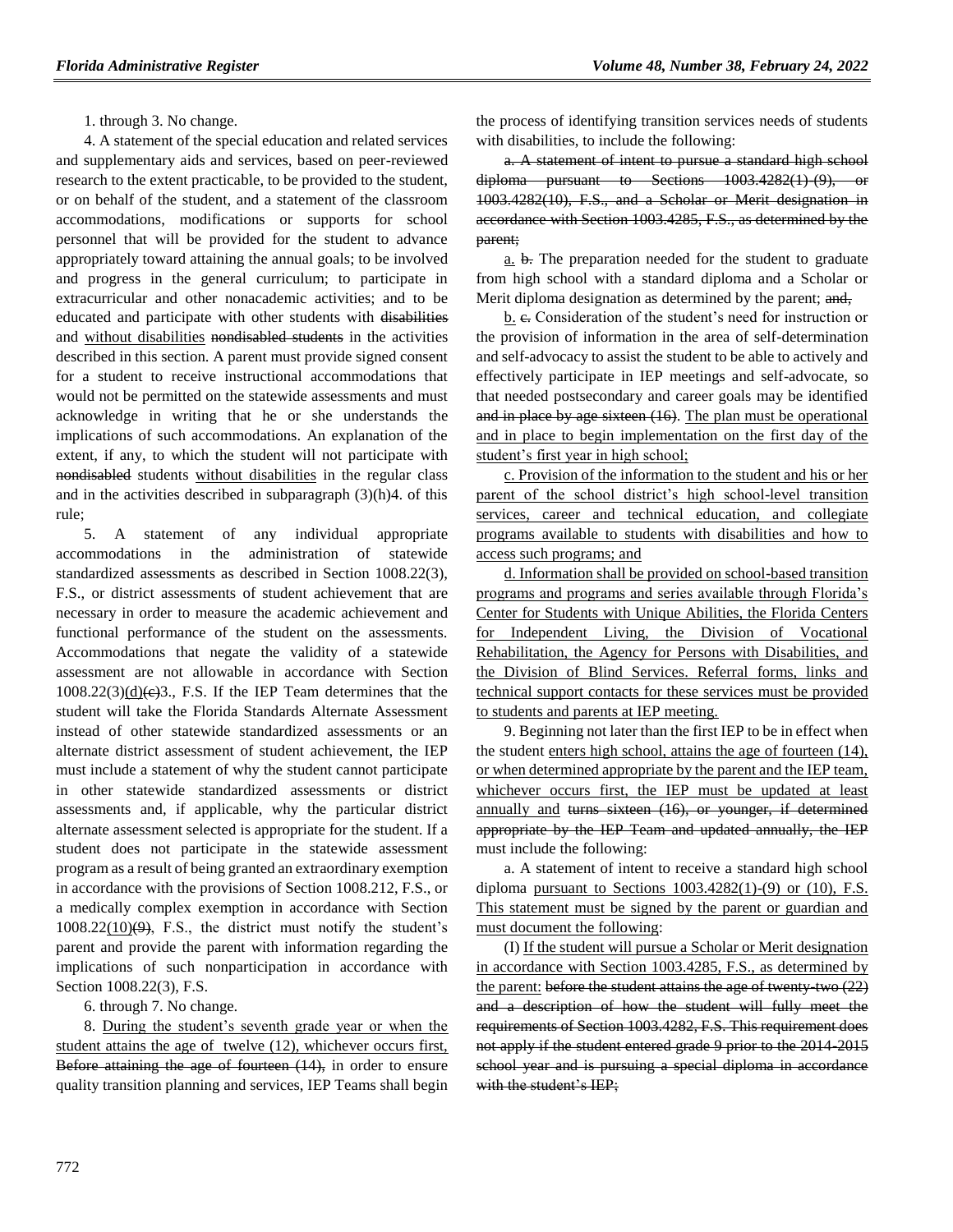(II) Discussion of the process for a student with a disability who meets the requirements for a standard high school diploma to defer the receipt of such diploma pursuant to Section 1003.4285, F.S.

(II) Appropriate measurable postsecondary and career goals based upon age appropriate transition assessments related to training, education, employment, and, where appropriate, independent living skills and the transition services (including pre-employment transition services and courses of study) needed to assist the student in reaching those goals. Any changes to these goals; and,

(III) If a participating agency responsible for transition services, other than the school district, fails to provide the transition services described in the IEP, the school district shall reconvene the IEP Team to identify alternative strategies to meet the transition objectives for the student set out in the IEP.

(IV) A statement of the outcomes and the additional benefits expected by the parent and the IEP team at the time of the student's graduation;

b. For the IEP in effect at the beginning of the school year the student is expected to graduate, this statement must also include the following: A statement of the outcomes and the additional benefits expected by the parent and the IEP team at the time of the student's graduation;

(I) A signed statement by the parent, the guardian or the student, if the student has reached the age of majority and rights have transferred to the student, that he or she understands the process of deferment and identifying if the student will defer the receipt of his or her standard high school diploma.

c. A statement of appropriate measurable postsecondary and career goals based upon age appropriate transition assessments related to training, education, employment, and, where appropriate, independent living skills and the transition services (including courses of study) needed to assist the student in reaching those goals; and,

d. If a participating agency responsible for transition services, other than the school district, fails to provide the transition services described in the IEP, the school district shall reconvene the IEP Team to identify alternative strategies to meet the transition objectives for the student set out in the IEP. However, this does not relieve any participating agency, including Division of Vocational Rehabilitation Services, of the responsibility to provide or pay for any transition service that the agency would otherwise provide to students with disabilities who meet the eligibility criteria of that agency.

10. No change.

11. Beginning with the 2015-2016 school year, a statement identifying the Career and Professional Education (CAPE) digital tool certificates and the CAPE industry certifications that the student seeks to attain before high school graduation, if any, pursuant to Section 1003.4203, F.S.

(i) LRE and placement determinations. Placement determinations shall be made in accordance with the LRE provisions of the IDEA, as follows:

1. through 4. No change.

a. through e. No change.

5. No change.

(j) Review and revision of the IEP. The school district shall ensure that the IEP Team:

1. through 4. No change.

(k) Changes to the IEP. Generally, changes to the IEP must be made by the entire IEP Team at an IEP Team meeting and may be made by amending the IEP rather than by redrafting the entire IEP. However, in making changes to a student's IEP after the annual IEP meeting for a school year, the parent and the school district may agree not to convene an IEP Team meeting for purposes of making those changes, and instead may develop a written document to amend or modify the student's current IEP. If changes are made to the student's IEP without a meeting, the school district must ensure that the student's IEP Team is informed of those changes. Upon request, a parent must be provided with a revised copy of the IEP with the amendments incorporated. In addition, the following changes to the IEP and decisions made by the IEP team must be approved by the parent or the adult student if rights have transferred in accordance with subsection 6A-6.03311(8), F.A.C. Such changes are subject to an independent reviewer selected by the parent as provided in Section 1003.572, F.S., and include:

1. Changes to the postsecondary or career goals; and,

2. Beginning with students entering grade 9 in the 2014- 2015 school year, changes in the selected graduation option specified in the student's IEP and any waiver of statewide standardized assessment results made by the IEP team in accordance with the provisions of Section  $1008.22(3)(d)$  (e). F.S.

(l) through (s) No change.

(t) Program options. Each school district must take steps to ensure that its students with disabilities have available to them the variety of educational programs and services available to nondisabled students without disabilities in the area served by the school district, including art, music, industrial arts, consumer and homemaking education, and career technical education.

Rulemaking Authority 1001.02(1), (2)(n), 1003.01(3)(a), (b), 1003.4282, 1003.55, 1003.57, 1003.571, 1003.5715, 1008.22 FS. Law Implemented 1002.33, 1003.01(3)(a), (b), 1003.4203, 1003.4282, 1003.55, 1003.57, 1003.571, 1003.5715, 1003.5716, 1008.22 FS. History–New 7-13-93, Amended 10-17-04, 12-22-08, 12-15-09, 3-25- 14, 12-23-14, 1-7-16,

NAME OF PERSON ORIGINATING PROPOSED RULE: Victoria Gaitanis, Bureau of Exceptional Student Education.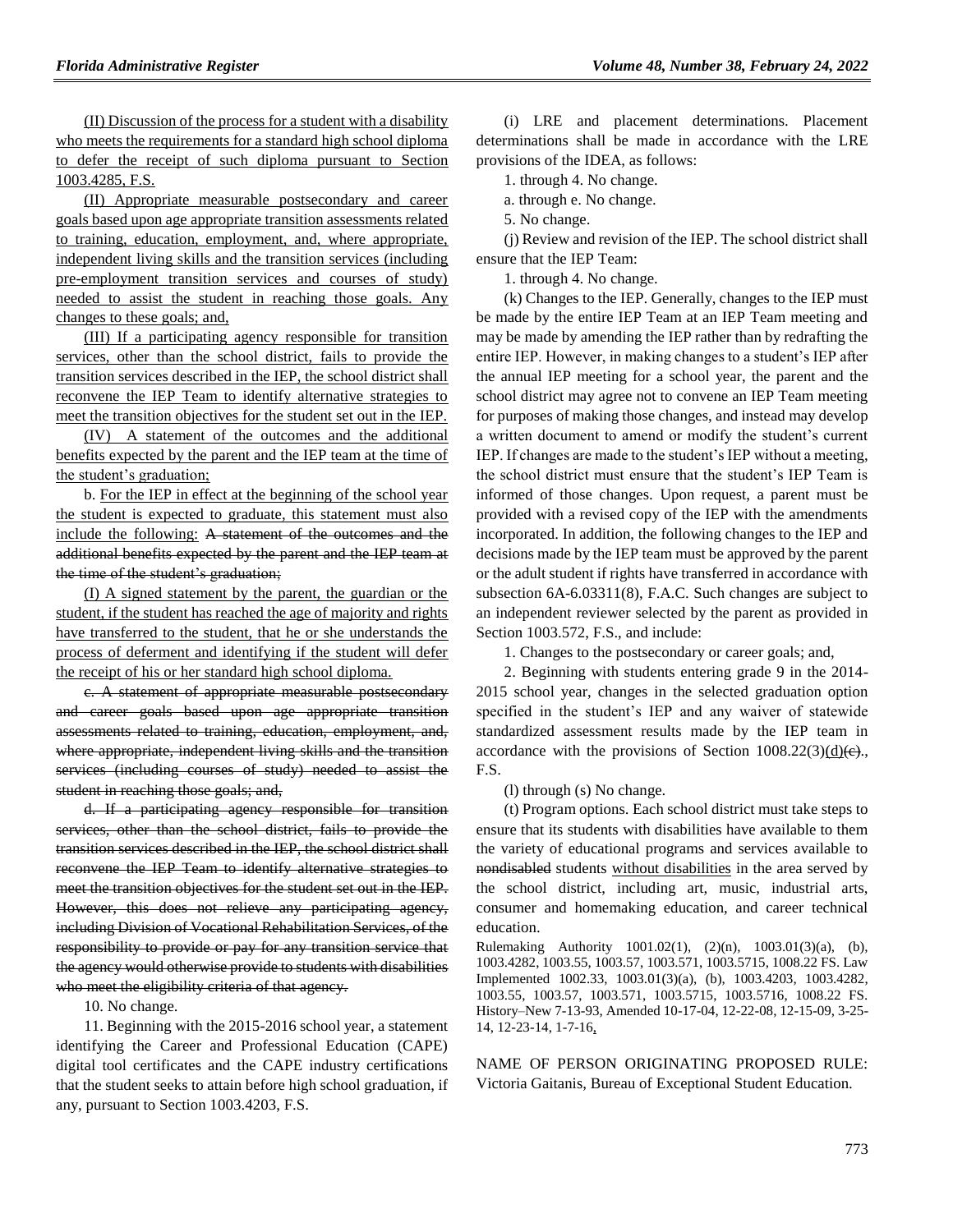NAME OF AGENCY HEAD WHO APPROVED THE PROPOSED RULE: Richard Corcoran, Commissioner, Department of Education.

DATE PROPOSED RULE APPROVED BY AGENCY HEAD: February 17, 2022

DATE NOTICE OF PROPOSED RULE DEVELOPMENT PUBLISHED IN FAR: October 29, 2021

# **[DEPARTMENT OF EDUCATION](https://www.flrules.org/gateway/department.asp?id=6)**

# **[State Board of Education](https://www.flrules.org/gateway/organization.asp?id=195)**

RULE NO.: RULE TITLE:

[6A-6.05281](https://www.flrules.org/gateway/ruleNo.asp?id=6A-6.05281) Educational Programs for Students in Department of Juvenile Justice Detention, Prevention, Residential, or Day Treatment Programs

PURPOSE AND EFFECT: To align the rule to Florida Statutes based on revisions made to sections 1003.01, 1003.51 and 1003.52, F.S., in House Bill 723 of the 2021 Legislature.

SUMMARY: The rule incorporates the revisions for educational programs in the Department of Juvenile Justice by amendments to Florida Statutes enacted by the 2021 Legislature, particularly entitlement of FEFP funds and percentage of funds to be spent on instructional costs. Additionally, the revisions update and clarify language, processes and timelines for DJJ educational programs and develop curricular flexibility options and transition processes for students in juvenile detention centers.

SUMMARY OF STATEMENT OF ESTIMATED REGULATORY COSTS AND LEGISLATIVE RATIFICATION:

The Agency has determined that this will not have an adverse impact on small business or likely increase directly or indirectly regulatory costs in excess of \$200,000 in the aggregate within one year after the implementation of the rule. A SERC has not been prepared by the Agency.

The Agency has determined that the proposed rule is not expected to require legislative ratification based on the statement of estimated regulatory costs or if no SERC is required, the information expressly relied upon and described herein: Based upon the nature of the changes, this proposed rule is not expected to have any adverse impact on economic growth, business competitiveness or any other factors listed in s. 120.541(2)(a), F.S., and will not require legislative ratification. No increase in regulatory costs are anticipated as a result of this rule change.

Any person who wishes to provide information regarding a statement of estimated regulatory costs, or provide a proposal for a lower cost regulatory alternative must do so in writing within 21 days of this notice.

RULEMAKING AUTHORITY: [1003.51,](https://www.flrules.org/gateway/statute.asp?id=1003.51) [1003.52,](https://www.flrules.org/gateway/statute.asp?id=%201003.52) F.S. LAW IMPLEMENTED: [1003.01,](https://www.flrules.org/gateway/statute.asp?id=1003.01) [1003.51,](https://www.flrules.org/gateway/statute.asp?id=%201003.51) [1003.52,](https://www.flrules.org/gateway/statute.asp?id=%201003.52) F.S. A HEARING WILL BE HELD AT THE DATE, TIME AND PLACE SHOWN BELOW:

DATE AND TIME: March 30, 2022, 9:00 a.m.

PLACE: Collier County School Board Office, 5775 Osceola Trail, Naples, Florida 34109.

THE PERSON TO BE CONTACTED REGARDING THE PROPOSED RULE IS: Carla Greene, Bureau of School Improvement, Department of Education, (850)245-0983 or email Carla.Greene@fldoe.org.

THE FULL TEXT OF THE PROPOSED RULE IS:

# **6A-6.05281 Educational Programs for Students in Department of Juvenile Justice Detention, Prevention, Residential, or Day Treatment Programs**

Pursuant to Sections 1003.51 and 1003.52, F.S., educational programs for students in Department of Juvenile Justice (DJJ) programs shall be operated as follows.

(1) through (2) No changes.

(3) Student Records.

(a) Content. Each program district shall maintain educational records for students in DJJ programs in accordance with Sections 1003.25 and 1003.51, F.S., and Rule 6A-1.0955, F.A.C. Pursuant to Section 1008.385, F.S., the district shall comply with the requirements for the Comprehensive Management Information System established in Rule 6A-1.0014, F.A.C., and the requirements for completing and reporting the Florida Education Finance Program (FEFP) fulltime equivalent (FTE) surveys and transported student membership surveys established in Rule 6A-1.0451, F.A.C.

(b) Cumulative Academic Transcript. Each program district shall:

1. Record each student's academic history upon entry into the DJJ program; and

2. Delineate each course upon completion and record full or partial credits earned by the student as provided by the Florida Course Code Directory, as adopted in Rule 6A-1.09441, F.A.C., including students in DJJ detention centers.

 $(c)(b)$  Access to District System. In accordance with Section 1001.31, F.S., each program district shall, pursuant to cooperative agreement, provide personnel at juvenile justice facilities access to the district school system database for the purpose of accessing academic, immunization, and registration records for students assigned to the programs. Such access shall be in the same manner as provided to other schools in the district.

 $(d)(e)$  Transfer of Educational Records. Each school district shall transfer records of students entering or exiting DJJ programs as provided in subsections 6A-1.0955(7) and 6A-1.0014(2), F.A.C. Each school district shall provide students' educational records immediately upon request and no later than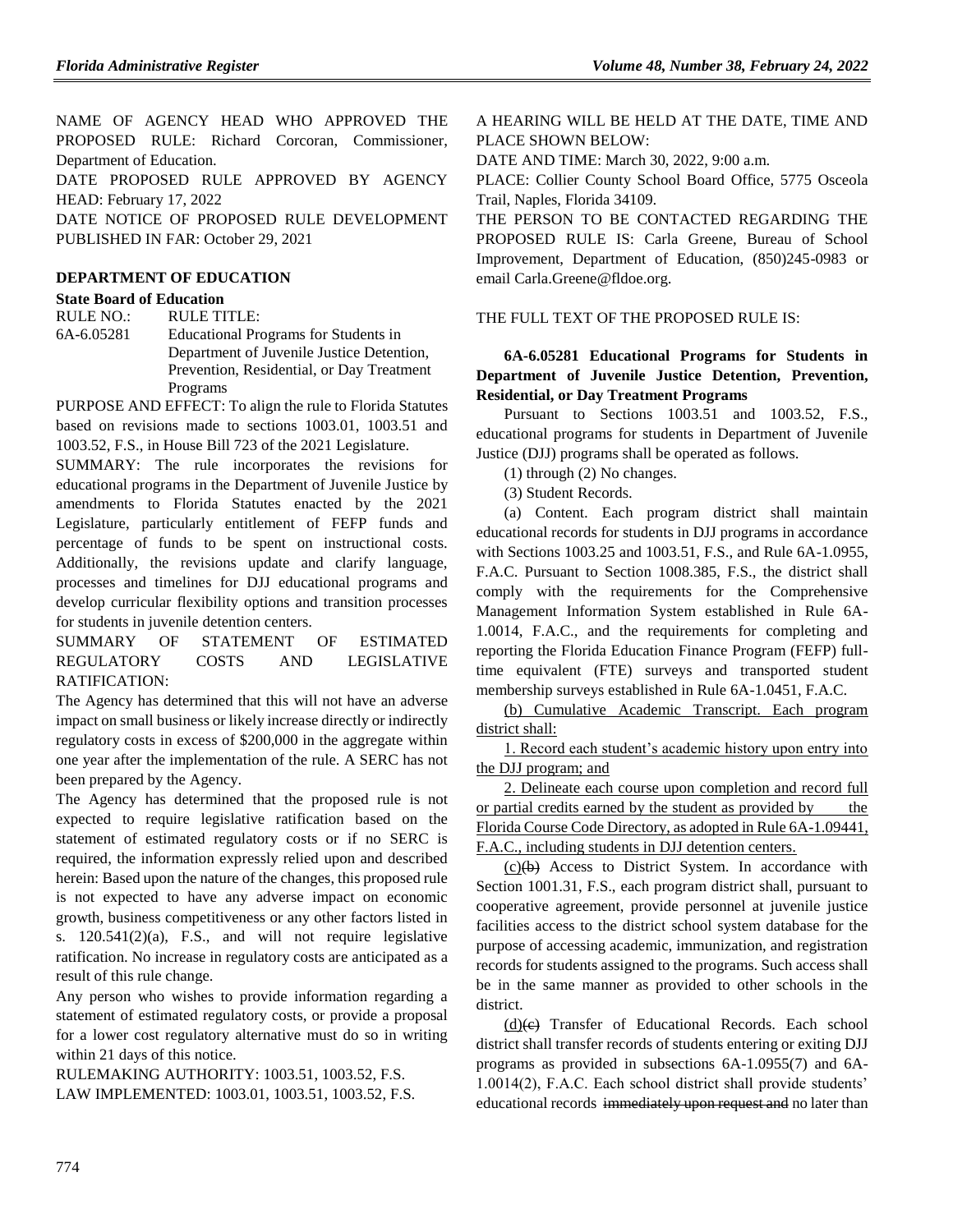three  $f(x)$  school days after the receipt of the request. earlier of the following occurences:

1. Receipt of the identity of the new school and district of enrollment; or

2. Receipt of the request for records from the new school or district.

(e)(d) Protection of Privacy. The educational records of students in DJJ programs shall be maintained in accordance with Sections 1002.22, 1002.221, 1002.222, and 1002.225, F.S.

(4) Student Assessment.

(a) No change.

(b) All students in DJJ prevention, residential, or day treatment programs who have not graduated from school or filed a notice of intent to terminate school enrollment shall be assessed on the department-selected common assessment within ten (10) school days of the student's initial placement into a program. The common assessments shall include:

1. The department-selected common assessment measuring English language arts and Mathematics; and Academic measures that provide proficiency levels in:

a. English language arts;

b. Mathematics; and,

2. Career assessments interest and aptitude measures.

(c) For the students referenced in paragraph (4)(b) of this rule, exit assessments shall include, at a minimum, the academic measures.

(d) In accordance with Section 1003.51, F.S., students placed in a detention center shall be assessed evaluated to determine areas of academic need and strategies for appropriate intervention and instruction within five (5) school days upon entry. A research-based assessment that will assist the student in determining his or her educational and career options and goals shall be administered within twenty-two (22) school days after the student's entry into the program.

(e) All students in DJJ detention, prevention, residential, or day treatment programs shall also participate in the statewide and districtwide assessments required by Sections 1008.22, 1008.25, 1008.30, and 1003.4282, and 1003.438, F.S.

(5) Transition Services and Progress Monitoring Plan.

(a) For each student in DJJ prevention, residential, or day treatment programs, an individual education transition plan based on the student's post-release goals shall be developed, beginning upon a student's entry into the DJJ program. Key personnel relating to entry transition activities for students in juvenile justice programs include: the student; the student's parent(s), legal guardian(s), or caretaker(s); instructional personnel in the juvenile justice education program, DJJ personnel for students in residential programs; personnel from the post-release district; a certified school counselor from the program school district or program personnel who are responsible for providing guidance services under the

supervision of the school district's guidance counselor; a registrar or a designee of the program district who has access to the district's Management Information System; and reentry personnel.

(b) The education transition plan must include:

1. through 4. No change.

(c) An individual progress monitoring plan shall be developed no more than thirty (30) calendar days after within ten (10) school days of a student's entry into a DJJ prevention, residential, or day treatment program or no later than three (3) school days after the administration of the entry assessment. This plan shall be based upon the student's entry assessments and past educational history. The plan shall include:

1. through 4. No change.

(d) Key personnel involved in re-entry transition activities for students returning to a school district must include the personnel described in paragragh (5)(a) of this rule, and a representative from the local workforce board Department of Economic Opportunity Career Center in the post-release district. Re-entry counselors, probation officers, and additional personnel from the post-release district should be involved in transition planning to the extent practicable.

(e) Upon the student's exit from a residential, prevention commitment or day treatment program: The DJJ educational program staff shall provide forward an exit portfolio to the student's post-release district. The exit portfolio shall include, at a minimum:

1. Education Transition plan;

2. through 9. No change.

(f) For each student in a DJJ detention center, an education transition plan shall be developed for students with a length of stay over twenty-two (22) consecutive school days. The education transition plan must include:

1. Identified academic need and appropriate educational program;

2. Academic strategies and interventions; and

3. Individualized academic and career goals

(g) Upon the student's exit from a detention center: The DJJ educational program staff shall provide an exit portfolio to the student's post-release district or DJJ residential program for students in detention for more than twenty-two (22) consecutive school days. The exit portfolio shall include, at a minimum:

1. Education transition plan;

2. Results of district and statewide assessments, if applicable;

3. Research-based assessment results;

4. Section 504 Plan, English language learner plan, and IEP, if applicable;

5. Cumulative transcript;

6. A list of courses in-progress, with grade to date; and

7. High school equivalency results, if applicable.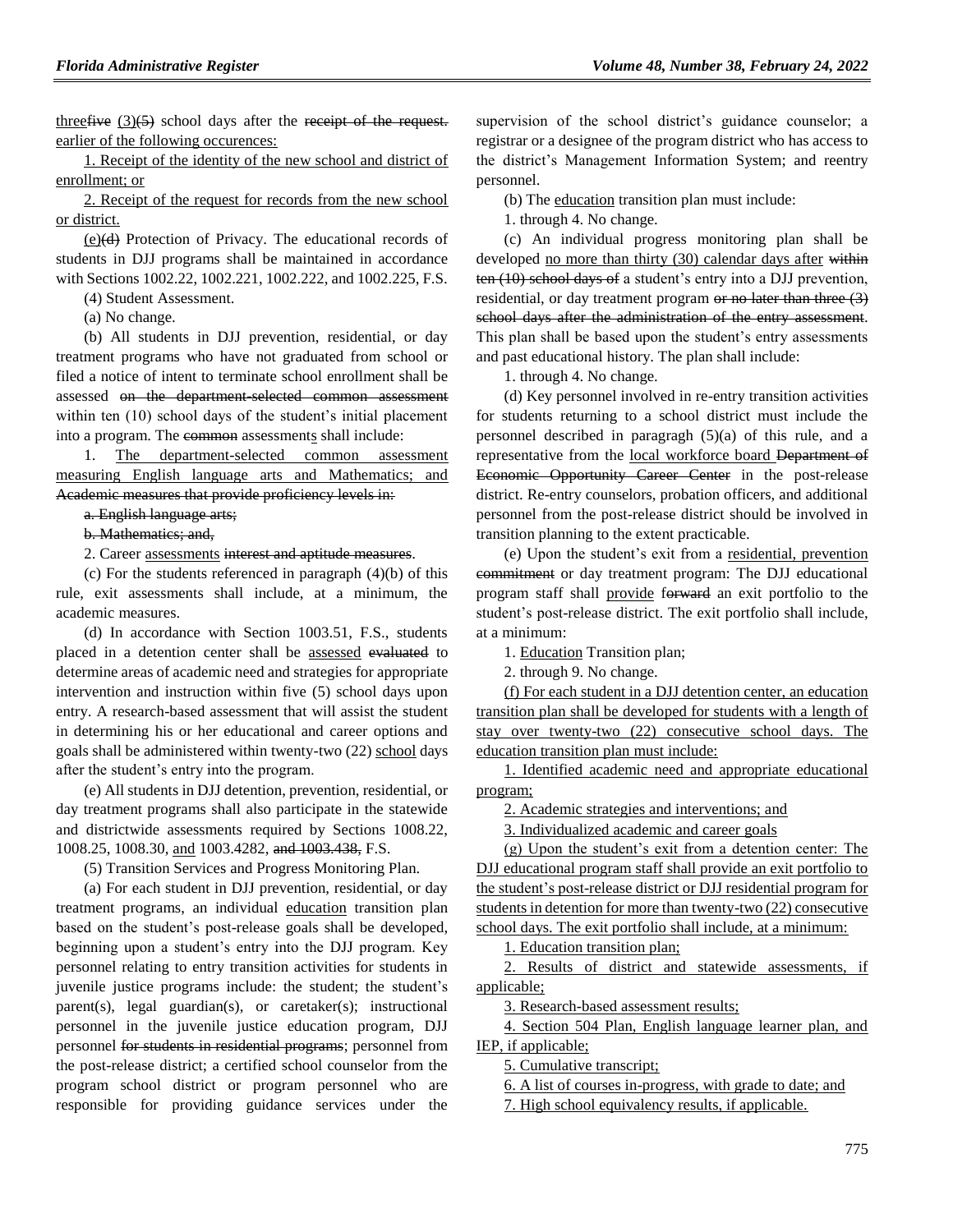(6) Instructional Program and Academic Expectations.

(a) School Day and Year. The instructional program shall consist of 250 instructional school days pursuant to Section 1003.01(11), F.S., and Rule 6A-1.045111, F.A.C.

(b) Requirements. DJJ detention centers, prevention, day treatment, and residential programs shall have the flexibility in student scheduling to meet the basic academic and career needs of the student. The instructional program shall meet the requirements of Sections 1003.4156, 1003.4282, 1003.435, 1003.438, 1003.52, 1008.23, and 1008.25, F.S., as applicable, and shall include:

1. Course offerings and instructional personnel assignments consistent with the Florida Course Code Directory, as adopted in Rule 6A-1.09441, F.A.C., the Next Generation Sunshine State Standards (Benchmarks for Excellent Student Thinking (B.E.S.T.)) adopted in Rule 6A-1.09401, F.A.C., and course descriptions adopted in Rule 6A-1.09412, F.A.C. Curricular offerings must reflect the students' assessed educational and transition needs and meet the students' needs as identified by the individual plan as required by subsection (5) of this rule. All students shall receive a curriculum to address their individual, academic, career, and transition needs. Students shall be placed in courses and programs that can be completed during the DJJ program or continued in the school district to which they will return.

2. High school equivalency examination diploma preparation that meets course requirements as specified in Rule 6A-6.0571, F.A.C., and testing requirements as specified in Rule 6A-6.0201, F.A.C. If offered, adult general education courses shall meet course requirements specified in Rules 6A-6.014 and 6A-6.0571, F.A.C. Pursuant to Section 1003.52(3)(a), F.S., school districts shall provide the performance-based exit option for all juvenile justice education programs. School districts must apply and be approved by the Department in order to implement the Performance-Based Exit Option Model. The school district's approved performancebased exit option shall meet the requirements specified in Rule 6A-6.0212, F.A.C.

3. Instruction that is delivered through a variety of techniques to address students' individual academic needs, including competency-based programs and access to the virtual courses offered pursuant to Sections 1002.37, 1002.45, and 1003.498, F.S., as required in Sections 1003.51(2)(h)6. and 1003.52(4), F.S.

(c) Curricular flexibility for detention centers pursuant to Section 1003.51(2)(s), F.S. The instructional program shall meet the requirements of paragraphs  $(6)(a)$ - $(b)$  of this rule. For students whose length of stay is less than ten (10) consecutive school days, the school district:

1. May enroll students in elective courses which address, but are not limited to, academic remediation, career employability skills, behavioral management, law skills and life skills.

2. Must provide guidance services to determine current academic status, graduation pathway and academic support services.

(d) Textbooks, technology, access to technology and instructional support must be commensurate to resources provided to other students in public schools within the district where the program is located.

(e) The district school board shall work with local district workforce education providers to access appropriate programs for youth in DJJ programs who are no longer served in a K-12 program.

(7) Qualifications of instructional staff, procedures for the selection of instructional staff, and procedures for consistent instruction and qualified staff year-round.

(a) through (b) No change.

(c) School districts shall establish procedures to ensure that instructors teaching courses leading to the attainment of industry certifications of CAPE courses meet the requirements of Rule 6A-1.0503, F.A.C., and hold an industry certification identified on the CAPE Industry Certification List or the Postsecondary Industry Certification funding list pursuant to Section 1008.44, F.S.

(d) As required by Section 1003.52(11), F.S., school districts shall recruit and train teachers who are interested, qualified, or and experienced in educating students in DJJ programs. Teachers assigned to educational programs operated by local school districts in DJJ facilities shall be selected by the school district in consultation with the director of the DJJ facility.

(e) The school district's substitute teacher pool shall be available for DJJ educational programs.

(8) Funding.

(a) To implement the FTE funding for students in DJJ programs based on direct instructional time:

1. Student attendance is required to be collected daily as referenced in Section 1003.23, F.S. shall be taken once per class period For students in grades 9-12, attendance must be maintained on a period by period basis for classes in which students receive credit or during each course reported for FTE purposes.

2. through 3. No change.

4. Direct instructional time shall not be counted for students who choose not to attend class or who are not present at school due to illness, or other non-school-related activity other than those listed above.

(b) As required by Sections 1003.51 and 1010.20, F.S., DJJ programs are entitled to one hundred (100) percent of the FEFP formula-based categorical funds generated by students in DJJ programs, and at least ninety-five (95) (90) percent of these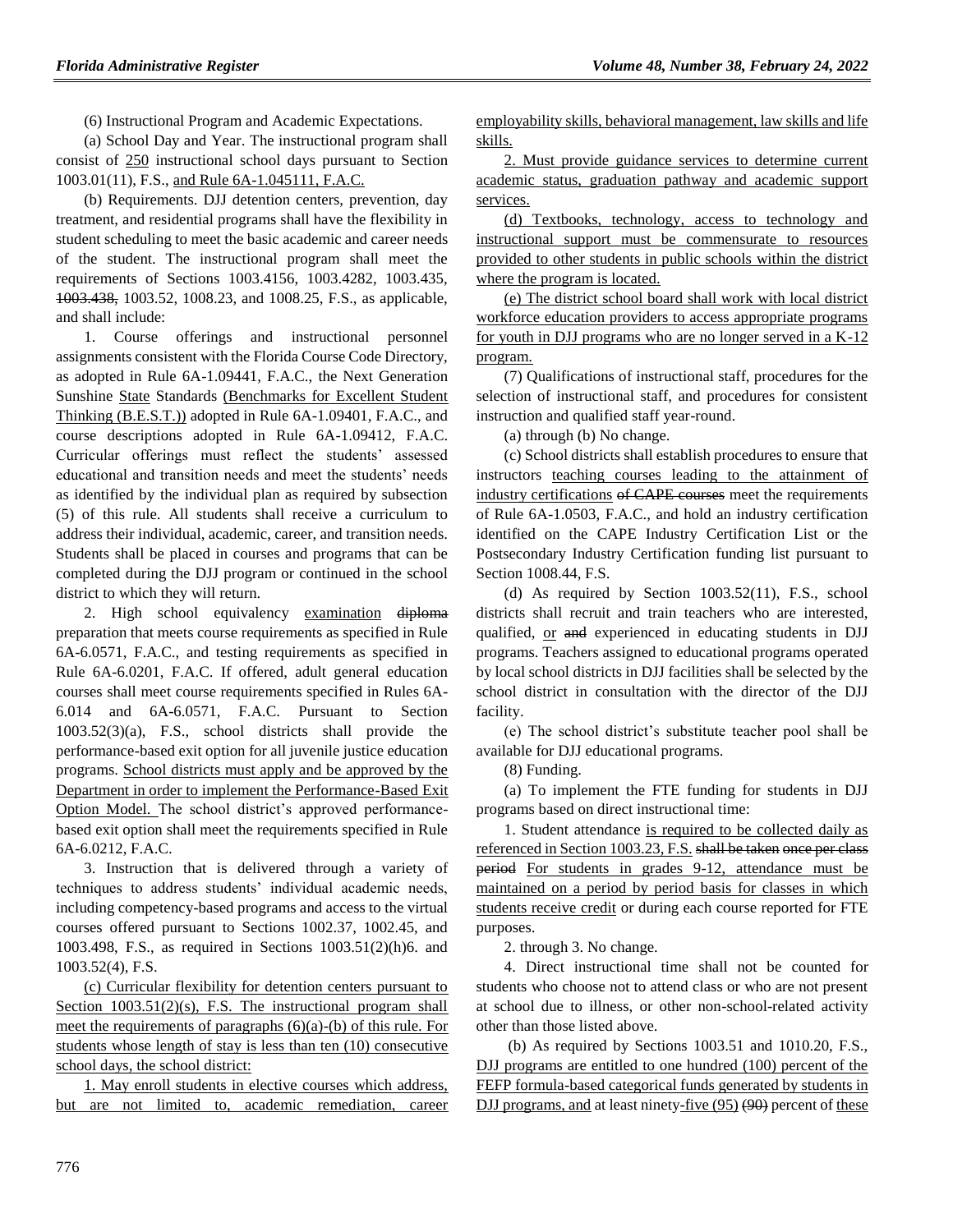the FEFP funds generated by students in DJJ programs must be spent on instructional costs for these students in DJJ programs or in an education program for juveniles under Section 985.19, F.S.

(c) No change.

(d) The district school board shall collaborate with their regional workforce board to pursue workforce development funds in addition to state appropriated funds.

(9) Contracts with Providers. School districts may provide educational services directly or may enter into a written contract with a contracted provider or another school district to provide educational services to students in DJJ programs. The contract shall be negotiated and executed within forty (40) days after the district school board provides the proposal to the juvenile justice education program, unless both parties agree to an extension. The Department of Education shall provide mediation services for any disputes relating to this paragraph. Such contracts shall include the following:

(a) Payment structure and amounts, including:

1. through 2. No change.

3. Satisfaction of invoices from providers within fifteen (15) working days of receipt of all proper and necessary documentation.

4. The payment of interest to providers by districts that fail to timely satisfy an invoice, at a rate of 1 percent per month, calculated daily.

5. A provision stating that a district school board may not delay payment of any portion of funds owed pending the receipt of local funds.

(b) No change.

(c) Contract management provisions, to include:

1. The names and contact information for the district and vendor staff responsible for the management of the contract;

2. The time period covered by the contract and provisions for extending and/or renewing the contract;

3. A scope of work that clearly establishes the responsibilities of both parties and includes the district's process for monitoring compliance of the contract;

4. through 8. No change.

(d) No change.

(e) Administrative guidelines and oversight of federal programs, such as Title I, Parts A and D, the Individuals with Disabilities Education Act, and the Strengthening Career and Technical Education for the 21st Century (PerkinsV) Act Carl D. Perkins Career and Technical Education Act of 2006, that are in compliance with federal legislation; and,

(f) No change.

Rulemaking Authority 1003.51, 1003.52 FS. Law Implemented 1003.51, 1003.52 FS. History–New 4-16-00, Amended 5-19-08, 12- 15-09, 4-1-15,

NAME OF PERSON ORIGINATING PROPOSED RULE: Carla Greene, Bureau of School Improvement, Department of Education.

NAME OF AGENCY HEAD WHO APPROVED THE PROPOSED RULE: Richard Corcoran, Commissioner, Department of Education.

DATE PROPOSED RULE APPROVED BY AGENCY HEAD: February 17, 2022

DATE NOTICE OF PROPOSED RULE DEVELOPMENT PUBLISHED IN FAR: October 29, 2021

### **[DEPARTMENT OF EDUCATION](https://www.flrules.org/gateway/department.asp?id=6)**

**[Division of Early Learning](https://www.flrules.org/gateway/organization.asp?id=1044)**

RULE NO.: RULE TITLE:

[6M-9.110](https://www.flrules.org/gateway/ruleNo.asp?id=6M-9.110) Requirements and Criteria for Early Learning Coalition Composition

PURPOSE AND EFFECT: The proposed revisions updates the rule text to include technical changes.

SUMMARY: The rule outlines requirements for private sector business member appointments to early learning coalition boards.

SUMMARY OF STATEMENT OF ESTIMATED REGULATORY COSTS AND LEGISLATIVE RATIFICATION:

The Agency has determined that this will not have an adverse impact on small business or likely increase directly or indirectly regulatory costs in excess of \$200,000 in the aggregate within one year after the implementation of the rule. A SERC has not been prepared by the Agency.

The Agency has determined that the proposed rule is not expected to require legislative ratification based on the statement of estimated regulatory costs or if no SERC is required, the information expressly relied upon and described herein: The office's economic analysis of the adverse impact or potential regulatory costs of the proposed rule does not exceed any of the criteria established in s. 120.541(2)(a), F.S.

Any person who wishes to provide information regarding a statement of estimated regulatory costs, or provide a proposal for a lower cost regulatory alternative must do so in writing within 21 days of this notice.

RULEMAKING AUTHORITY: [1002.83\(6\),](https://www.flrules.org/gateway/statute.asp?id=1002.83(6)) F.S.

LAW IMPLEMENTED: [1002.83\(6\),](https://www.flrules.org/gateway/statute.asp?id=1002.83(6)) F.S.

A HEARING WILL BE HELD AT THE DATE, TIME AND PLACE SHOWN BELOW:

DATE AND TIME: March 30, 2022, 9:00 a.m.

PLACE: Collier County School Board Office, 5775 Osceola Trail Naples, FL 34109.

THE PERSON TO BE CONTACTED REGARDING THE PROPOSED RULE IS: Katerina Maroney, Deputy Director of Programs and Policy, Division of Early Learning, 250 Marriott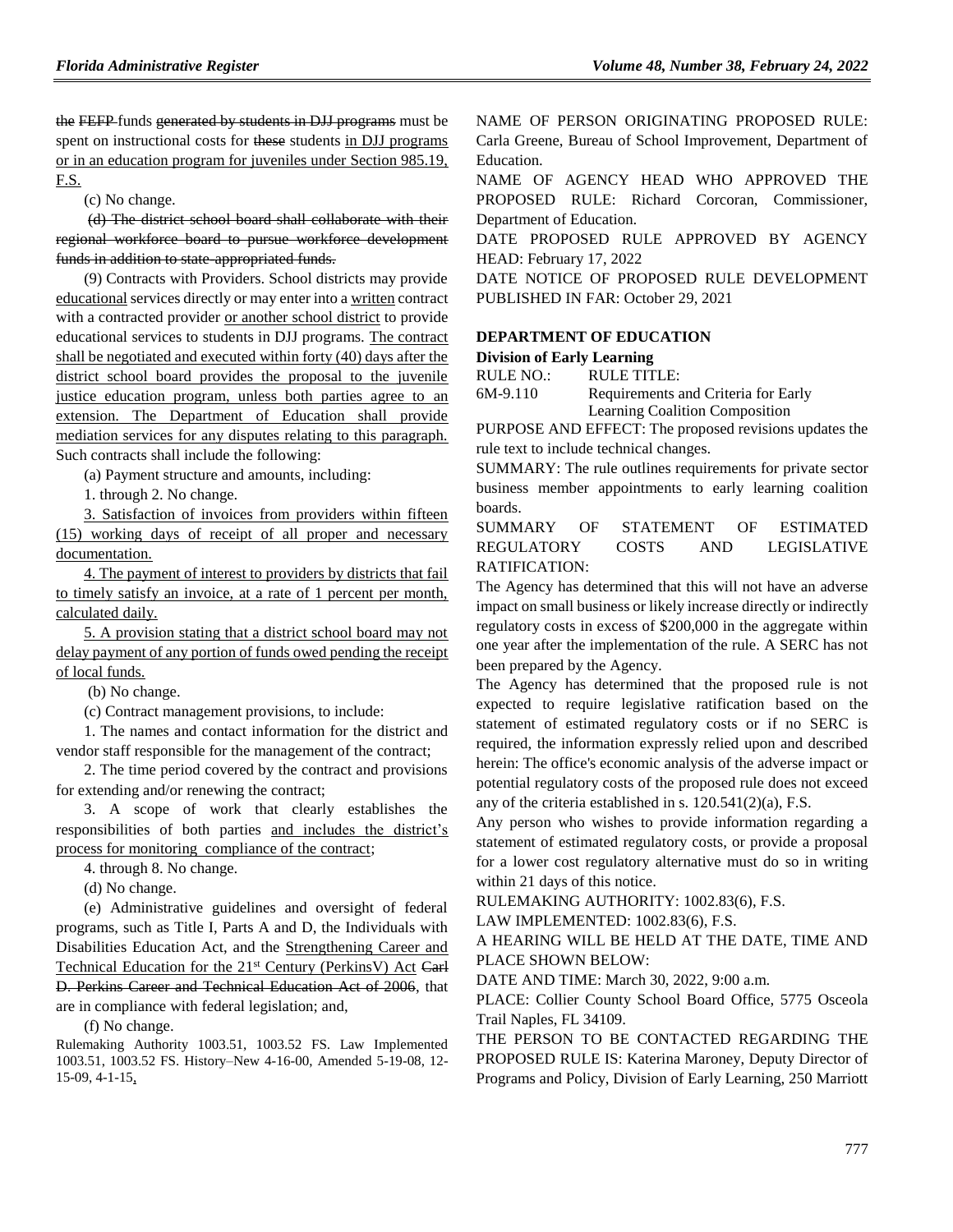Dr., Tallahassee, Florida 32399, (850)717-8614; Katerina.maroney@oel.myflorida.com

### THE FULL TEXT OF THE PROPOSED RULE IS:

### **6M-9.110 Requirements and Criteria for Early Learning Coalition Composition.**

(1) Definitions.

(a) "Ex Officio Member" means a member of the coalition by virtue of holding another office. Ex Officio member positions are set forth in Sections  $1002.83(4)(a)-(1)(m)$ , F.S.

(b) through (c) No change.

(d) "Substantial financial interest" refers to standards established herein for appointment of private sector business members. A coalition member, a coalition member's relative, or a coalition board member's business entity has a substantial financial interest in the Voluntary Prekindergarten Education Program (VPK) or an early learning coalition's School Readiness Program (SR), if:

1. The coalition member, the coalition board member's relative, or the coalition member's business entity has direct or indirect ownership of more than five  $(5)$ % percent of the total assets or capital stock, cumulatively, of one or more of the proscribed sources of income listed in paragraph (1)(e); or

2. During the prior two (2) years, more than five (5) percent of the gross income of the coalition member, coalition member's relative, or coalition member's business entity was derived, cumulatively, from one or more of the proscribed sources listed in paragraph (1)(e).

(e) "Proscribed sources of income". refers to Proscribed sources of income are sources of income derived from interests in the design or delivery of the VPK program or the SR program, including the following sources:

1. The Department of Education and its divisions including the Division Office of Early Learning, the Department of Children and Families, the Department of Education, or a contractor or subcontractor of any of these agencies;

2. An early learning coalition, or a coalition's or former coalition's fiscal agent, service provider, contractor, or subcontractor;

3. A school district's or public school's preschool program for children from birth until eligibility for admission to kindergarten in a public school under Section 1003.21(1)(a)2., F.S., if the coalition board member's or coalition board member's relative's income was derived from employment in an elected or appointed position in the school district or public school which is responsible for:

a. through d. No change.

4. through 6. No change.

7. A Department of Education Children and Families approved Gold Seal child care accrediting organization;

8. through 10. No change.

(2) Private Sector Business Members. Each early learning coalition may appoint private sector business members. The number of seated private sector members and all voting and non-voting ex officio members shall not exceed thirty (30) total members must be composed of more than one third private sector business members. The percentage of private sector business members is based on the total number of seated board members at a given time, including all voting and non-voting ex officio members.

(3) No change.

Rulemaking Authority 1001.213(2), 1002.83(6)(5) FS Law Implemented  $1002.83(6)(5)$  FS History–New 3-29-15,

NAME OF PERSON ORIGINATING PROPOSED RULE: Katerina Maroney, Deputy Director of Programs and Policy, Division of Early Learning.

NAME OF AGENCY HEAD WHO APPROVED THE PROPOSED RULE: Richard Corcoran, Commissioner, Department of Education.

DATE PROPOSED RULE APPROVED BY AGENCY HEAD: February 17, 2022

DATE NOTICE OF PROPOSED RULE DEVELOPMENT PUBLISHED IN FAR: January 11, 2022

### **[DEPARTMENT OF EDUCATION](https://www.flrules.org/gateway/department.asp?id=6)**

**[Division of Early Learning](https://www.flrules.org/gateway/organization.asp?id=1044)**

| RULE NO.: | RULE TITLE:                             |
|-----------|-----------------------------------------|
| 6M-9.115  | Procedures and Criteria for Approval of |
|           | <b>School Readiness Plans</b>           |

PURPOSE AND EFFECT: The proposed revisions update the rule and incorporated form.

SUMMARY: The rule and incorporated form provide a standardized format and required content for early learning coalition school readiness plans for coalition administration of the school readiness program.

# SUMMARY OF STATEMENT OF ESTIMATED REGULATORY COSTS AND LEGISLATIVE RATIFICATION:

The Agency has determined that this will not have an adverse impact on small business or likely increase directly or indirectly regulatory costs in excess of \$200,000 in the aggregate within one year after the implementation of the rule. A SERC has not been prepared by the Agency.

The Agency has determined that the proposed rule is not expected to require legislative ratification based on the statement of estimated regulatory costs or if no SERC is required, the information expressly relied upon and described herein: The office's economic analysis of the adverse impact or potential regulatory costs of the proposed rule does not exceed any of the criteria established in s. 120.541(2)(a), F.S.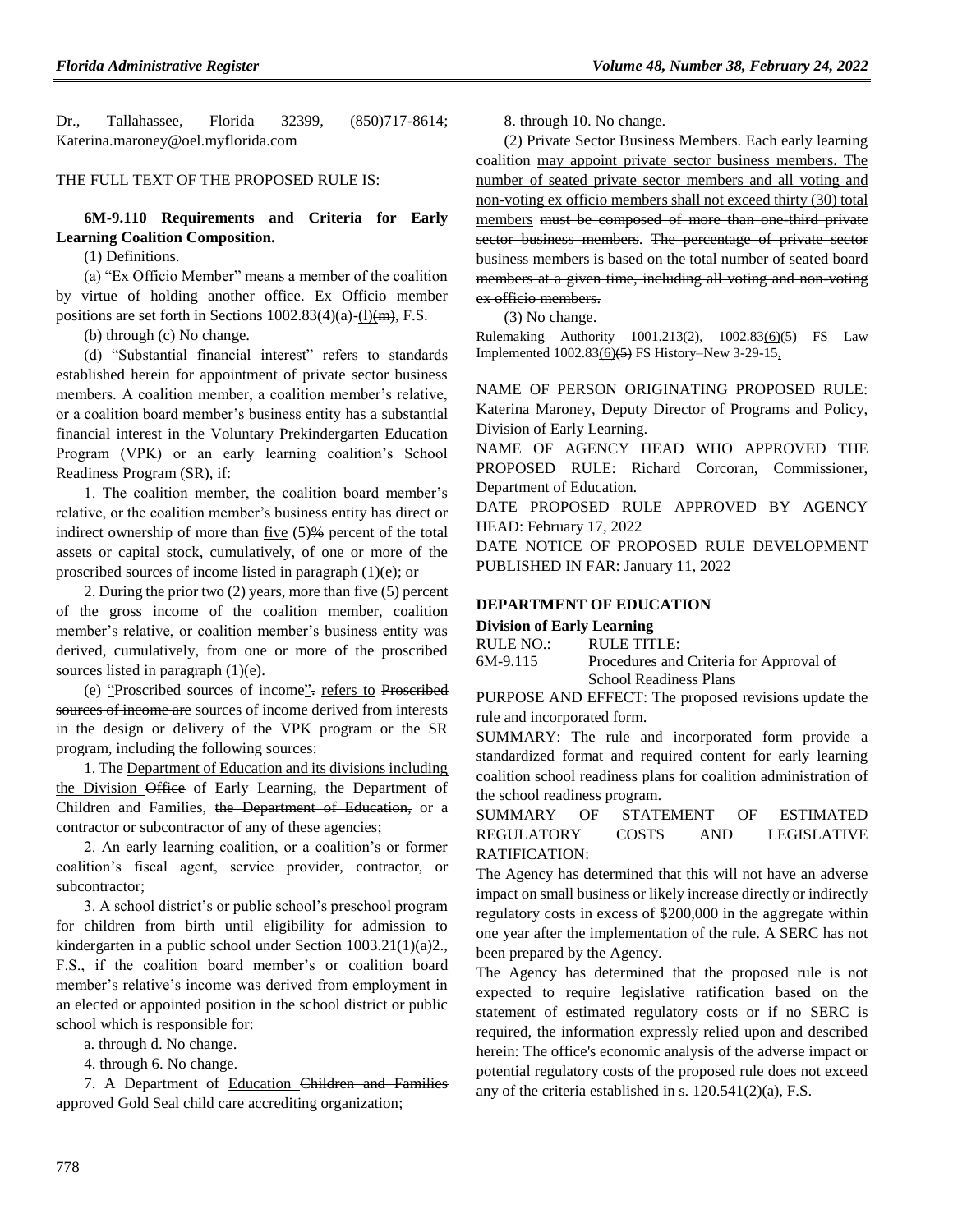Any person who wishes to provide information regarding a statement of estimated regulatory costs, or provide a proposal for a lower cost regulatory alternative must do so in writing within 21 days of this notice.

RULEMAKING AUTHORITY: [1002.85\(1\),](https://www.flrules.org/gateway/statute.asp?id=1002.85(1)) F.S.

LAW IMPLEMENTED: [1002.85,](https://www.flrules.org/gateway/statute.asp?id=1002.85) F.S.

A HEARING WILL BE HELD AT THE DATE, TIME AND PLACE SHOWN BELOW:

DATE AND TIME: March 30, 2022, 9:00 a.m.

PLACE: Collier County School Board Office, 5775 Osceola Trail Naples, FL 34109.

THE PERSON TO BE CONTACTED REGARDING THE PROPOSED RULE IS: Katerina Maroney, Deputy Director of Programs and Policy, Division of Early Learning, 250 Marriott Dr., Tallahassee, Florida 32399, (850)717-8614; Katerina.maroney@oel.myflorida.com.

#### THE FULL TEXT OF THE PROPOSED RULE IS:

### **6M-9.115 Procedures and Criteria for Approval of School Readiness Plans.**

(1) Plan development. Each early learning coalition shall develop and implement a school readiness plan. The school readiness plan shall include the minimum standards as required by Section 1002.85(2), F.S., and the School Readiness Plan Guide and Template, Form DELOEL-SR 115, including attachment IV.A "Coalition Budget Report" and attachment IV.B. "Coalition Revenue and Expenditures Report," (May  $2022$  October  $2018$ ), which is are adopted and hereby incorporated by reference. A copy of Form DEL OEL-SR 115 may be obtained at the division office website at www.floridaearlylearning.com or by contacting the Division Office of Early Learning, Department of Education, 250 Marriott Drive, Tallahassee, FL 32399. The incorporated form is also available at: (placeholder for reference link) [http://www.flrules.org/Gateway/reference.asp?No=Ref-09832.](https://www.flrules.org/Gateway/reference.asp?No=Ref-09832) Rule Chapter 69I-73, F.A.C. (March 2008), as cited in the School Readiness Plan Guide, is incorporated by reference. A copy of the rule chapter may be obtained by contacting the Division Office of Early Learning at the address above.

(2) Plan submission. A coalition shall submit its school readiness plan and any amendments in accordance with the instructions found in Form DEL OEL-SR 115.

(a) Each early learning coalition shall submit an electronic copy of its proposed school readiness plan to the Division Office of Early Learning (DEL) (OEL) within 30 days of board approval and before implementation.

(b) The coalition shall submit an amendment to the plan to the division office in the event of a change to any element of the approved plan and before implementation.

(3) DEL OEL review. After receipt of a complete school readiness plan or amendment (including required supporting documents), DEL  $\overline{\text{OEL}}$  shall respond to the coalition within 3 business days acknowledging receipt of the plan amendment. DEL OEL shall review the plan or amendment and approve, reject, or approve with conditions the provisions of the plan or amendment and provide written notification to the early learning coalition of its action within 30 business days of receipt of the completed document. DEL OEL shall base its approval, rejection, or approval with conditions on the coalition's compliance with chapter 1002, Part VI, F.S., the federal Child Care and Development Fund (CCDF) Block Grant Florida State Plan, the federal CCDF regulations located at Title 45 Code of Federal Regulations Part 98, Subparts B through G and K and the School Readiness Plan Guide. The coalition shall not implement school readiness plans or amendments without the express written approval of DELOEL.

(4) Rejection of school readiness plans. If DEL OEL rejects a school readiness plan or amendment, it shall specify, in writing, the grounds for rejection. If DEL OEL rejects a school readiness plan amendment, the early learning coalition shall continue to operate under its prior approved plan.

Rulemaking Authority 1001.213(2), 1002.85(1) FS. Law Implemented 1002.85 FS. History–New 4-5-15, Amended 5-28-17, 10-21-18,

NAME OF PERSON ORIGINATING PROPOSED RULE: Katerina Maroney, Deputy Director of Programs and Policy, Division of Early Learning.

NAME OF AGENCY HEAD WHO APPROVED THE PROPOSED RULE: Richard Corcoran, Commissioner, Department of Education.

DATE PROPOSED RULE APPROVED BY AGENCY HEAD: February 18, 2022

DATE NOTICE OF PROPOSED RULE DEVELOPMENT PUBLISHED IN FAR: January 12, 2022

### **[DEPARTMENT OF EDUCATION](https://www.flrules.org/gateway/department.asp?id=6)**

**[Division of Early Learning](https://www.flrules.org/gateway/organization.asp?id=1044)**

| RULE NOS.:                         | RULE TITLES:                                 |
|------------------------------------|----------------------------------------------|
| 6M-10.001                          | Gold Seal Quality Care Program for Family    |
|                                    | Day Care and Large Family Child Care         |
|                                    | <b>Homes</b>                                 |
| $\sim$ $\sim$ $\sim$ $\sim$ $\sim$ | $\sim$ $\sim$ $\sim$ $\sim$<br><b>A</b> 11 A |

| 6M-10.002 | Gold Seal Quality Care Program for |
|-----------|------------------------------------|
|           | Regulated Child Care Facilities    |

PURPOSE AND EFFECT: Rules 6M-10.001 and 6M-10.002, F.A.C., are amended to comply with section 1002.945, F.S., within Chapter 2021-10, Laws of Florida, section 10 (HB 419). The department shall approve child care facilities, family day care homes, and large family child care homes that are accredited by an accrediting association approved by the department, meet all other requirements to obtain and maintain the designation, and apply to the Gold Seal Quality Care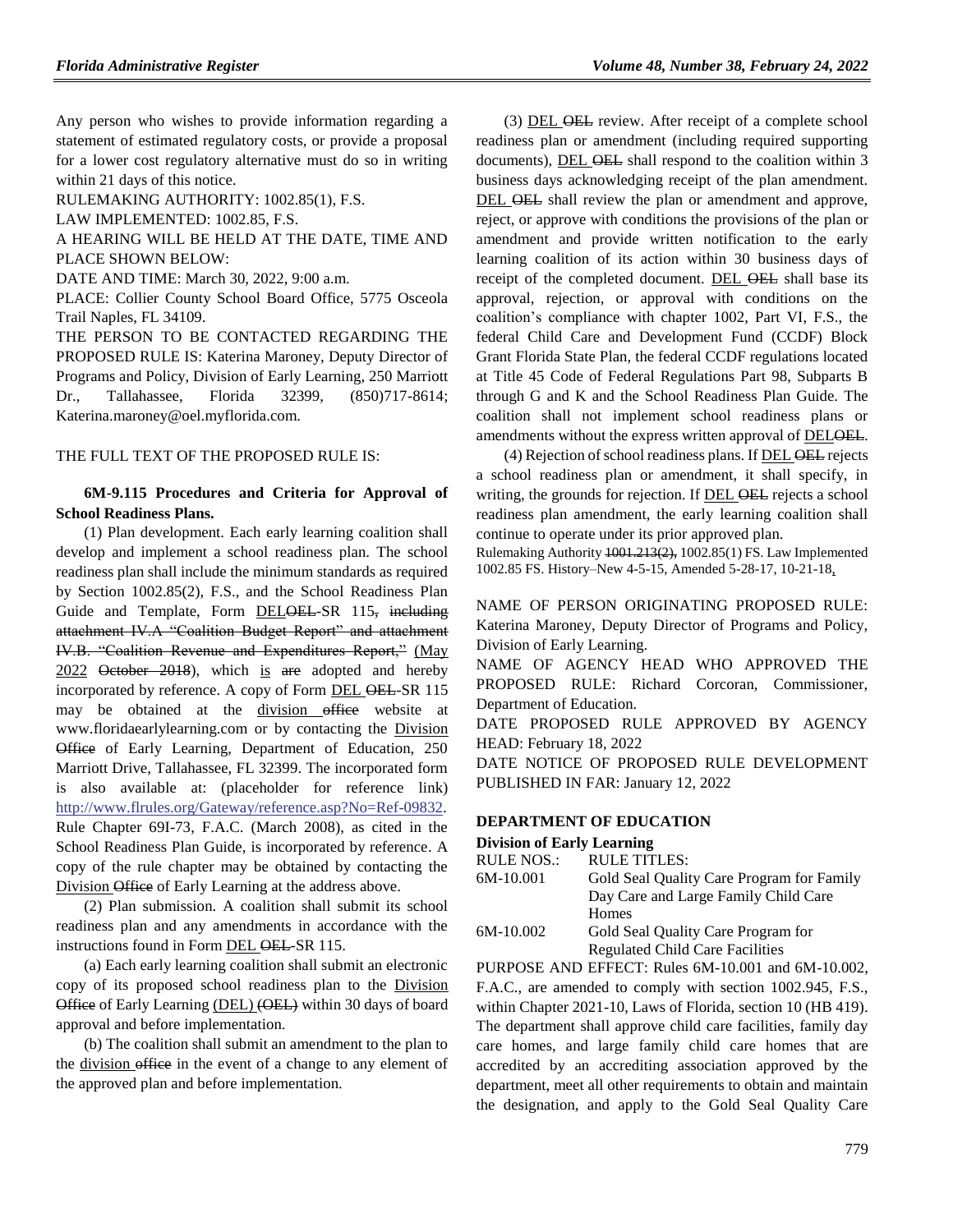program. The department shall establish a process that verifies that the accrediting association meets the provisions of section 1002.945(3)(a), F.S., which must include an auditing program and any other procedures that may reasonably determine an accrediting association's compliance with this section.

SUMMARY: The rules and incorporated forms outline the Gold Seal Quality Care Program requirements for child care providers and accrediting associations.

SUMMARY OF STATEMENT OF ESTIMATED REGULATORY COSTS AND LEGISLATIVE RATIFICATION:

The Agency has determined that this will not have an adverse impact on small business or likely increase directly or indirectly regulatory costs in excess of \$200,000 in the aggregate within one year after the implementation of the rule. A SERC has not been prepared by the Agency.

The Agency has determined that the proposed rule is not expected to require legislative ratification based on the statement of estimated regulatory costs or if no SERC is required, the information expressly relied upon and described herein: The office's economic analysis of the adverse impact or potential regulatory costs of the proposed rule does not exceed any of the criteria established in section 120.541(2)(a), F.S.

Any person who wishes to provide information regarding a statement of estimated regulatory costs, or provide a proposal for a lower cost regulatory alternative must do so in writing within 21 days of this notice.

RULEMAKING AUTHORITY: [1002.945,](https://www.flrules.org/gateway/statute.asp?id=1002.945) F.S.

LAW IMPLEMENTED: [1002.945,](https://www.flrules.org/gateway/statute.asp?id=1002.945) F.S.

A HEARING WILL BE HELD AT THE DATE, TIME AND PLACE SHOWN BELOW:

DATE AND TIME: March 30, 2022, 9:00 a.m.

PLACE: Collier County School Board Office, 5775 Osceola Trail, Naples, FL 34109.

THE PERSON TO BE CONTACTED REGARDING THE PROPOSED RULE IS: Katerina Maroney, 250 Marriott Drive, Tallahassee, FL 32399, (850)717-8614 or email: Katerina.Maroney@oel.myflorida.com.

### THE FULL TEXT OF THE PROPOSED RULE IS:

# **6M-10.001 Gold Seal Quality Care Program for Family Day Care and Large Family Child Care Homes.**

(1) Definitions.

(a) "Child care" means the care, protection, and supervision of a child, for a period of less than twenty-four (24) hours a day on a regular basis, which supplements parental care, enrichment, and health supervision for the child, in accordance with his or her individual needs, and for which a payment, fee, or grant is made for care.

 $(b)$  (a) "Class I Violation" is an incident of noncompliance with a Class I standard as described by the Department of Children and Families (DCF) on CF-FSP Form 5316 and CF-FSP Form 5427 in Rule 65C-22.010, F.A.C., CF-FSP Form 5318, and CF-FSP Form 5317 in Rule 65C-20-012, F.A.C., or by the Division of Early Learning (DEL) on Form OEL-SR-6201, Form OEL-SR-6203, and Form OEL-SR-6205 in Rule 6M-4.620, F.A.C. Class I violations are the most serious in nature. has the same meaning as provided for the same term in subparagraph 65C-20.012(1)(e)1., F.A.C.

 $(c)$   $(b)$  "Class II Violation" is an incident of noncompliance with an individual Class II standard as described by the DCF on CF-FSP Form 5316 and CF-FSP Form 5427 in Rule 65C-22.010, F.A.C., CF-FSP Form 5318, and CF-FSP Form 5317 in Rule 65C-20-012, F.A.C., or by the DEL on Form OEL-SR-6201, Form OEL-SR-6203, and Form OEL-SR-6205 in Rule 6M-4.620, F.A.C. Class II violations are less serious in nature than Class I violations. A Class II standard violation resulting in death or serious harm to a child shall escalate to a Class I violation. has the same meaning as provided for the same term in subparagraph 65C 20.012(1)(e)2., F.A.C.

(d) (c) "Class III Violation" is an incident of noncompliance with an individual Class III standard as described by the DCF on CF-FSP Form 5316 and CF-FSP Form 5427 in Rule 65C-22.010, F.A.C., CF-FSP Form 5318, and CF-FSP Form 5317 in Rule 65C-20-012, F.A.C., or by the DEL on Form OEL-SR-6201, Form OEL-SR-6203, and Form OEL-SR-6205 in Rule 6M-4.620, F.A.C. Class III violations are less serious in nature than Class I or Class II violations. has the same meaning as provided for the same term in subparagraph 65C-20.012(1)(e)3., F.A.C.

(e) (d) Gold Seal Quality Care Provider means a child care facility, family day care home, or large family child care home regulated licensed by the DCF, Department or local licensing authority, or the Department of Defense that meets the accreditation compliance requirements in section 1002.945(1) 402.281(1), F.S.

(f) (e) "Gold Seal Quality Care Accrediting Association" means an accrediting association that has applied to and been approved by the **DEL** Department as an accrediting association for the purpose of Gold Seal Designation pursuant to section 1002.945(3) 402.281(3), F.S.

(2) Gold Seal Quality Care Provider Requirements.

(a) Gold Seal Quality Care Provider Designation. A child care facility, licensed family day care home, or large family child care home program seeking designation as a Gold Seal Quality Care provider shall apply to the DEL Department on Form DEL-GS05 form CF-FSP Form 5386, Gold Seal Quality Care Provider Application, May 2022 2019, which is hereby incorporated by reference, and provide all supporting documentation required by the form. This form may be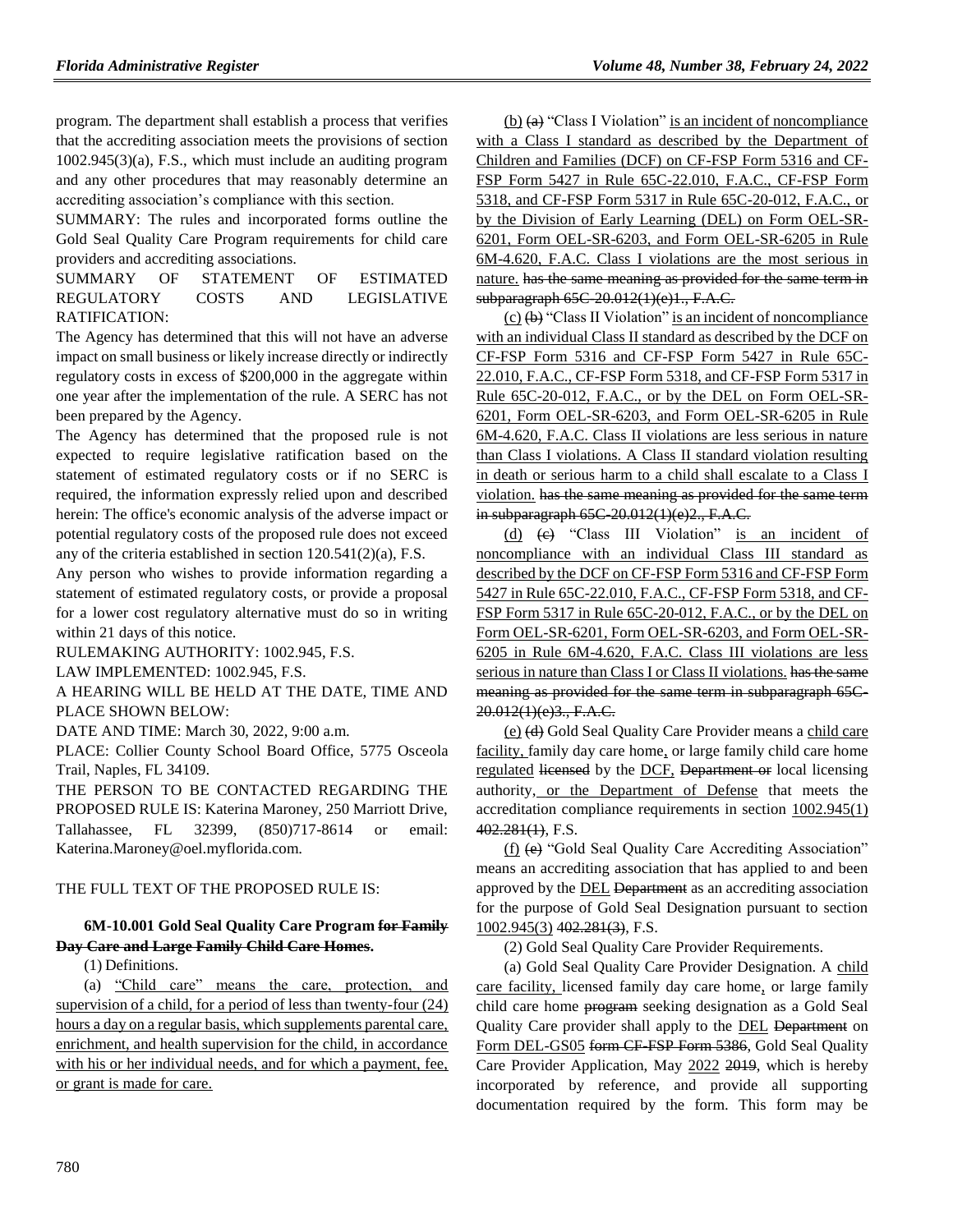obtained from the DEL's Department's website at www.floridaearlylearning.com

www.myflfamilies.com/childcare or from the following link: (insert link) http://www.flrules.org/Gateway/reference.asp?No=Ref-10579. Once reviewed and approved by the DEL Department, the designation will be issued in the legal name of the provider. The designation will be effective the date approved by the DEL Department through the duration of the provider's accreditation certification, up to a maximum of five (5) years, unless terminated by the DEL Department or voluntarily surrendered by the provider, or if accreditation is revoked by the accrediting association.

(b) A child care facility, licensed family day care home, or large family child care home operating on a military installation must submit to the **DEL** Department copies of any inspection reports conducted by the Department of Defense within fifteen (15) 15 business days from the date of the inspection. The DEL Department will review the inspection to determine compliance with criteria for the issuance and maintenance of an active Gold Seal Quality Care Provider Designation.

(c) In order to obtain and maintain Gold Seal designation, the applicant must:

1. Be accredited by an approved Gold Seal Quality Care Accrediting Association. The name and address on the accrediting association certificate required by Form DEL-GS05 CF-FSP Form 5386 must be the same as that on the provider's license. A list of approved accrediting associations may be obtained from the DEL's Department website at www.floridaearlylearning.com

### www.myflfamilies.com/childcare.

2. Be inspected for compliance with health and safety standards, as prescribed by the Department of Children and Families, the local licensing authority, or the United States, Department of Defense, prior to approval for the Gold Seal Quality Care Program to meet the criteria outlined in section 1002.945(4), F.S. The most recent inspection cannot be older than two (2) years from the date of application.

2. Meet the criteria of Section 402.281(4), F.S.

(d) To renew a Gold Seal Quality Care designation, the provider must submit Form DEL-GS05 CF-FSP Form 5386 at least thirty (30) 30 calendar days prior to expiration of the current designation. The **DEL Department** cannot guarantee late-filed renewal forms will be processed in time to avoid a lapse in the designation. Designations are effective on the date the application is approved.

(3) Gold Seal Quality Care Enforcement.

(a) No change.

(b) A provider's Gold Seal designation will be terminated if the Department of Children and Families or local licensing agency determines the provider has committed a disqualifying minimum standards violation as defined in section  $1002.945(4)$ 402.281(4), F.S. The termination will be effective as of the date of final agency action on the termination.

(c) The DEL Department will notify providers accredited by a Gold Seal accrediting association that has lost its status as an approved accrediting entity and will afford such providers one hundred eighty (180) 180 calendar days from the date of notification, to obtain a new accreditation certificate from an approved Gold Seal Quality Care Accrediting Association. The DEL Department will thereafter terminate the Gold Seal designation of any provider that is not accredited by an approved accrediting association at the conclusion of the 180 day period.

(d) In the event that a provider receives notice that the Department intends to revoke the current Gold Seal designation, or deny the provider's application for a Gold Seal designation, as a result of a Class I violation being committed within the preceding two (2) years of receiving the notice, the provider may request that the Department recommend to the State Board that the provider be permitted to maintain its Gold Seal designation based on the grounds established in section 1002.945(4)(b), F.S.

1. The provider must submit a written request and the following documentation to the Department:

a. The owner of the child care facility, family day care home, or large family child care home, which may be an individual, partnership, limited liability company (LLC), corporation, or other business or ownership entity recognized by the State of Florida, must provide documentation of being continuously in business and licensed or license exempt by the DCF, the local licensing authority, or the United States, Department of Defense for at least five (5) years prior to date of the notice; and

b. The child care facility, family day care home, or large family child care home must provide documentation of inspections that support there are no other Class I violations recorded by the DCF, the local licensing authority, or the United States, Department of Defense.

2. The provider must submit the written request and documentation within twenty-one (21) days of the date of the notice. The Department may request additional information from providers to supplement their request to address any deficiencies identified by the Department.

(4) Gold Seal Quality Care Accrediting Association Requirements.

(a) An accrediting association seeking recognition as a Gold Seal Quality Care Accrediting Association must:

1. Have been active and accrediting child care family day care homes and large family child care homes in Florida for a period of five years prior to submission of an application to the Department.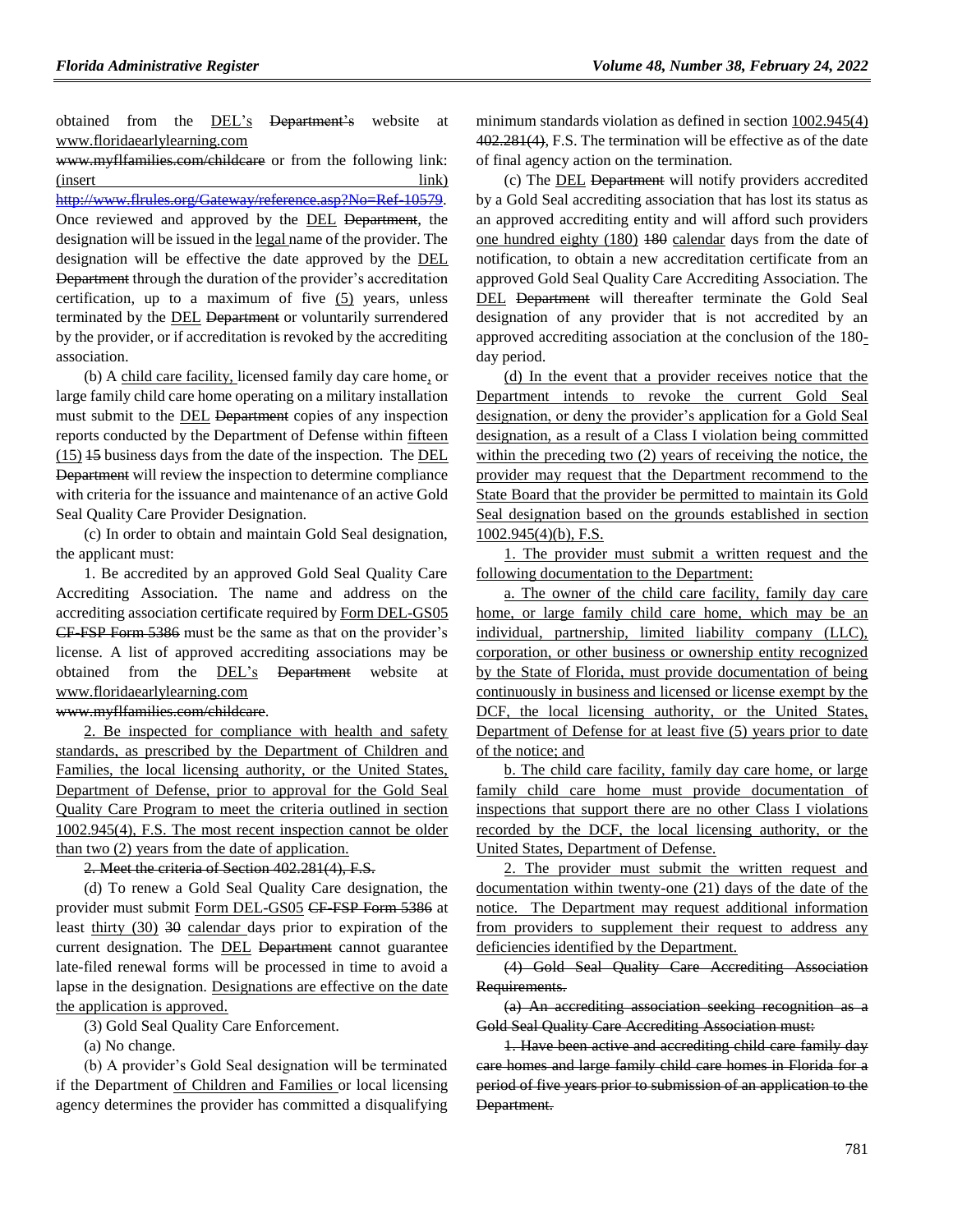2. Hold an active corporation registration with the Florida Department of State to do business in Florida.

3. Submit and meet all requirements outlined on the CF-FSP Form 5315, Gold Seal Quality Care Accrediting Association Application, May 2019, which is incorporated by reference. CF-FSP Form 5315 may be obtained from the Department's website at www.myflfamilies.com/childcare or from the following link: [http://www.flrules.org/Gateway/reference.asp?No=Ref-10484.](https://www.flrules.org/Gateway/reference.asp?No=Ref-10484) 4. Submit a crosswalk of the Accrediting Association's

standards with the Department's Gold Seal Quality Standards. (b) Applications will be accepted only in January and July

each year. An accrediting association whose application is denied cannot reapply until at least six months from the date of the denial.

(c) An application and all supporting documentation submitted by an accrediting association for approval as a Gold Seal Quality Care Accrediting Association will be reviewed in consultation with entities described in Section 402.281(3), F.S. Applicants must obtain an overall compliance percentage of 85% or higher of the standards outlined on form CF-FSP 5390, Gold Seal Quality Care Accrediting Association Evaluation Manual for Family Day Care Homes and Large Family Child Care Homes, April 2015, this form is incorporated by reference and a copy of this form may be obtained from the Department's website at www.myflfamilies.com/childcare or from the following link:

[http://www.flrules.org/Gateway/reference.asp?No=Ref-05509.](https://www.flrules.org/Gateway/reference.asp?No=Ref-05509) The Department will evaluate applications in the manner described in the Gold Seal Quality Care Program Review Process and Procedures, April 2015 document, which is incorporated by reference and may be obtained from the Department's website at www.myflfamilies.com/childcare or from the following link: [http://www.flrules.org/Gateway/reference.asp?No=Ref-05512.](https://www.flrules.org/Gateway/reference.asp?No=Ref-05512)

(d) The Department's Gold Seal Quality Care Standards are established in CF-FSP Form 5388, Gold Seal Quality Care Standards for Family Day Care Homes and Large Family Child Care Homes, April 2015, incorporated by reference and copies may be obtained from the Department's website www.myflfamilies.com/childcare or from the following link: [http://www.flrules.org/Gateway/reference.asp?No=Ref-05508.](https://www.flrules.org/Gateway/reference.asp?No=Ref-05508)

(e) A Gold Seal Quality Care Accrediting Association approval is valid only for the entity to which it is issued for a maximum of five years, unless terminated by the Department or voluntarily surrendered during the approved period.

(f) A Gold Seal Quality Care Accrediting Association must annually submit the Attestation on page 5 of the Gold Seal Quality Care Accrediting Association Application, CF-FSP 5315. If changes have occurred, the appropriate supporting documentation of the change must accompany the Attestation.

(g) The following acts or omissions are grounds for revocation of an accrediting association's approval.

1. Failure to notify the Department of a change in the association's administration, corporate structure or any condition under which the accreditation association was initially approved by the Department.

2. Any changes resulting in the Association's inability to meet the criteria provided in Section 402.281, F.S.

(h) A Gold Seal Accrediting Association must notify the Department, in writing, within fifteen days of a revocation or expiration of the accreditation of a family day care home or large family child care home in Florida. The notification must include a copy of the revocation or expiration letter issued to the provider, stating the specific reasons for revocation or expiration. Failure to provide the Department such written notification will be grounds for terminating the association's approval as a Gold Seal Accrediting Association, and the association will be precluded from reapplying for approval for a period of two years.

(i) Gold Seal Quality Care Associations must apply to renew approval by submitting CF-FSP Form 5315 a minimum of six months prior to end of the five-year approval period. A current Gold Seal accrediting association whose approval expires prior to July 1, 2015, and which timely applies for renewal, will not be required to complete the standards crosswalk described in subparagraph (4)(a)4., above, or otherwise demonstrate its accreditation standards meet or exceed the Department's Gold Seal standards in order to have its approval renewed.

(j) An accrediting association approved under this rule must notify the Department and all of its accredited providers in writing 6 months in advance of any intent to surrender its approval or to allow it to expire. An approved accrediting association which fails to comply with this requirement will be precluded from re-applying for approval for a period of five years from the lapse of the existing approval.

(k) The Department will not recognize Gold Seal accreditations issued by an entity that has not been approved as a Gold Seal Quality Care Accrediting Association.

(l) An Accrediting Association approved by the Department as a Gold Seal Quality Care Accrediting Association may not contract with or otherwise authorize any other entity or parties, including affiliated groups, and membership groups or subgroups, to issue accreditations to Florida child care providers for the purposes of Gold Seal designation.

Rulemaking Authority 1002.945 402.281 FS. Law Implemented 1002.945 402.281 FS. History–New 5-1-08, Amended 1-13-10, 7-7- 15, 10-25-17, 6-12-19, Formerly 65C-20.014,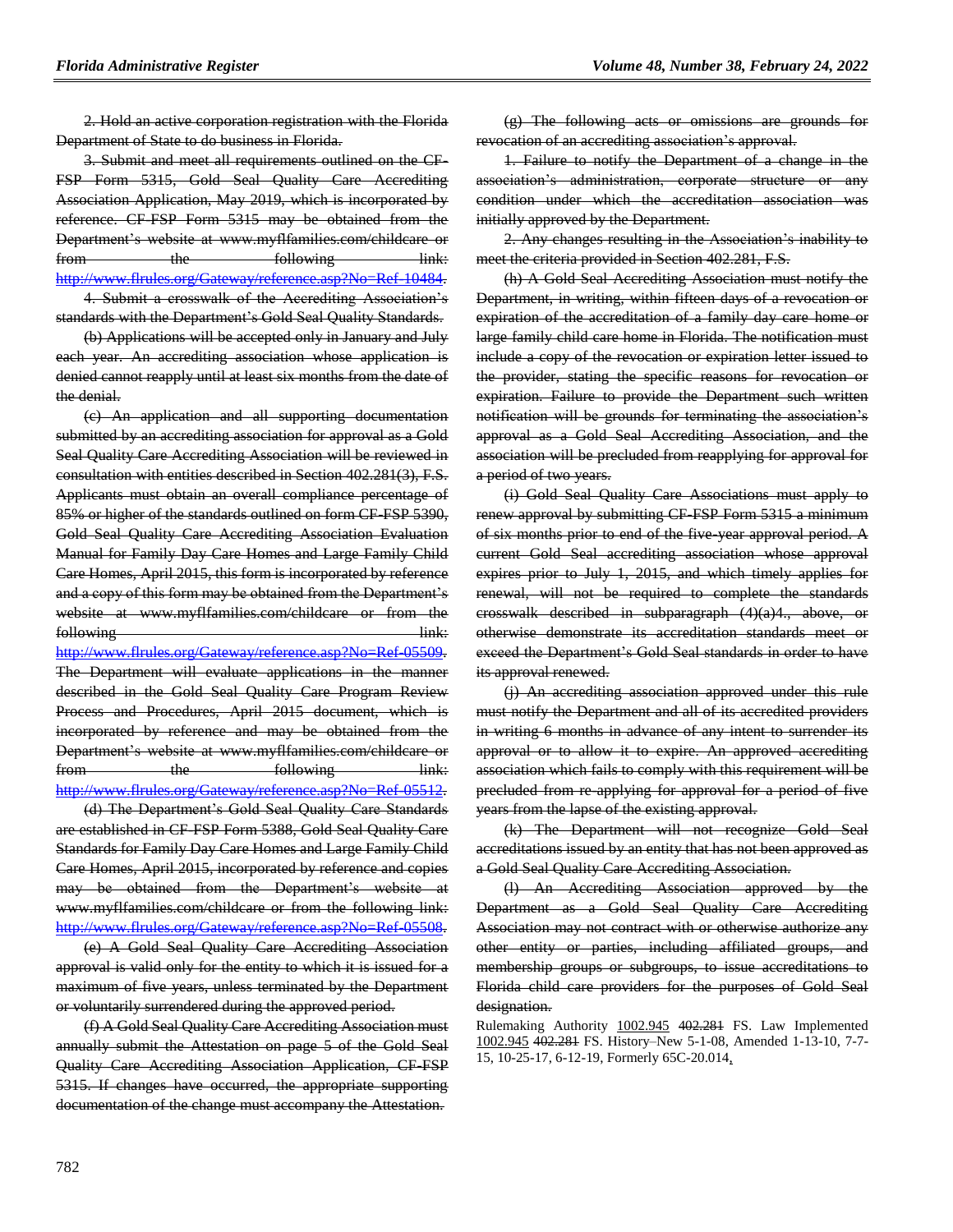# **6M-10.002 Gold Seal Quality Care Accrediting Associations Program for Regulated Child Care Facilities.**

(1) Definitions.

(a) "Class I Violation" has the same meaning as provided for the same term in subparagraph 65C-22.010(2)(d)1., F.A.C.

(b) "Class II Violation" has the same meaning as provided for the same term in subparagraph 65C-22.010(2)(d)2., F.A.C.

(c) "Class III Violation" has the same meaning as provided for the same term in subparagraph 65C-22.010(2)(d)3., F.A.C.

(a) (d) Gold Seal Quality Care Provider means a child care facility, family day care home, or large family child care home regulated by the Department of Children and Families (DCF), department or local licensing authority, or the United States, Department of Defense that meets the accreditation compliance requirements in section 1002.945(1) Section 402.281(1), F.S.

(b) "Accrediting Association" means an entity that certifies early and school-age care providers and accredits programs that meet or exceed heightened standards following self-study and observation that standards are met and continue be met during the period of accreditation.

(c) (e) "Gold Seal Quality Care Accrediting Association" means an accrediting association that has applied to and been approved by the Division of Early Learning (DEL) Department as an accrediting association for the purpose of Gold Seal Designation pursuant to section 1002.945(3) Section 402.281(3), F.S.

(f) "Regulated by the Department" means a child care facility that has been licensed by the Department or a child care facility that is exempt from licensure pursuant to Section 402.3025 or 402.316, F.S., that has agreed to periodic inspection by the Department as part of the application process.

(2) Gold Seal Quality Care Provider Requirements.

(a) Gold Seal Quality Care Provider Designation.

A child care facility regulated by the Department seeking designation as a Gold Seal Quality Care provider shall apply to the Department on form CF-FSP Form 5386, Gold Seal Quality Care Provider Application, May 2019, which is hereby incorporated by reference, and provide all supporting documentation required by the form. This form may be obtained from the Department's website at www.myflfamilies.com/childcare or from the following link: [http://www.flrules.org/Gateway/reference.asp?No=Ref-10472.](https://www.flrules.org/Gateway/reference.asp?No=Ref-10472) Once reviewed and approved by the Department, the designation will be issued in the legal name of the provider. The designation will be effective the date approved by the Department through the duration of the provider's accreditation certification, up to a maximum of five years, unless terminated by the Department or voluntarily surrendered by the provider, or if accreditation is revoked by the accrediting association.

(b) A child care facility operating on a military installation must submit to the Department copies of any inspection reports conducted by the Department of Defense within 15 business days from the date of the inspection. The Department will review the inspection to determine compliance with criteria for the issuance of and to maintain an active Gold Seal Quality Care Provider Designation.

(c) In order to obtain and maintain Gold Seal designation, the applicant must:

1. Be accredited by an approved Gold Seal Quality Care Accrediting Association. The name and address on the accrediting association certificate required by form CF-FSP Form 5386, must be the same as on the provider's license. A list of approved accrediting associations may be obtained from the Department's website at www.myflfamilies.com/childcare.

2. Meet the criteria of Section 402.281(4), F.S.

(d) To renew a Gold Seal Quality Care designation, the provider must submit CF-FSP Form 5386 at least 30 days prior to expiration of the current designation. The Department cannot guarantee late-filed renewal forms will be processed in time to avoid a lapse in the designation.

(3) Gold Seal Quality Care Enforcement.

(a) Gold Seal Quality Care providers must maintain accreditation and continuously meet the standards established by their Gold Seal Quality Care Accrediting Association in order to retain their designation. A provider's Gold Seal designation will be terminated upon expiration of its accreditation, or when its accreditation is surrendered or lost. The Gold Seal designation termination will be effective on the expiration date or on the date the accrediting association no longer acknowledges the provider's accreditation.

(b) A provider's Gold Seal designation will be terminated if the Department or local licensing agency determines the provider has committed a disqualifying minimum standards violation as defined in Section 402.281(4), F.S. The termination will be effective as of the date of final agency action on the termination.

(c) The Department will notify providers accredited by a Gold Seal accrediting association that has lost its status as an approved accrediting entity and will afford such providers 180 days from the date of notification to obtain a new accreditation certificate from an approved Gold Seal Quality Care Accrediting Association. The Department will thereafter terminate the Gold Seal designation of any provider that is not accredited by an approved accrediting association at the conclusion of the 180-day period.

(2) (4) Gold Seal Quality Care Accrediting Association Requirements.

(a) An accrediting association seeking recognition as a Gold Seal Quality Care Accrediting Association must:

1. Have been active and accrediting child care facilities, licensed family day care homes, or large family child care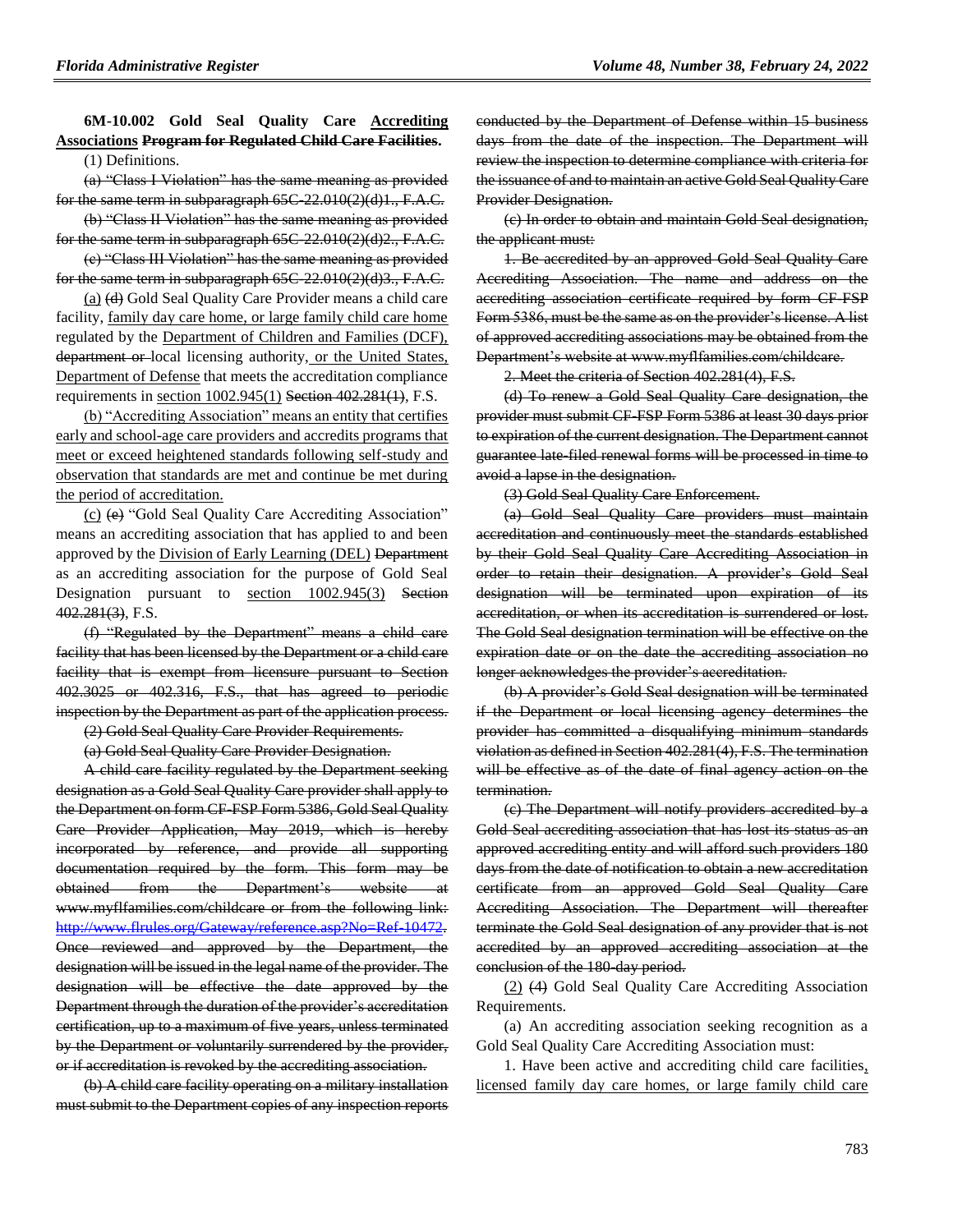homes in Florida for a period of five (5) years immediately prior to submission of an application to the DEL Department.

2. Hold an active corporation registration with the Florida Department of State to do business in Florida.

3. Submit and meet all requirements outlined on the Form DEL-GS06 CF-FSP Form 5315, Gold Seal Quality Care Accrediting Association Application, May 2022 2019, which is incorporated by reference. Form DEL-GS06 CF-FSP Form 5315 may be obtained from the DEL's Department's website at www.floridaearlylearning.com

www.myflfamilies.com/childcare or from the following link: (insert link)

[http://www.flrules.org/Gateway/reference.asp?No=Ref-10508.](https://www.flrules.org/Gateway/reference.asp?No=Ref-10508)

4. Submit a crosswalk of the Accrediting Association's standards with the DEL's Department's Gold Seal Quality Standards.

(b) Applications will be accepted only in January and July each year. An accrediting association whose application is denied cannot reapply until at least six (6) months from the date of the denial.

(c) An application and all supporting documentation submitted by an accrediting association for approval as a Gold Seal Quality Care Accrediting Association will be evaluated in the manner described in Form DEL-GS07 Gold Seal Quality Care Program Review Process and Procedures, May 2022, which is incorporated by reference and may be obtained from the DEL's website at www.floridaearlylearning.com or from the following link: (insert link). reviewed in consultation with entities described in Section 402.281(3), F.S. Applicants must obtain an overall compliance percentage of 85% or higher of the standards outlined on form CF-FSP 5389, Gold Seal Quality Care Accrediting Association Evaluation Manual for Child Care Facilities, April 2015. This form is incorporated by reference and a copy may be obtained from the Department's website www.myflfamilies.com/childcare or from the following link:

[http://www.flrules.org/Gateway/reference.asp?No=Ref-05514.](https://www.flrules.org/Gateway/reference.asp?No=Ref-05514) The Department will evaluate applications in the manner described in the Gold Seal Quality Care Program Review Process and Procedures, April 2015 document, which is incorporated by reference and may be obtained from the Department's website at www.myflfamilies.com/childcare or from the following link: [http://www.flrules.org/Gateway/reference.asp?No=Ref-05545.](https://www.flrules.org/Gateway/reference.asp?No=Ref-05545)

(d) Applicants must obtain an overall compliance percentage of 85% or higher of the standards outlined on Form DEL - GS02 Gold Seal Quality Care Accrediting Association Evaluation Manual for Family Day Care Homes and Large Family Child Care Homes, May 2022, or Form DEL-GS04 Gold Seal Quality Care Accrediting Association Evaluation Manual for Child Care Facilities, May 2022. These forms are incorporated by reference and a copy may be obtained from the DEL's website at www.floridaearlylearning.com or from the following link: (insert link).

1. An Accrediting Association approved by the DEL as a Gold Seal Quality Care Accrediting Association under this rule must ensure, when issuing accreditations to Florida child care providers for the purposes of Gold Seal designation, that the child care providers have met an overall compliance percentage of 85% or higher under the association's accreditation standards.

(e) (d) The DEL's Department's Gold Seal Quality Care Standards are established in Form DEL-GS03 CF-FSP-Form 5387, Gold Seal Quality Care Standards for Child Care Facilities Programs, May 2022, April 2015, and Form DEL-GS01, Gold Seal Quality Care Standards for Licensed Family Day Care Homes and Large Family Child Care Homes, May 2022, which are incorporated by reference and copies may be obtained from the DEL's website at [www.floridaearlylearning.com](http://www.floridaearlylearning.com/) or from the following link: (insert link).

(f) (e) A Gold Seal Quality Care Accrediting Association approval is valid only for the entity to which it is issued for a maximum of five (5) years, unless terminated by the DEL Department or voluntarily surrendered during the approved period.

(g) (f) A Gold Seal Quality Care Accrediting Association must annually submit the Attestation on page 5 of the Gold Seal Quality Care Accrediting Association Application, Form DEL-GS06, CF-FSP 5315 on or before July  $1<sup>st</sup>$ . If changes have occurred, the appropriate supporting documentation of the change must accompany the Attestation.

(h)  $\left( \frac{\mathbf{e}}{\mathbf{e}} \right)$  The following acts or omissions are grounds for revocation of an accrediting association's approval.

1. Failure to notify the DEL Department of a change in the association's administration, corporate structure or any condition under which the accreditation association was initially approved by the **DEL** Department.

2. Any changes resulting in the Association's inability to meet the criteria provided in section 1002.945 Section 402.281, F.S.

3. Contracting with or otherwise authorizing any other entity or parties, including affiliated groups and membership groups or subgroups, to issue accreditations to Florida child care providers for the purposes of Gold Seal designation.

4. Acts of fraud committed by an accrediting association.

(i) (h) A Gold Seal Quality Care Accrediting Association must notify the DEL Department, in writing, within fifteen days of a revocation or expiration of the accreditation of a child care facility, family day care home, or large family child care home provider in Florida. The notification must include a copy of the revocation or expiration letter issued to the provider, stating the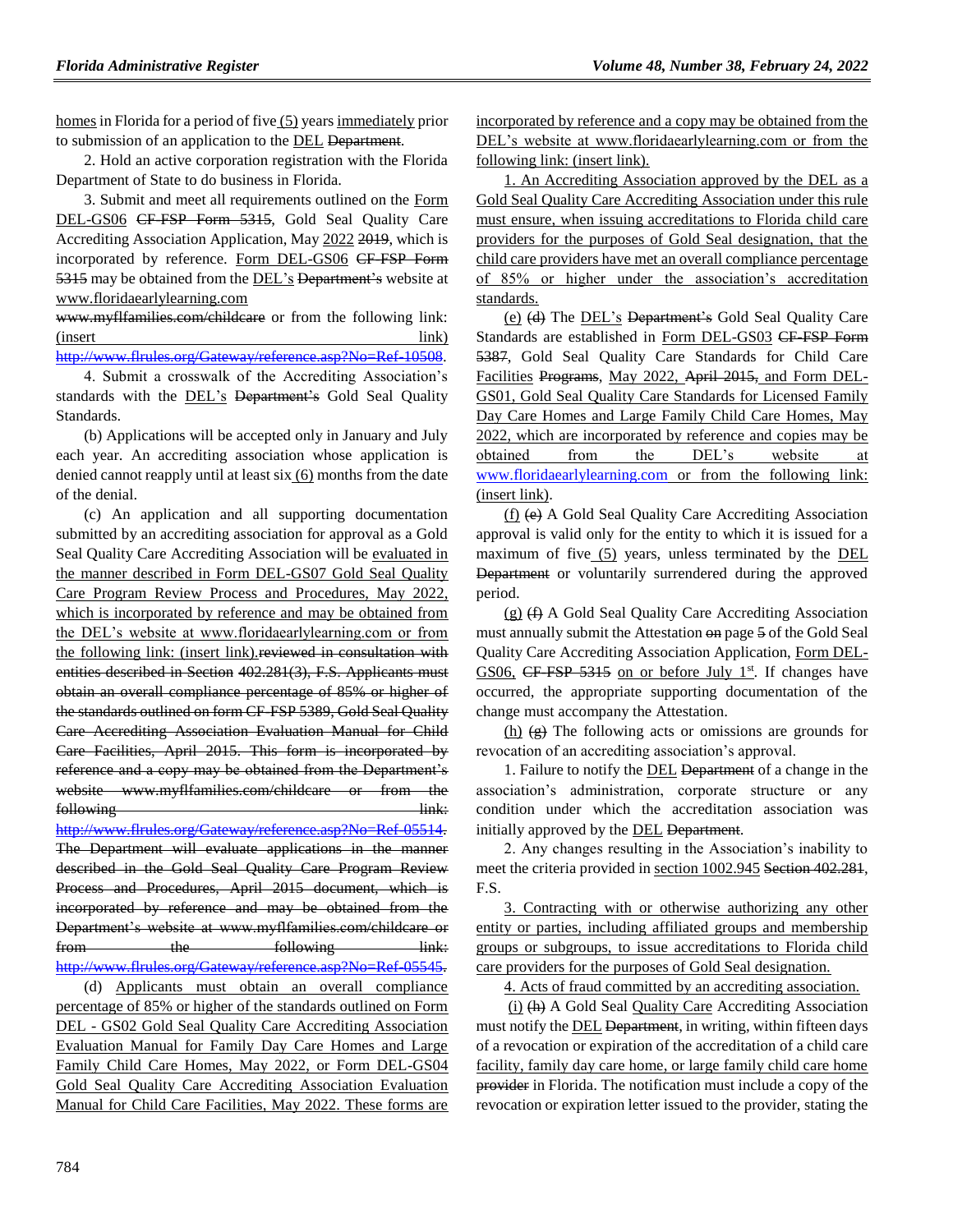specific reasons for revocation or expiration. Failure to provide the DEL Department such written notification will be grounds for terminating the association's approval as a Gold Seal Accrediting Association, and the association will be precluded from reapplying for approval for a period of two (2) years.

(j) (i) Gold Seal Quality Care Associations must apply to renew approval by submitting Form DEL-GS06 CF-FSP Form 5315 a minimum of six (6) months prior to end of the five-year approval period. A current Gold Seal accrediting association whose approval expires prior to July 1, 2015, and which timely applies for renewal, will not be required to complete the standards crosswalk described in subparagraph (4)(a)4., above, or otherwise demonstrate its accreditation standards meet or exceed the Department's Gold Seal standards in order to have its approval renewed.

 $(k)$   $(i)$  An accrediting association approved under this rule as a Gold Seal Quality Care Accrediting Association must notify the DEL Department and all of its accredited providers in writing six  $(6)$  6 months in advance of any intent to surrender its approval or to allow it to expire. An approved accrediting association which fails to comply with this requirement will be precluded from re-applying for approval for a period of five (5) years from the lapse of the existing approval.

(l) (k) The DEL Department will not recognize Gold Seal accreditations issued by an entity that has not been approved as a Gold Seal Quality Care Accrediting Association.

(m) (l) An Accrediting Association approved by the DEL Department as a Gold Seal Quality Care Accrediting Association may not contract with or otherwise authorize any other entity or parties, including affiliated groups and membership groups or subgroups, to issue accreditations to Florida child care providers for the purposes of Gold Seal designation.

(n) Gold Seal Quality Care Accrediting Associations must submit quarterly reports as required in section V of the Form DEL-GS06 that includes the name and full address of each accredited child care program, the accreditation effective and expiration date for each program, and any programs for which accreditation has expired or been terminated during the quarter. Failure to submit quarterly reports of accredited child care programs will be grounds for terminating the association's approval as a Gold Seal Accrediting Association. DEL will recommend the reason and length of the termination to the State Board.

(o) Any accrediting associations that were designated as a Gold Seal Quality Care Accrediting Association without being required to apply must submit an application and all supporting documentation by December 31, 2022 for approval as a Gold Seal Quality Care Accrediting Association. Child care providers accredited by these associations shall remain eligible to use their accreditation to obtain and maintain a Gold Seal designation until the accrediting association has been approved or denied by the DEL. Child care providers accredited by these associations will remain subject to the requirements outlined in 6M-10.001, F.A.C.

(3) Gold Seal Quality Care Accrediting Association Audits

(a) Each Gold Seal Quality Care Accrediting Association shall be audited by the DEL biennially to verify compliance with criteria outlined in section 1002.945(3)(a)4., F.S. Each accrediting association shall provide evidence of its accreditation process to DEL within thirty (30) calendar days of a DEL notification of the association's audit date. Documentation may be submitted electronically to DEL.

(b) Results from the audit shall be provided to the accrediting association upon DEL's determination that the audit is complete. Any issue of noncompliance with the criteria in section 1002.945(3)(a)4., F.S., shall result in corrective action or termination as a Gold Seal accrediting association.

1. If the DEL determines that an accrediting association is not in compliance with section 1002.945(3)(a)4., F.S., the accrediting association will be notified of corrective action requirements and the deadline to implement and comply with such requirements. Failure to comply with corrective actions within the timeframe indicated in the corrective action notice shall result in termination as a participating Gold Seal Quality Care Accrediting Association.

2. The DEL shall notify an accrediting association of termination as a participating Gold Seal Quality Care Accrediting Association a minimum of two (2) weeks prior to the termination date. Termination from participation as a Gold Seal Quality Care Accrediting Association shall be in effect for a minimum of two (2) years but not more than five (5) years. DEL will recommend the reason and length of the termination to the State Board.

(c) A Gold Seal Quality Care Accrediting Association must annually submit the Gold Seal Accrediting Associations Annual Self-Assessment Survey, Form DEL-GS08, May 2022, on or before October 1st. This form is incorporated by reference and a copy may be obtained from the DEL's website at www.floridaearlylearning.com or from the following link: (insert link). If changes have occurred since the previous submission, the appropriate supporting documentation of the change must accompany the survey.

Rulemaking Authority 1002.945 402.281 FS. Law Implemented 1002.945 402.281 FS. History–New 5-1-08, Amended 1-13-10, 8-1- 13, 7-7-15, 10-25-17, 6-12-19, Formerly 65C-22.009,

### NAME OF PERSON ORIGINATING PROPOSED RULE: Katerina Maroney, Office of Early Learning

NAME OF AGENCY HEAD WHO APPROVED THE PROPOSED RULE: Richard Corcoran, Commissioner, Department of Education.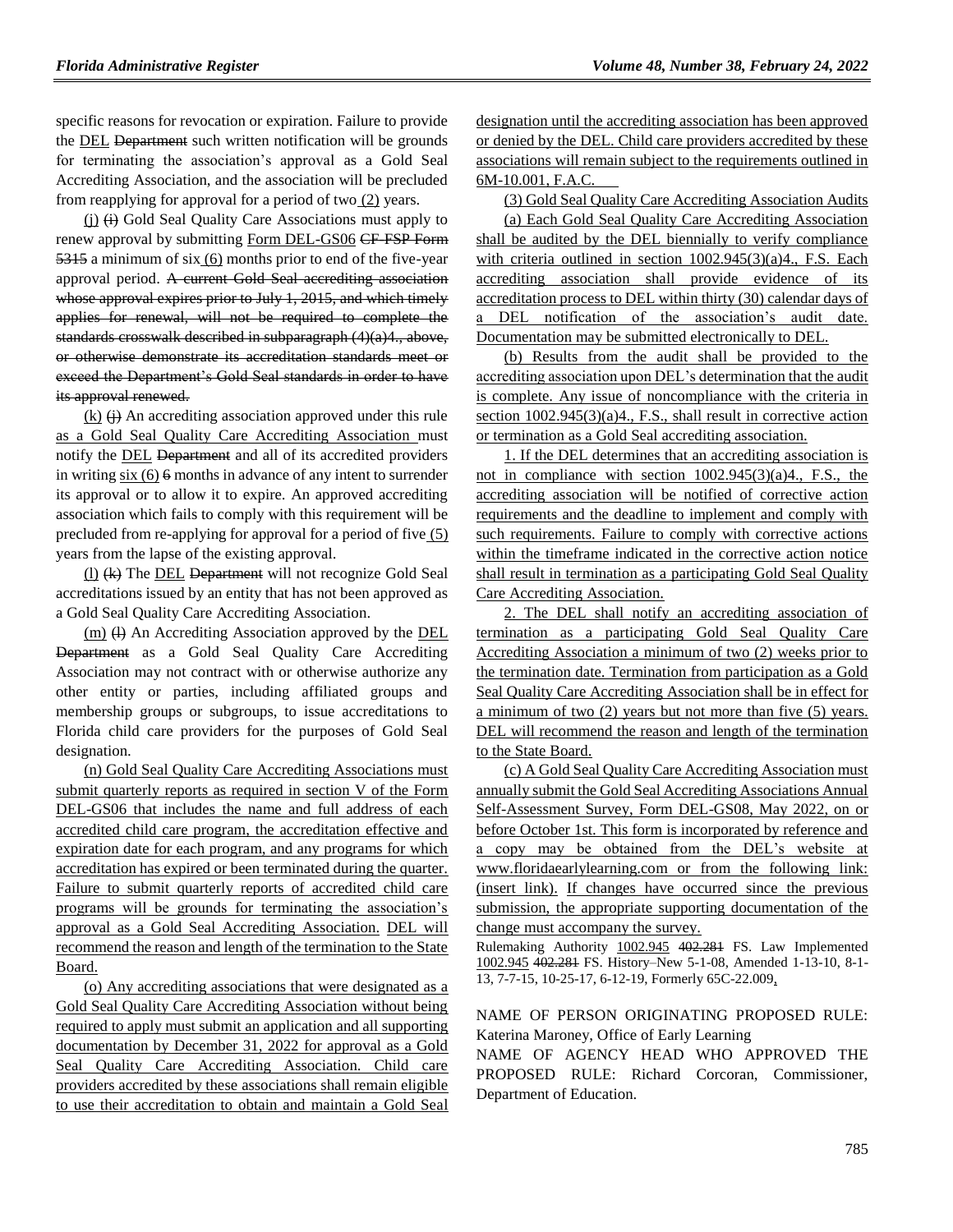DATE PROPOSED RULE APPROVED BY AGENCY HEAD: February 17, 2022 DATE NOTICE OF PROPOSED RULE DEVELOPMENT PUBLISHED IN FAR: December 23, 2021

> Section III Notice of Changes, Corrections and Withdrawals

# **NONE**

# Section IV Emergency Rules

### **[DEPARTMENT OF CHILDREN AND FAMILIES](https://www.flrules.org/gateway/department.asp?id=65)**

# **[Substance Abuse Program](https://www.flrules.org/gateway/organization.asp?id=343)**

RULE NO.: RULE TITLE: [65DER22-2](https://www.flrules.org/gateway/ruleNo.asp?id=65DER22-2) Clinical and Operational Standards for Medication-Assisted Treatment for Opioid Use Disorders

SPECIFIC REASONS FOR FINDING AN IMMEDIATE DANGER TO THE PUBLIC HEALTH, SAFETY OR WELFARE: On May 03, 2017, the Governor of the State of Florida signed an executive order declaring that the opioid epidemic threatens the State of Florida with an emergency. This executive order was extended eleven times. Also, on April 01, 2019, the Governor signed an additional order creating the Statewide Task Force on Opioid Abuse to combat the opioid epidemic. Florida currently ranks second in the nation for overdose deaths, and deaths from a drug overdose increased in Florida by 37 percent from 2019. The Department has determined that the concern in the increase of overdoses and deaths due to opioid use, coinciding with a critical shortage of clinical staff, necessitates revising the methadone treatment procedures. This emergency rule will help address the crisis by reducing staffing and fiscal burdens on providers of medication-assisted treatment for opioid use disorders.

REASON FOR CONCLUDING THAT THE PROCEDURE IS FAIR UNDER THE CIRCUMSTANCES: The procedure is fair and necessary under the circumstances because it ensures equitable treatment of medication-assisted treatment providers in enabling them to increase access to care for individuals in the community and decrease chances of opioid related overdoses and deaths. Proposed changes in this emergency rule focus on changing the following: the criteria for methadone take-home privileges, the requirement on conducting face-to-face assessments, and the requirement for counselor caseloads.

SUMMARY: This rule makes changes to permanent Rule 65D-30.0142, F.A.C., relating to clinical and operational requirements for medication-assisted treatment for opioid use

disorders. Changes are necessary to address an immediate danger to the public health by modifying the requirements related to conducting assessment services through telehealth, by adjusting the methadone take-home standards to reflect the current federal regulations, and by expanding the maximum counselor caseloads.

THE PERSON TO BE CONTACTED REGARDING THE EMERGENCY RULE IS: Elizabeth Floyd. Elizabeth Floyd can be reached at Elizabeth.Floyd@myflfamilies.com.

# THE FULL TEXT OF THE EMERGENCY RULE IS:

65DER22-2 (65D-30.0142) Clinical and Operational Standards for Medication-Assisted Treatment for Opioid Use Disorders.

(1) General Requirements.

(a) through (d) No change.

(e) Minimum Responsibilities of the Physician. Physicians must adhere to best practice standards for an individual receiving methadone medication-assisted treatment. Best practices are evidence-based practices which are subject to scientific evaluation for effectiveness and efficacy. Best practice standards may be established by entities such as the Substance Abuse and Mental Health Services Administration, national trade associations, accrediting organizations recognized by the Department, or comparable authorities in substance use treatment. In addition, the responsibilities of the physician include the following:

1. through 4. No change.

5. To ensure that an a face to face assessment is conducted, either face-to-face or via telehealth, with each individual at least annually, including evaluation of the individual's physical/medical status, progress in treatment, and justification for continued maintenance or medical clearance for voluntary withdrawal or a dosage reduction protocol. The initial assessment for methadone medication-assisted treatment shall be conducted face-to-face. The assessment shall be conducted by a physician or a P.A. or A.P.R.N. under the supervision of a physician. The protocol shall include criteria and the conditions under which the assessment would be conducted more frequently.

(f) through (h) No change.

(2) Maintenance Treatment Standards.

(a) through (f) No change.

(g) Methadone Take-home Privileges.

1. Take-home doses of methadone are permitted only for individuals participating in a methadone medication-assisted treatment program. Requests for take-home doses greater than the amount allowed, as stipulated in paragraph (2)(h) of this rule, must be entered into the Substance Abuse and Mental Health Services Administration/Center for Substance Abuse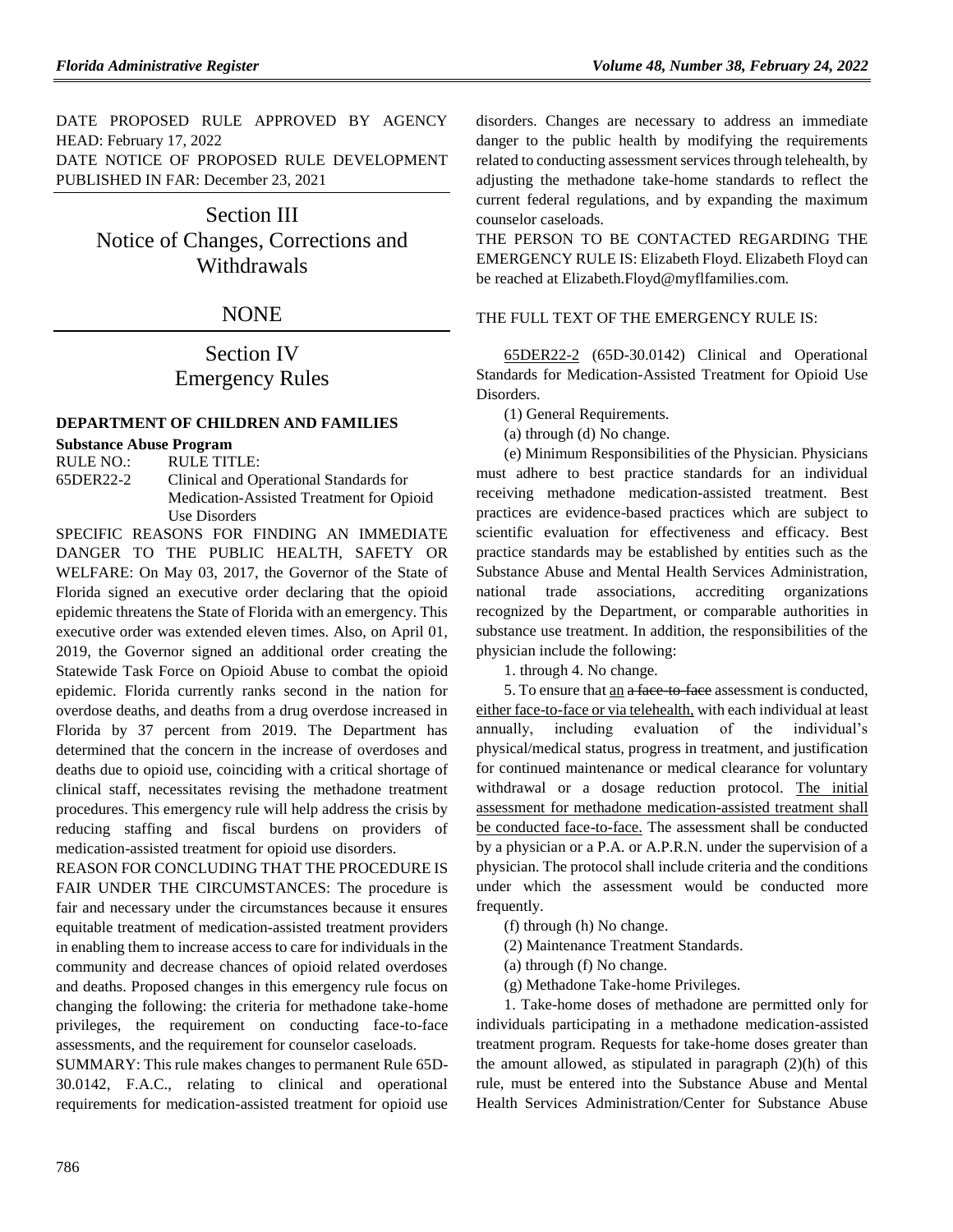Treatment (SAMHSA/CSAT) Opioid Treatment Program Extranet for federal and state approval. The following must be indicated on the exception request:

a. through b. No change.

c. Dates and results of last three (3) drug screens, for individuals in treatment longer than 90 days;

d. through f. are redesignated c. through e. No change.

2. through 5. No change.

(h) Take-home Phases. To be considered for take-home privileges, all individuals shall be in compliance with the following criteria: as stated in 42 CFR 8.12(i)(2).

1. No Change.

2. Take-home privileges shall be in accordance with the following:

a. Under this rule, stable individuals are individuals who have completed a minimum of 60 days in treatment, and whose medical record fully documents all of the following:

(I) The benefits of providing unsupervised doses to an individual outweigh the risks;

(II) The individual demonstrates total adherence per the provider's discretion with their treatment plan for at least 60 days;

(III) The individual maintained negative toxicology tests for 60 calendar days;

(IV) An absence of serious behavioral problems;

(V) Stability in the individual's living arrangements and social relationships;

(VI) An absence of substance misuse-related behaviors;

(VII) An absence of recent diversion activity; and

(VIII) The individual provided assurance that the medication can be safely stored.

b. Under this rule, less stable individuals are individuals who have completed a minimum of 30 days in treatment, and whose medical record fully documents all of the following:

(I) The benefits of providing unsupervised doses of methadone to the individual outweigh the risks;

(II) The individual demonstrated partial adherence with their treatment plan for at least 30 days;

(III) The individual maintained 30 days of negative toxicology tests;

(IV) An absence of recent diversion activity; and

(V) The individual provided assurance that the medication can be safely stored.

c. The provider may request blanket exceptions for stable individuals in a methadone medication-assisted treatment program to receive 28 days of take-home doses of the individual's medication for opioid use disorder.

d. The provider may request up to 14 days of take-home medication for those individuals who are less stable but who the provider believes can safely handle this level of take-home medication.

2. No take-homes shall be permitted during the first 30 days following placement, unless approved by both the state and federal authorities.

a. Phase I. Following 30 consecutive days in treatment, the individual may be eligible for one (1) take-home per week from day 31 through day 90, provided that the individual has had negative drug screens and is following program requirements for the preceding 30 days.

b. Phase II. Following 90 consecutive days in treatment, the individual may be eligible for two (2) take-homes per week from day 91 through day 180, provided that the individual has had negative drug screens for the preceding 60 days.

c. Phase III. Following 180 consecutive days in treatment, the individual may be eligible for three (3) take-homes per week with no more than a two  $(2)$  day supply at any one time from day 181 through one (1) year, provided that the individual has had negative drug screens for the preceding 90 days.

d. Phase IV. Following one (1) year in continuous treatment, the individual may be eligible for four (4) takehomes per week through the second year of treatment, provided that the individual has had negative drug screens for the preceding 90 days.

e. Phase V. Following two (2) years in continuous treatment, the individual may be eligible for five (5) take homes per week, provided that the individual has had negative drug screens for the preceding 90 days.

f. Phase VI. Following three (3) years in treatment, the individual may be eligible for six (6) take-homes per week provided that the individual had all negative drug screens for the past year.

3. Diversion Control Requirements.

a. All individuals in medical maintenance shall receive their medication orally in the form of liquid, diskette or tablet. Diskettes and tablets are allowed if formulated to reduce potential parenteral abuse.

b. All individuals will participate in a "call back" program by reporting back to the provider upon notice for a medication count.

c. All criteria for take-home privileges as listed under paragraph  $(2)(g)$  shall continue to be met.

3. Methadone Medical Maintenance. Providers may place an individual on methadone medical maintenance in cases where it can be demonstrated that the potential benefits of medical maintenance to the individual exceed the potential risks, in the professional judgment of the physician. Only a physician may authorize placement of an individual on medical maintenance. The physician shall provide justification in the clinical record regarding the decision to place an individual on medical maintenance.

The following conditions shall apply to medical maintenance.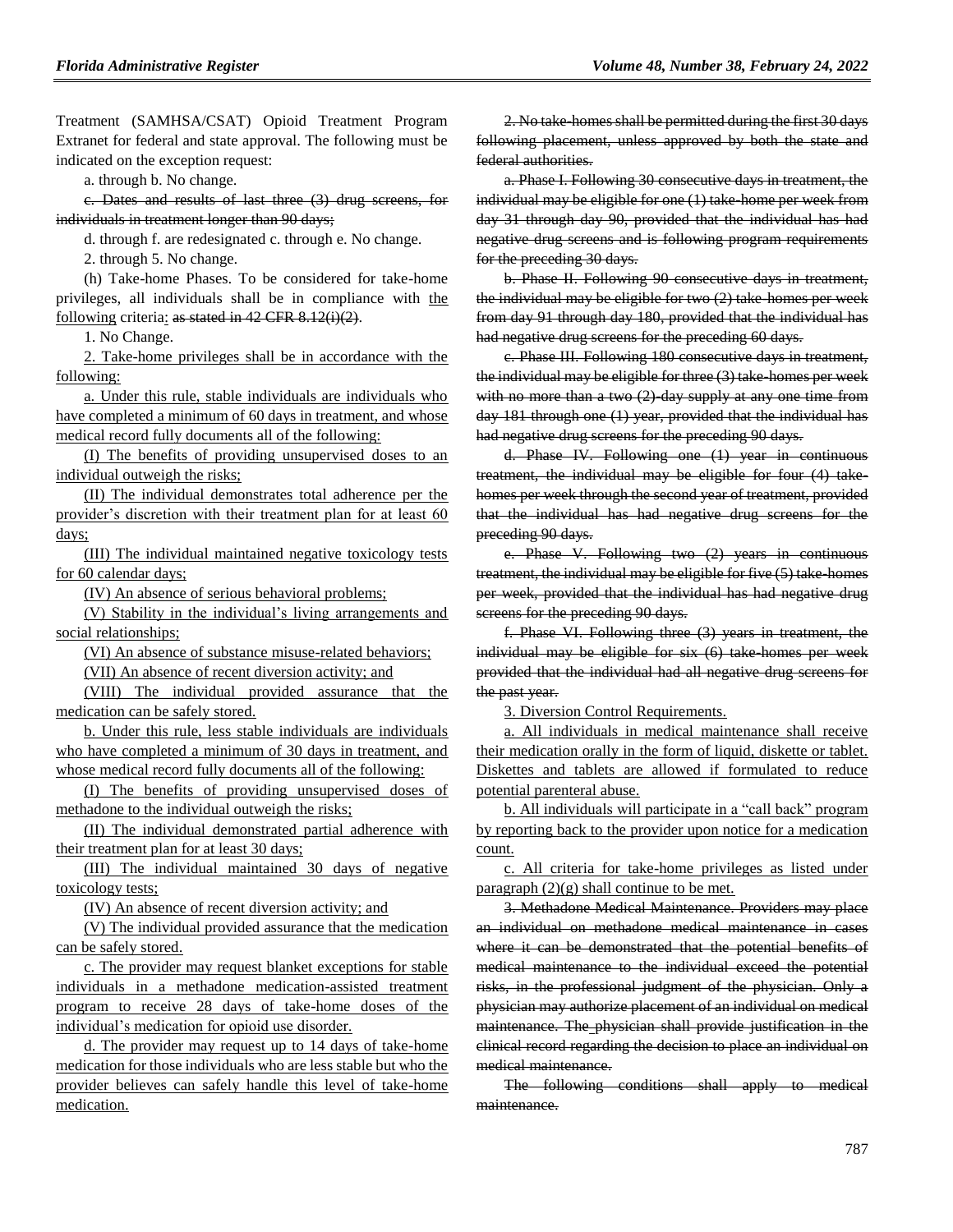a. To qualify for partial medical maintenance, an individual may receive no more than 13 take-homes and must have been in continuous treatment for four (4) years with negative drug screens for the previous two  $(2)$  years.

b. To qualify for full medical maintenance an individual may receive no more than 27 take-homes and must have been in continuous treatment for five (5) years with negative drug screen for the prious two (2) years.

c. All individuals in medical maintenance will receive their medication orally in the form of liquid, diskette or tablet. Diskettes and tablets are allowed if formulated to reduce potential parenteral abuse.

d. All individuals will participate in a "call back" program by reporting back to the provider upon notice for a medication count.

e. All criteria for take-homes as listed under paragraph  $(2)(g)$  shall continue to be met.

(i) through (m) No change.

(n) Caseload. No full-time counselor shall have a caseload that exceeds the equivalent of 50 32 currently participating individuals. Participating individual equivalents are determined in the following manner.

1. An individual seen once per week would count as 1.0 equivalent.

2. An individual seen bi-weekly would count as a .5 equivalent.

3. An individual seen monthly or less would count as a .25 equivalent.

4. As an example, a counselor has a caseload of 15 individuals that are seen weekly (counts as an equivalent of 15), 30 individuals seen biweekly (counts as an equivalent of 15), and 8 individuals seen monthly (counts as an equivalent of 2). The counselor would have a total caseload of 53 individuals equaling 32 equivalent individuals.

(o) through (r) No change.

(3) through (5) No change.

(6) This emergency rule will become effective on February 24, 2022 and expire 90 days later.

Rulemaking Authority 397.321(5) FS. Law Implemented 397.311(26), 397.321, 397.410, 397.427 FS. History–New 8-10-20.

# THIS RULE TAKES EFFECT UPON BEING FILED WITH THE DEPARTMENT OF STATE UNLESS A LATER TIME AND DATE IS SPECIFIED IN THE RULE. EFFECTIVE DATE: February 24, 2022

# Section V Petitions and Dispositions Regarding Rule Variance or Waiver

### [DEPARTMENT OF HEALTH](https://www.flrules.org/gateway/department.asp?id=64)

[Board of Chiropractic Medicine](https://www.flrules.org/gateway/organization.asp?id=311)

RULE NO.: RULE TITLE:

[64B2-13.004C](https://www.flrules.org/gateway/ruleNo.asp?id=64B2-13.004)ontinuing Education

NOTICE IS HEREBY GIVEN that on February 21, 2022, the Board of Chiropractic Medicine, received a petition for variance or waiver filed by Dr. George Samuel, regarding Rule 64B2-13.004, F.A.C., which states the required hours of continued chiropractic education for renewing a license. Petitioner requests that the Board approve for purposes of Petitioner's renewal for the 2022 biennium certain listed CE courses which were taken within the appropriate time and were certified as "in-person" courses and subsequently converted to online due to the COVID limitations on in-person gatherings. Comments on this petition should be filed with the Board of Chiropractic Medicine within 14 days of publication of this notice.

A copy of the Petition for Variance or Waiver may be obtained by contacting: Joe Baker, Acting Executive Director, Board of Chiropractic Medicine, 4052 Bald Cypress Way, Bin #C07, Tallahassee, FL 32399-3257 or by electronic mail-Joe.Baker@flhealth.gov.

### [DEPARTMENT OF HEALTH](https://www.flrules.org/gateway/department.asp?id=64)

[Board of Clinical Laboratory Personnel](https://www.flrules.org/gateway/organization.asp?id=322) RULE NO.: RULE TITLE:

[64B3-3.001](https://www.flrules.org/gateway/ruleNo.asp?id=64B3-3.001) General Requirements of Clinical Laboratory Personnel Training Programs

NOTICE IS HEREBY GIVEN that on February 3, 2022, the Clinical Laboratory Personnel, received a petition for variance and waiver submitted by the Gulf Coast Pathologists. Petitioner is seeking a variance or waiver of Rule 64B3-3.001, F.A.C., requiring the submission of proof of accreditation from the National Accrediting Agency for Clinical Laboratory Science (NAACLS) to start a Cytogenetics Training Program in the State of Florida. Comments on the petition should be filed with the Board of Clinical Laboratory Personnel, 4052 Bald Cypress Way, Bin # C07, Tallahassee, Florida 32399-3258, telephone: (850)488-0595, or by electronic mail: Joe.Baker@flhealth.gov, within 14 days of publication of this notice.

A copy of the Petition for Variance or Waiver may be obtained by contacting: Joe Baker, Acting Executive Director, Board of Clinical Laboratory Personnel, 4052 Bald Cypress Way, Bin #C07, Tallahassee, Florida 32399-3257, (850)488-0595, or by electronic mail: Joe.Baker@flhealth.gov.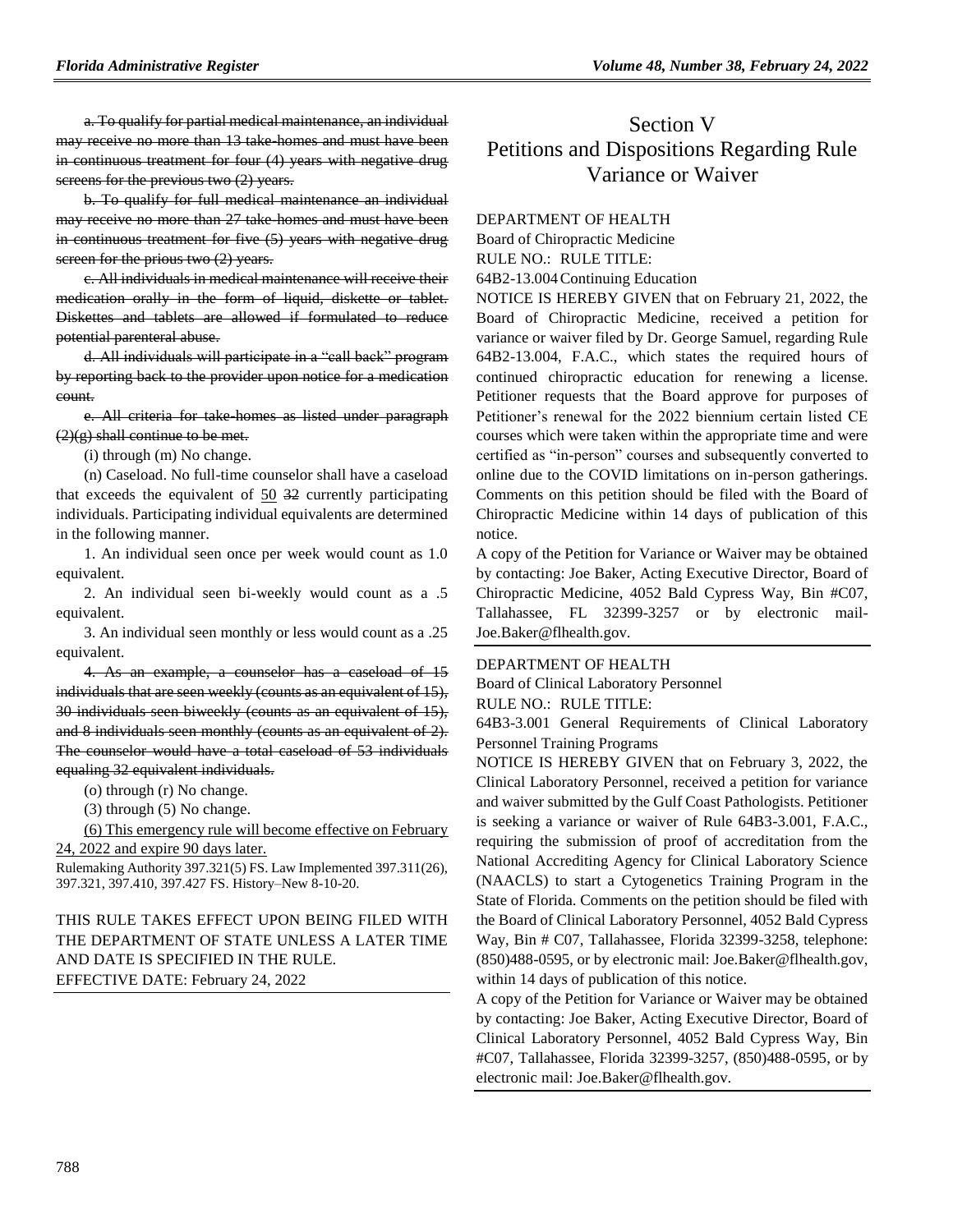### [DEPARTMENT OF HEALTH](https://www.flrules.org/gateway/department.asp?id=64)

### [Board of Podiatric Medicine](https://www.flrules.org/gateway/organization.asp?id=309)

The Board of Podiatric Medicine hereby gives notice: that on February 15, 2022, an Order was filed on the Petition for Variance or Waiver. The Petition for Variance or Waiver was filed by Pooneh Taleghani, D.P.M. on January 11, 2022, seeking a permanent variance or waiver of Rule 64B18-17.005, F.A.C., which requires that during the first biennium or within 24 months of initial licensure, whichever ends later, practitioners are required to obtain five (5) hours of continuing education in the subject area of risk management by attending one full day of a meeting of the Board of Podiatric Medicine at which disciplinary hearings are conducted. The practitioner is then exempt from any other continuing education requirements for his or her first renewal except for a 1-hour course on human trafficking and the hours mandated for prevention of medical errors and HIV/AIDS. Petitioner sought a waiver from the rule requirement due to vacancies on the Florida Board of Podiatric Medicine, the Board lacking a quorum and as such, being unable to conduct disciplinary hearings.

The Notice of Petition for Variance or Waiver was published in Vol.48, No.16, on January 25, 2022, in the Florida Administrative Register. No comments were received on the Petition. The Board, at its meeting held on January 27, 2022, voted to grant the Petition for Variance or Waiver finding that the purpose of the underlying statute would be or has been achieved by other means and that the strict application of the rule would create a substantial hardship and/or would violate the principles of fairness.

A copy of the Order or additional information may be obtained by contacting: Kimberly Marshall, Executive Director, Board of Podiatric Medicine, 4052 Bald Cypress Way, Bin # C08, Tallahassee, Florida 32399-1708, kimberly.marshall@flhealth.gov.

#### [DEPARTMENT OF HEALTH](https://www.flrules.org/gateway/department.asp?id=64)

### [Board of Podiatric Medicine](https://www.flrules.org/gateway/organization.asp?id=309)

The Board of Podiatric Medicine hereby gives notice: that on February 15, 2022, an Order was filed on the Petition for Variance or Waiver. The Petition for Variance or Waiver was filed by Jessica Andrews, D.P.M. on December 15, 2021, seeking a variance or waiver of Rule 64B18-17.005, F.A.C., which requires that during the first biennium or within 24 months of initial licensure, whichever ends later, practitioners are required to obtain five (5) hours of continuing education in the subject area of risk management by attending one full day of a meeting of the Board of Podiatric Medicine at which disciplinary hearings are conducted. The practitioner is then exempt from any other continuing education requirements for his or her first renewal except for a 1-hour course on human trafficking and the hours mandated for prevention of medical

errors and HIV/AIDS. Petitioner sought a waiver from the rule requirement so she does not have to attend disciplinary hearings to renew her podiatry license due to the fact there are vacancies on the Florida Board of Podiatric Medicine, and therefore the Board lacks a quorum and is unable to conduct disciplinary hearings.

The Notice of Petition for Variance or Waiver was published in Vol.47, No.245, on December 21, 2021, in the Florida Administrative Register. No comments were received on the Petition. The Board, at its meeting held on January 27, 2022, voted to grant the Petition for Variance or Waiver finding that the purpose of the underlying statute would be or has been achieved by other means and that the strict application of the rule would create a substantial hardship and/or would violate the principles of fairness.

A copy of the Order or additional information may be obtained by contacting: Kimberly Marshall, Executive Director, Board of Podiatric Medicine, 4052 Bald Cypress Way, Bin # C08, Tallahassee, Florida 32399-1708, kimberly.marshall@flhealth.gov.

#### [DEPARTMENT OF HEALTH](https://www.flrules.org/gateway/department.asp?id=64)

[Board of Podiatric Medicine](https://www.flrules.org/gateway/organization.asp?id=309)

The Board of Podiatric Medicine hereby gives notice: that on February 15, 2022, an Order was filed on the Petition for Variance or Waiver. The Petition for Variance or Waiver was filed by Taylor Tendrich, D.P.M. on January 19, 2022, seeking a variance or waiver of Rule 64B18-17.005, F.A.C., which requires that during the first biennium or within 24 months of initial licensure, whichever ends later, practitioners are required to obtain five (5) hours of continuing education in the subject area of risk management by attending one full day of a meeting of the Board of Podiatric Medicine at which disciplinary hearings are conducted. The practitioner is then exempt from any other continuing education requirements for his or her first renewal except for a 1-hour course on human trafficking and the hours mandated for prevention of medical errors and HIV/AIDS. Petition sought a waiver for the in-person meeting with the Board due to the current health crisis with Covid-19 and the variants.

The Notice of Petition for Variance or Waiver was published in Vol.48, No.17, on January 26, 2022, in the Florida Administrative Register. No comments were received on the Petition. The Board, at its meeting held on January 27, 2022, voted to grant the Petition for Variance or Waiver finding that the purpose of the underlying statute would be or has been achieved by other means and that the strict application of the rule would create a substantial hardship and/or would violate the principles of fairness.

A copy of the Order or additional information may be obtained by contacting: Kimberly Marshall, Executive Director, Board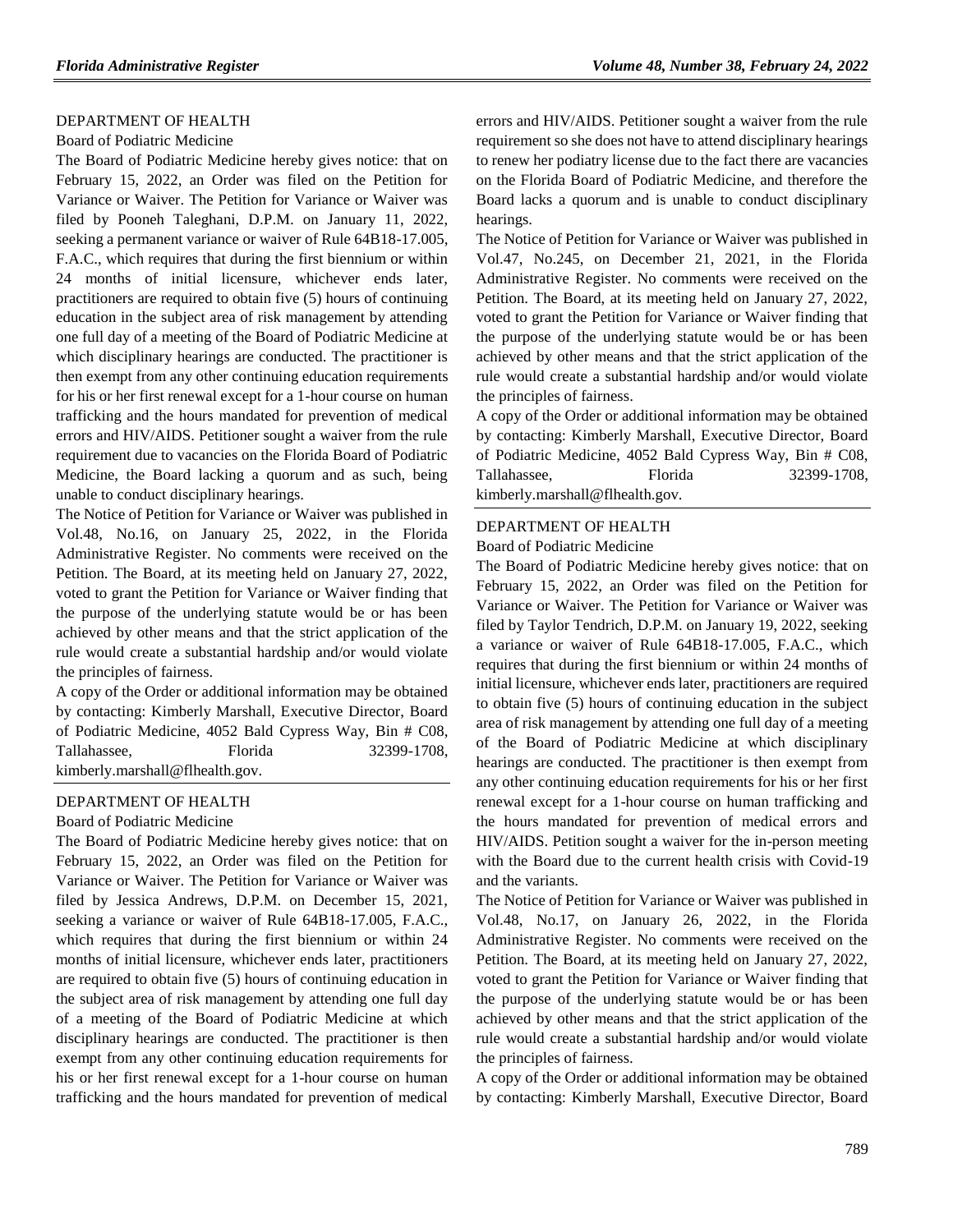| of Podiatric Medicine, 4052 Bald Cypress Way, Bin # C08, |                |             |
|----------------------------------------------------------|----------------|-------------|
| Tallahassee.                                             | <b>Florida</b> | 32399-1708. |
| kimberly.marshall@flhealth.gov.                          |                |             |

### [DEPARTMENT OF HEALTH](https://www.flrules.org/gateway/department.asp?id=64)

#### [Board of Podiatric Medicine](https://www.flrules.org/gateway/organization.asp?id=309)

The Board of Podiatric Medicine hereby gives notice: that on February 15, 2022, an Order was filed on the Petition for Variance or Waiver. The Petition for Variance or Waiver was filed by Stephanie Kane, D.P.M. on January 4, 2022, seeking a permanent variance or waiver of Rule 64B18-17.005, F.A.C., which requires that during the first biennium or within 24 months of initial licensure, whichever ends later, practitioners are required to obtain five (5) hours of continuing education in the subject area of risk management by attending one full day of a meeting of the Board of Podiatric Medicine at which disciplinary hearings are conducted. The practitioner is then exempt from any other continuing education requirements for his or her first renewal except for a 1-hour course on human trafficking and the hours mandated for prevention of medical errors and HIV/AIDS. Petitioner sought a permanent waiver from attending a disciplinary hearing due to the vacancies on the Florida Board of Podiatric Medicine.

The Notice of Petition for Variance or Waiver was published in Vol.48, No.05, on January 7, 2022, in the Florida Administrative Register. No comments were received on the Petition. The Board, at its meeting held on January 27, 2022, voted to grant the Petition for Variance or Waiver finding that the purpose of the underlying statute would be or has been achieved by other means and that the strict application of the rule would create a substantial hardship and/or would violate the principles of fairness.

A copy of the Order or additional information may be obtained by contacting: Kimberly Marshall, Executive Director, Board of Podiatric Medicine, 4052 Bald Cypress Way, Bin # C08, Tallahassee, Florida 32399-1708, kimberly.marshall@flhealth.gov.

### [DEPARTMENT OF HEALTH](https://www.flrules.org/gateway/department.asp?id=64)

#### [Board of Podiatric Medicine](https://www.flrules.org/gateway/organization.asp?id=309)

The Board of Podiatric Medicine hereby gives notice: that on February 15, 2022, an Order was filed on the Petition for Variance or Waiver. The Petition for Variance or Waiver was filed by Elias Gomatos, D.P.M. on January 20, 2022, seeking a variance or waiver of Rule 64B18-17.005, F.A.C., which requires that during the first biennium or within 24 months of initial licensure, whichever ends later, practitioners are required to obtain five (5) hours of continuing education in the subject area of risk management by attending one full day of a meeting of the Board of Podiatric Medicine at which disciplinary hearings are conducted. The practitioner is then exempt from any other continuing education requirements for his or her first renewal except for a 1-hour course on human trafficking and the hours mandated for prevention of medical errors and HIV/AIDS. Petitioner sought a temporary waiver from the rule requirement due to current vacancies on the Florida Board of Podiatric Medicine, the Board currently lacks quorum and, as such, is unable to conduct disciplinary hearings.

The Notice of Petition for Variance or Waiver was published in Vol.48, No.18, on January 27, 2022, in the Florida Administrative Register. No comments were received on the Petition. The Board, at its meeting held on January 27, 2022, voted to grant the Petition for Variance or Waiver finding that the purpose of the underlying statute would be or has been achieved by other means and that the strict application of the rule would create a substantial hardship and/or would violate the principles of fairness.

A copy of the Order or additional information may be obtained by contacting: Kimberly Marshall, Executive Director, Board of Podiatric Medicine, 4052 Bald Cypress Way, Bin # C08, Tallahassee, Florida 32399-1708, kimberly.marshall@flhealth.gov.

# Section VI Notice of Meetings, Workshops and Public **Hearings**

# [DEPARTMENT OF AGRICULTURE AND CONSUMER](https://www.flrules.org/gateway/department.asp?id=5)  [SERVICES](https://www.flrules.org/gateway/department.asp?id=5)

[Division of Administration](https://www.flrules.org/gateway/organization.asp?id=161)

The CRAFT Foundation, Inc. Board of Directors announces a public meeting to which all persons are invited.

DATE AND TIME: Monday, March 7, 2022, 9:00 a.m.

PLACE: Attendees may join the meeting in person at 600 N. Broadway Avenue, Suite 101, Bartow, FL 33830 or via Zoom web conferencing online at https://us02web.zoom.us/j/81113382764?pwd=UzVvRnN6M C94MWVFbkZQamRtdlBEUT09

GENERAL SUBJECT MATTER TO BE CONSIDERED: The CRAFT Foundation Board of Directors will conduct a meeting to discuss and execute matters including, the review and approval of a proposal for additional funding.

A copy of the agenda may be obtained by contacting: Tamara Wood at 1(863)698-9276.

Pursuant to the provisions of the Americans with Disabilities Act, any person requiring special accommodations to participate in this workshop/meeting is asked to advise the agency at least 2 days before the workshop/meeting by contacting: Tamara Wood at 1(863)698-9276. If you are hearing or speech impaired, please contact the agency using the Florida Relay Service, 1(800)955-8771 (TDD) or 1(800)955- 8770 (Voice).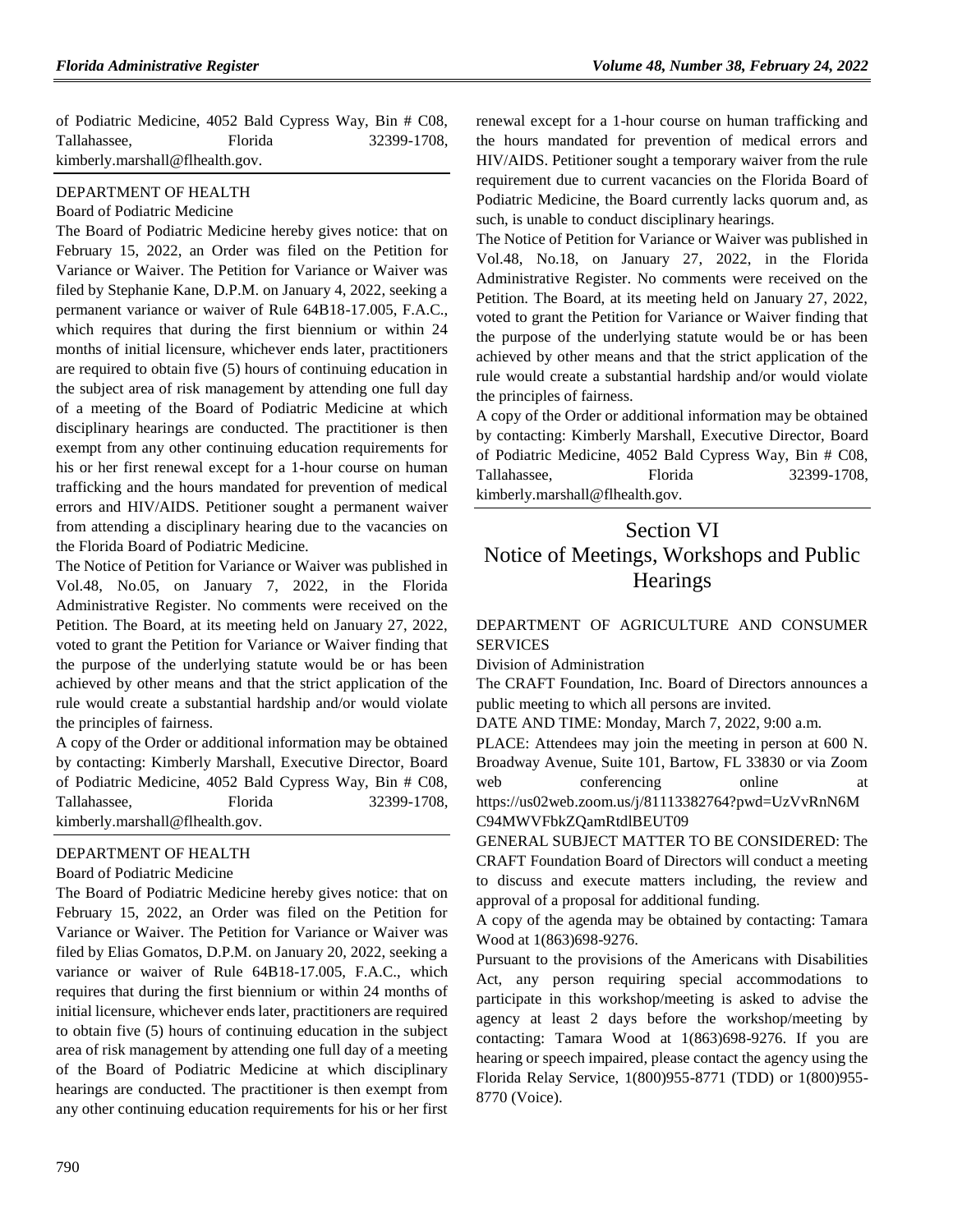For more information, you may contact: Tamara Wood at 1(863)698-9276.

# [DEPARTMENT OF AGRICULTURE AND CONSUMER](https://www.flrules.org/gateway/department.asp?id=5)  **[SERVICES](https://www.flrules.org/gateway/department.asp?id=5)**

[Division of Consumer Services](https://www.flrules.org/gateway/organization.asp?id=170)

The Florida Department of Agriculture and Consumer Services announces a public meeting to which all persons are invited.

DATE AND TIME: Thursday, March 17, 2022, 1:30 p.m. – 3:00 p.m. ET

PLACE: Embassy Suites by Hilton Orlando North, 225 Shorecrest Drive, Altamonte Springs, FL 32701

GENERAL SUBJECT MATTER TO BE CONSIDERED: This is a meeting of the Florida LP Gas Advisory Board and the Florida Propane Gas Education, Safety and Research Council to discuss industry related issues.

A copy of the agenda may be obtained by contacting: Kyrsten Dalton, Bureau of Standards at (850)921-1545.

Pursuant to the provisions of the Americans with Disabilities Act, any person requiring special accommodations to participate in this workshop/meeting is asked to advise the agency at least 3 days before the workshop/meeting by contacting: If you are hearing or speech impaired, please contact the agency using the Florida Relay Service, 1(800)955- 8771 (TDD) or 1(800)955-8770 (Voice).

For more information, you may contact: Kyrsten Dalton, Bureau of Standards at (850)921-1545.

### [FLORIDA COMMISSION ON OFFENDER REVIEW](https://www.flrules.org/gateway/department.asp?id=23)

The Florida Commission on Offender Review announces a public meeting to which all persons are invited.

DATE AND TIME: Wednesday, March 16, 2022, 10:00 a.m.

PLACE: There will be no in person Commission meeting. The meeting will be held via conference call. To participate in the meeting, call United States (Toll Free): 1(877)309-2073 or United States: (571)317-3129 and dial access code 337-350- 165. For questions and correspondence from inmate supporters, please email inmatessupporter@fcor.state.fl.us. For questions and correspondence regarding victims' rights, please email victimsquestions@fcor.state.fl.us.

GENERAL SUBJECT MATTER TO BE CONSIDERED: Regularly scheduled meeting for all Conditional Medical Release cases and all other Commission business.

A copy of the agenda may be obtained by contacting: Florida Commission on Offender Review, (850)488-1293.

Pursuant to the provisions of the Americans with Disabilities Act, any person requiring special accommodations to participate in this workshop/meeting is asked to advise the agency at least 5 days before the workshop/meeting by contacting: Florida Commission on Offender Review at ada@fcor.state.fl.us. If you are hearing or speech impaired, please contact the agency using the Florida Relay Service, 1(800)955-8771 (TDD) or 1(800)955-8770 (Voice).

If any person decides to appeal any decision made by the Board with respect to any matter considered at this meeting or hearing, he/she will need to ensure that a verbatim record of the proceeding is made, which record includes the testimony and evidence from which the appeal is to be issued.

### [METROPOLITAN PLANNING ORGANIZATIONS](https://www.flrules.org/gateway/department.asp?id=35) [Martin Metropolitan Planning Organization](https://www.flrules.org/gateway/organization.asp?id=828)

The Local Coordinating Board for the Transportation Disadvantaged (LCB-TD) announces a public meeting to which all persons are invited.

DATE AND TIME: March 7, 2022, 10:00 a.m.

PLACE: Martin County Administrative Center, Commission Chambers, 2401 SE Monterey

Road, Stuart, Florida 34996

GENERAL SUBJECT MATTER TO BE CONSIDERED: Transportation Disadvantaged System Review.

A copy of the agenda may be obtained by contacting: Lucine Martens at (772)288-5412, by email at lmartens@martin.fl.us and on the web at www.martinmpo.com.

Pursuant to the provisions of the Americans with Disabilities Act, any person requiring special accommodations to participate in this workshop/meeting is asked to advise the agency at least 24 hours before the workshop/meeting by contacting: Ricardo Vazquez, Senior Planner (Title VI/Nondiscrimination Contact) at  $(772)223-7983$ rvazquez@martin.fl.us. If you are hearing or speech impaired, please contact the agency using the Florida Relay Service, 1(800)955-8771 (TDD) or 1(800)955-8770 (Voice).

If any person decides to appeal any decision made by the Board with respect to any matter considered at this meeting or hearing, he/she will need to ensure that a verbatim record of the proceeding is made, which record includes the testimony and evidence from which the appeal is to be issued.

For more information, you may contact: Lucine Martens at (772)288-5412, by email at lmartens@martin.fl.us or submit your question via mail to 3481 SE Willoughby Blvd., Suite 101, Stuart, FL 34994.

# [DEPARTMENT OF BUSINESS AND PROFESSIONAL](https://www.flrules.org/gateway/department.asp?id=61)  [REGULATION](https://www.flrules.org/gateway/department.asp?id=61)

[Board of Accountancy](https://www.flrules.org/gateway/organization.asp?id=280)

The Board of Accountancy announces a public meeting to which all persons are invited.

DATE AND TIME: Friday, March 4, 2022, 12:30 p.m. ET

PLACE: Please join my meeting from your computer, tablet or smartphone. https://meet.goto.com/811594037

You can also dial in using your phone. United States (Toll Free): 1(877)309-2073, United States: (646)749-3129, Access Code: 811-594-037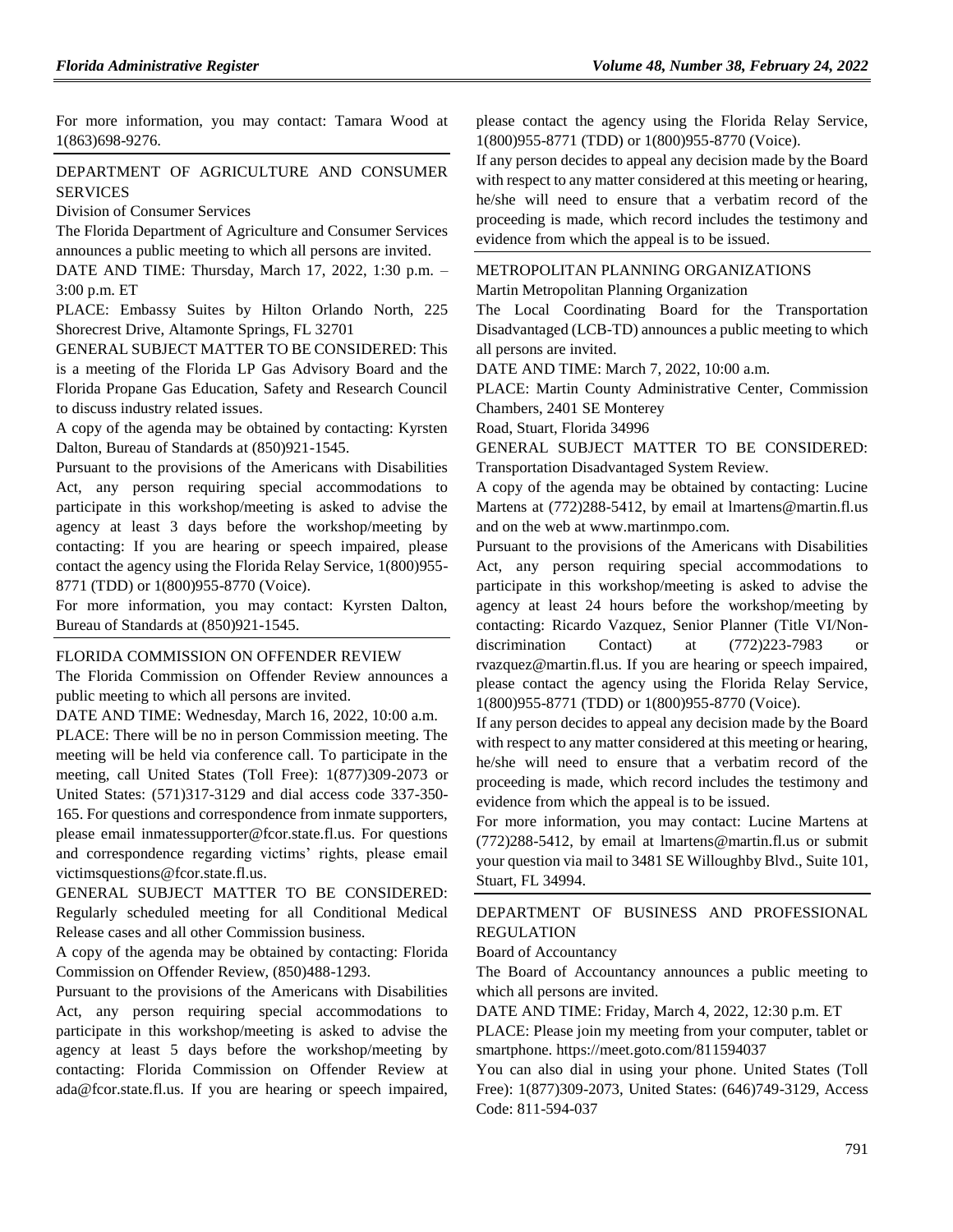GENERAL SUBJECT MATTER TO BE CONSIDERED: This notice is to correct the meeting date on the previous notice (Issue 48/36). The Rules Committee will meet on Friday, March 4, 12:30 p.m.. Please disregard the prior noticed date.

A copy of the agenda may be obtained by contacting: Kevin Brown, (352)333-2505.

Pursuant to the provisions of the Americans with Disabilities Act, any person requiring special accommodations to participate in this workshop/meeting is asked to advise the agency at least 2 days before the workshop/meeting by contacting: Kevin Brown, (352)333-2505. If you are hearing or speech impaired, please contact the agency using the Florida Relay Service, 1(800)955-8771 (TDD) or 1(800)955-8770 (Voice).

If any person decides to appeal any decision made by the Board with respect to any matter considered at this meeting or hearing, he/she will need to ensure that a verbatim record of the proceeding is made, which record includes the testimony and evidence from which the appeal is to be issued.

For more information, you may contact: Kevin Brown, (352)333-2505.

### [DEPARTMENT OF HEALTH](https://www.flrules.org/gateway/department.asp?id=64)

[Board of Acupuncture](https://www.flrules.org/gateway/organization.asp?id=300)

The Board of Acupuncture announces a public meeting to which all persons are invited.

DATE AND TIME: March 25, 2022, 9:00 a.m. ET

PLACE: DoubleTree by Hilton Hotel Deerfield Beach-Boca Raton, 100 Fairway Drive, Deerfield Beach, Florida 33441- 1856, (954)427-7700

GENERAL SUBJECT MATTER TO BE CONSIDERED: General business of the board.

A copy of the agenda may be obtained by contacting: www.floridasacupuncture.gov/meeting-information.

Pursuant to the provisions of the Americans with Disabilities Act, any person requiring special accommodations to participate in this workshop/meeting is asked to advise the agency at least 7 days before the workshop/meeting by contacting: MQA.Acupuncture@flhealth.gov. If you are hearing or speech impaired, please contact the agency using the Florida Relay Service, 1(800)955-8771 (TDD) or 1(800)955- 8770 (Voice).

If any person decides to appeal any decision made by the Board with respect to any matter considered at this meeting or hearing, he/she will need to ensure that a verbatim record of the proceeding is made, which record includes the testimony and evidence from which the appeal is to be issued.

# [DEPARTMENT OF HEALTH](https://www.flrules.org/gateway/department.asp?id=64)

[Division of Environmental Health](https://www.flrules.org/gateway/organization.asp?id=335)

The Department of Health announces a public meeting to which all persons are invited.

DATE AND TIME: March 9, 2022, 9:00 a.m. – 1:30 p.m. ET or until completed, whichever is first

PLACE: Call-in toll-free phone number is 1(888)585-9008, Phone Conference ID: 754-420-028#, Your line will automatically be placed on mute, press \*2 to unmute your line to speak, then \*2 to re-mute line as a courtesy. Please do not place your line on hold.

GENERAL SUBJECT MATTER TO BE CONSIDERED: DOH Public Swimming Pool Advisory Board will review, discuss and make recommendations to the Department regarding applications submitted by owners/agents for variance from the state's public swimming pool codes per subsection 514.0115(9), of the Florida Statutes.

A copy of the agenda may be obtained by contacting: By email-DOHPoolVariances@FLhealth.gov or calling Ms. Jutta Tolbert, (850)901-6499, or by writing to DOH, 4052 Bald Cypress Way, Bin A-08, Tallahassee, FL 32399-1710. NOTE: The Agenda will not be available until a week prior to the meeting.

Pursuant to the provisions of the Americans with Disabilities Act, any person requiring special accommodations to participate in this workshop/meeting is asked to advise the agency at least 3 days before the workshop/meeting by contacting: If you are hearing or speech impaired, please contact the agency using the Florida Relay Service, 1(800)955- 8771 (TDD) or 1(800)955-8770 (Voice).

For more information, you may contact: DOHPoolVariances@FLhealth.gov or Ms. Jutta Tolbert as listed above.

### [DEPARTMENT OF CHILDREN AND FAMILIES](https://www.flrules.org/gateway/department.asp?id=65)

[Family Safety and Preservation Program](https://www.flrules.org/gateway/organization.asp?id=342)

The Department of Children and Families announces a public meeting to which all persons are invited.

DATE AND TIME: March 22, 2022, 3:00 p.m.

PLACE: Please join meeting from your computer, tablet, or smartphone.

https://www.gotomeet.me/SolicitationAdministration

You can also dial in using your phone. United States (Toll Free): 1(866)899-4679, United States: (571)317-3116

GENERAL SUBJECT MATTER TO BE CONSIDERED: The proposal opening for DCF RFP 2122 014, Positive Pathways for Transitioning Postsecondary Youth

A copy of the agenda may be obtained by contacting: Jessica Koburger at Jessica.Koburger@myflfamilies.com or (850)717- 4393.

Pursuant to the provisions of the Americans with Disabilities Act, any person requiring special accommodations to participate in this workshop/meeting is asked to advise the agency at least 14 days before the workshop/meeting by contacting: Jessica Koburger at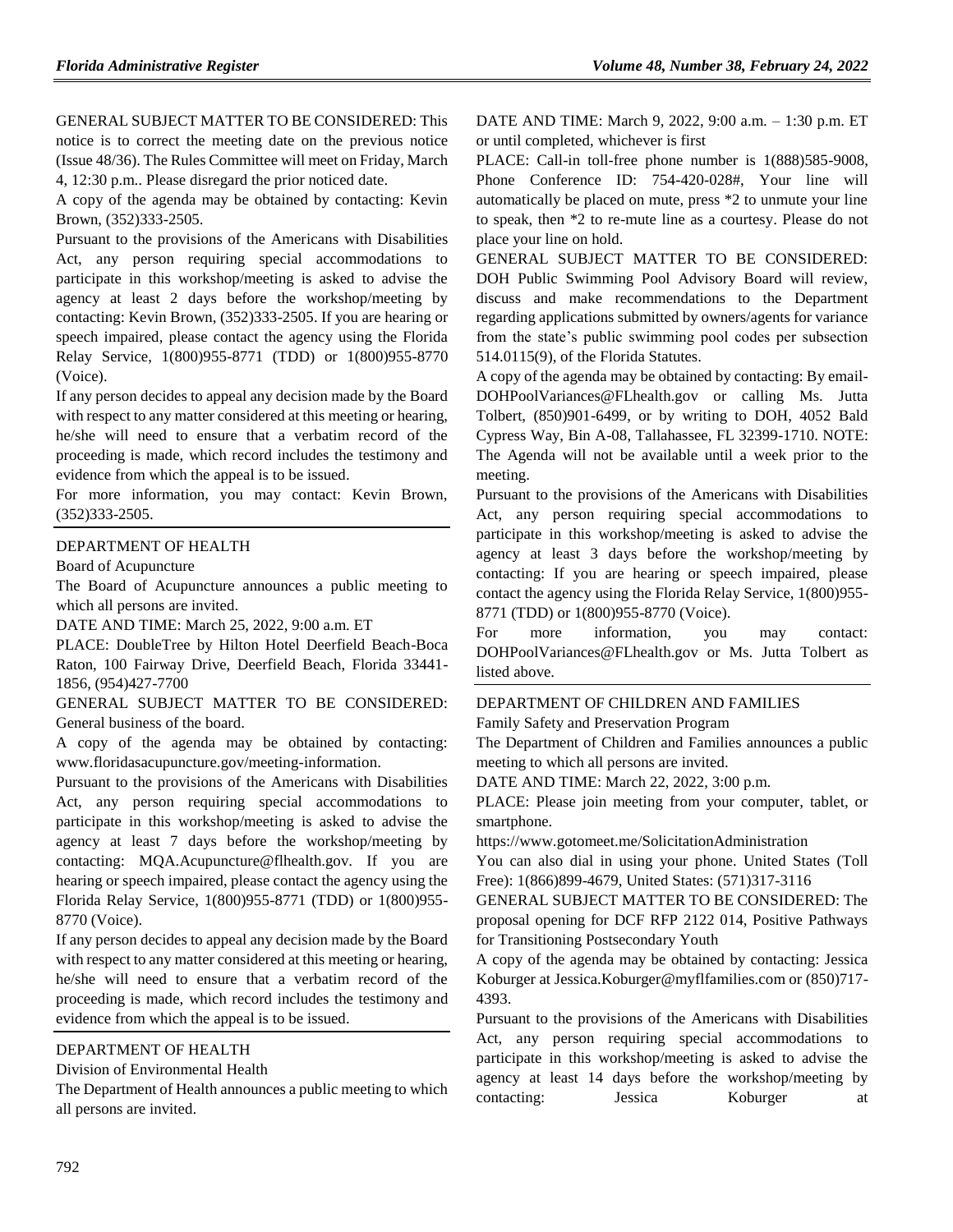Jessica.Koburger@myflfamilies.com or (850)717-4393. If you are hearing or speech impaired, please contact the agency using the Florida Relay Service, 1(800)955-8771 (TDD) or 1(800)955-8770 (Voice).

For more information, you may contact: Jessica Koburger at Jessica.Koburger@myflfamilies.com or (850)717-4393.

### [DEPARTMENT OF CHILDREN AND FAMILIES](https://www.flrules.org/gateway/department.asp?id=65)

[Refugee Services](https://www.flrules.org/gateway/organization.asp?id=528)

The Broward Area Refugee Task Force announces a public meeting to which all persons are invited.

DATE AND TIME: Thursday, March 17, 2022, 10:00 a.m. – 12:00 Noon

PLACE: Meeting will take place via the Microsoft Teams platform. Use the below link to connect to the meeting: https://teams.microsoft.com/l/meetup-

join/19%3ameeting\_OTU4Y2I0MGEtM2VlNS00ZjMxLWI4 Y2MtZTRmOThhOTFkNmFm%40thread.v2/0?context=%7b %22Tid%22%3a%22f70dba48-b283-4c57-8831-

cb411445a94c%22%2c%22Oid%22%3a%224c7ac74e-0835- 4242-a8cf-f26976fc1c32%22%7d

GENERAL SUBJECT MATTER TO BE CONSIDERED: The purpose of the Broward Area Refugee Task Force meeting is to increase awareness of the refugee populations, share best practices, spot trends in refugee populations, build collaborations between agencies, help create good communication among service providers, get informed about upcoming community events, and discuss refugee program service needs and possible solutions to meeting those needs.

A copy of the agenda may be obtained by contacting: Miriam Rosario at (561)227-6722 or David Draper at (407)317-7335.

Pursuant to the provisions of the Americans with Disabilities Act, any person requiring special accommodations to participate in this workshop/meeting is asked to advise the agency at least 5 days before the workshop/meeting by contacting: Miriam Rosario at (561)227-6722 or David Draper at (407)317-7335. If you are hearing or speech impaired, please contact the agency using the Florida Relay Service, 1(800)955- 8771 (TDD) or 1(800)955-8770 (Voice).

For more information, you may contact: Miriam Rosario at (561)227-6722 or David Draper at (407)317-7335.

### [FLORIDA HOUSING FINANCE CORPORATION](https://www.flrules.org/gateway/department.asp?id=67)

The Florida Housing Finance Corporation announces a workshop to which all persons are invited.

DATE AND TIME: March 1, 2022, 2:00 p.m.

PLACE: The workshop will be available by telephone and webinar.

See the registration information: https://attendee.gotowebinar.com/register/7700019987511024 655

GENERAL SUBJECT MATTER TO BE CONSIDERED: The workshop will be held to solicit comments and suggestions from interested persons relative to the proposed RFA for Housing Stability for Homeless Schoolchildren.

A copy of the agenda may be obtained by contacting: Elaine Roberts at elaine.roberts@floirdahousing.org.

Pursuant to the provisions of the Americans with Disabilities Act, any person requiring special accommodations to participate in this workshop/meeting is asked to advise the agency at least 5 days before the workshop/meeting by contacting: Elaine Roberts at elaine.roberts@floirdahousing.org. If you are hearing or speech impaired, please contact the agency using the Florida Relay Service, 1(800)955-8771 (TDD) or 1(800)955-8770 (Voice).

#### [MOFFITT CANCER CENTER & RESEARCH INSTITUTE](https://www.flrules.org/gateway/organization.asp?id=579)

The H. Lee Moffitt Cancer Center and Research Institute, Inc. announces a public meeting to which all persons are invited. DATE AND TIME: March 1, 2022, 1:00 p.m. – 2:30 p.m.

PLACE: Moffitt Cancer Center, Stabile Research Building Trustees Conference Boardroom.

GENERAL SUBJECT MATTER TO BE CONSIDERED: To conduct the general business of the Board of Directors.

A copy of the agenda may be obtained by contacting: Kathia Fernandez at 1(813)745-7705, 12902 Magnolia Drive, CSB-8 Admin, Tampa, FL 33612.

Pursuant to the provisions of the Americans with Disabilities Act, any person requiring special accommodations to participate in this workshop/meeting is asked to advise the agency at least 3 days before the workshop/meeting by contacting: Kathia Fernandez. If you are hearing or speech impaired, please contact the agency using the Florida Relay Service, 1(800)955-8771 (TDD) or 1(800)955-8770 (Voice).

For more information, you may contact: Kathia Fernandez at 1(813)745-7705, 12902 Magnolia Drive, CSB-8 Admin, Tampa, FL 33612

# Section VII Notice of Petitions and Dispositions

# Regarding Declaratory Statements

[DEPARTMENT OF BUSINESS AND PROFESSIONAL](https://www.flrules.org/gateway/department.asp?id=61)  [REGULATION](https://www.flrules.org/gateway/department.asp?id=61)

# [Board of Cosmetology](https://www.flrules.org/gateway/organization.asp?id=275)

NOTICE IS HEREBY GIVEN that the Board of Cosmetology has issued an order disposing of the petition for declaratory statement filed by Denise Hickey on February 17, 2022. The following is a summary of the agency's disposition of the petition: On December 3, 2021, the Petitioner sought a determination from the Board as to whether it is in the scope of practice for a licensed facial specialist to utilize the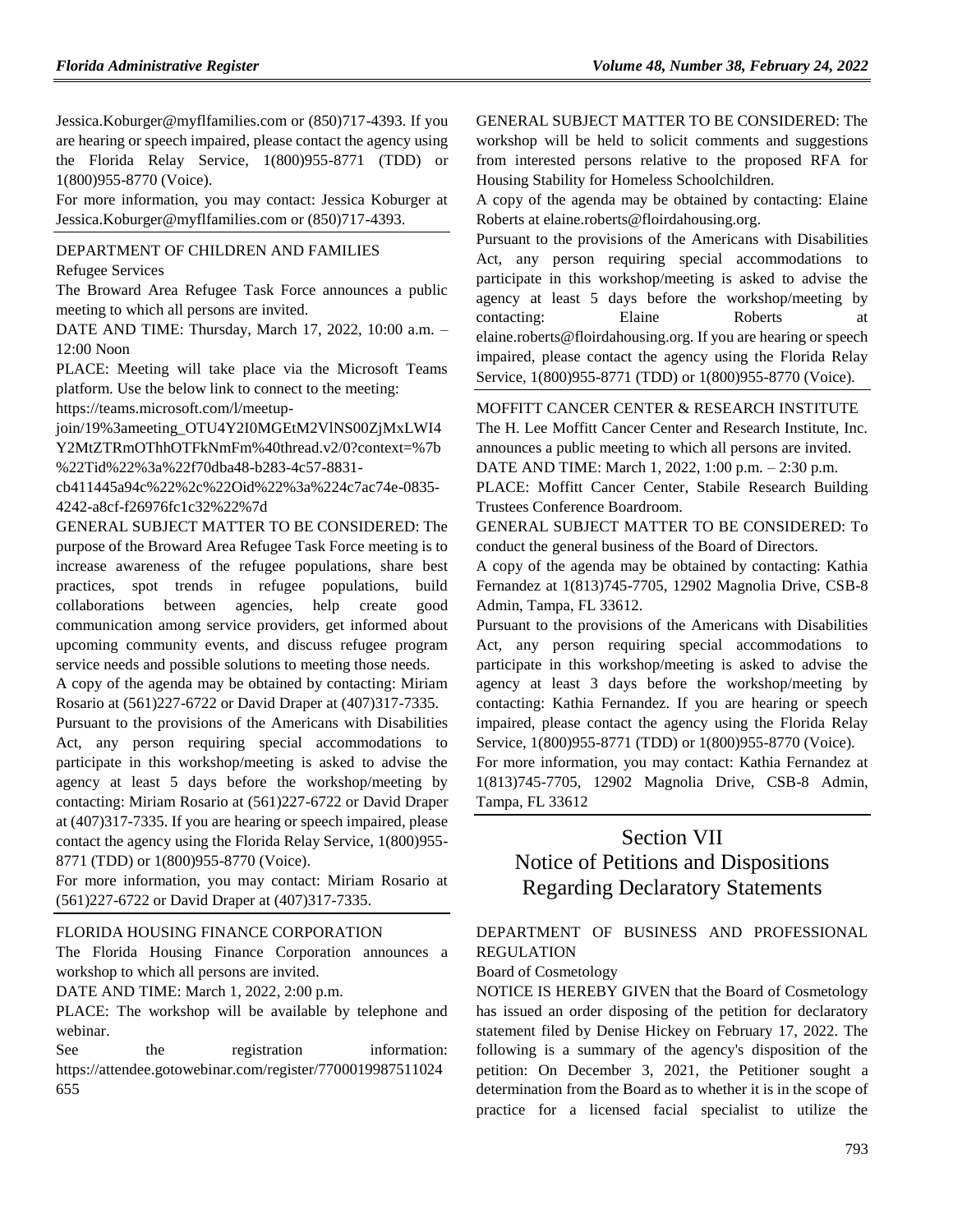"BioRevitalization Peel PRX-T33," product and whether this specific product is within the definition of a Level III chemical peel. The Notice of Petition for Declaratory Statement was published in Vol. 47, No. 239, on December 13, 2021, in the Florida Administrative Register. The Board, at its duly-noticed public meeting held on January 25, 2022, declined to issue a declaratory statement in response to Petitioner's questions where a statute, rule or order of the Board were not identified, because Petitioner fails to identify any facts or circumstances particular to Petitioner; the Petition fails to comply with the requirements of Rule 28-105.002, F.A.C.; and because Petitioner fails to identify Petitioner's standing to request a statement from agency.

A copy of the Order Disposing of the Petition for Declaratory Statement may be obtained by contacting: Krista Woodard, Executive Director, Board of Cosmetology, 2601 Blair Stone Road, Tallahassee, Florida 32399-0783, Krista.Woodard@dbpr.state.fl.us.

# Section VIII Notice of Petitions and Dispositions Regarding the Validity of Rules

Notice of Petition for Administrative Determination has been filed with the Division of Administrative Hearings on the following rules:

# NONE

Notice of Disposition of Petition for Administrative Determination has been filed with the Division of Administrative Hearings on the following rules:

# NONE

Section IX Notice of Petitions and Dispositions Regarding Non-rule Policy Challenges

# **NONE**

Section X Announcements and Objection Reports of the Joint Administrative Procedures **Committee** 

# NONE

# Section XI Notices Regarding Bids, Proposals and Purchasing

# [DEPARTMENT OF ENVIRONMENTAL PROTECTION](https://www.flrules.org/gateway/department.asp?id=62)

DEP RFP 2022010 Abandoned Drum Removal Services The Florida Department of Environmental Protection is requesting Proposals for Abandoned Drum Removal Services. The Department will post notice of any changes or additional meeting(s) on the Vendor Bid System (VBS) in accordance with subsection 287.042(3), Florida Statutes, and will not readvertise any notice in the Florida Administrative Register (FAR). Access the VBS at: [http://www.myflorida.com/apps/vbs/vbs\\_www.main\\_menu.](http://www.myflorida.com/apps/vbs/vbs_www.main_menu)

[PASCO COUNTY BOARD OF COUNTY](https://www.flrules.org/gateway/organization.asp?id=1352)  **[COMMISSIONERS](https://www.flrules.org/gateway/organization.asp?id=1352)** IFB-SN-22-097 IFB-SN-22-097 WESLEY CHAPEL WASTEWATER TREATMENT PLANT (WWTP) PARKING AREA MODIFICATIONS; April 12, 2022, 1:30 P.M.; [WWW.BIDNETDIRECT.COM](http://www.bidnetdirect.com/)

# Section XII Miscellaneous

# [DEPARTMENT OF STATE](https://www.flrules.org/gateway/department.asp?id=1)

Index of Administrative Rules Filed with the Secretary of State Pursuant to subparagraph  $120.55(1)(b)6. - 7$ ., F.S., the below list of rules were filed in the Office of the Secretary of State between 3:00 p.m., Thursday, February 17, 2022 and 3:00 p.m., Wednesday, February 23, 2022.

| Rule No.    | <b>File Date</b> | <b>Effective</b> |
|-------------|------------------|------------------|
|             |                  | <b>Date</b>      |
| $2B-1.003$  | 2/17/2022        | 3/9/2022         |
| 5K-4.020    | 2/22/2022        | 3/14/2022        |
| 6A-1.09422  | 2/23/2022        | 3/15/2022        |
| 6A-1.09441  | 2/23/2022        | 3/15/2022        |
| 6A-1.09963  | 2/23/2022        | 3/15/2022        |
| 6A-1.094221 | 2/23/2022        | 3/15/2022        |
| 6A-1.094224 | 2/23/2022        | 3/15/2022        |
| 6A-4.003    | 2/23/2022        | 3/15/2022        |
| 6A-4.0051   | 2/23/2022        | 3/15/2022        |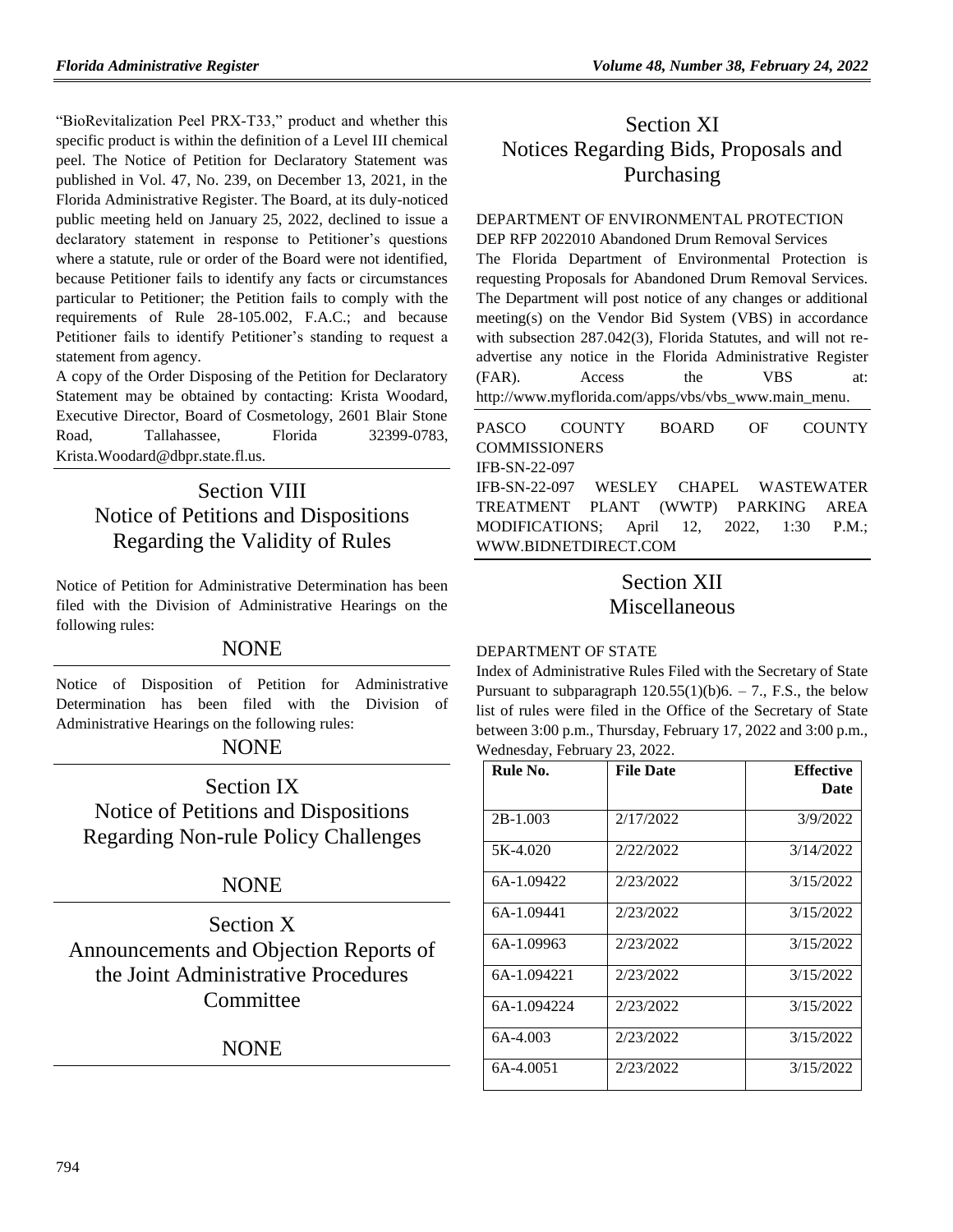| 6A-4.0164  | 2/23/2022 | 3/15/2022 |
|------------|-----------|-----------|
| 6A-5.0411  | 2/23/2022 | 3/15/2022 |
| 6A-6.053   | 2/23/2022 | 3/15/2022 |
| 6A-6.0652  | 2/23/2022 | 3/15/2022 |
| 6A-10.042  | 2/23/2022 | 3/15/2022 |
| 6A-10.0315 | 2/23/2022 | 3/15/2022 |
| 6A-14.092  | 2/23/2022 | 3/15/2022 |
| 6A-20.028  | 2/23/2022 | 3/15/2022 |
| 6A-20.0283 | 2/23/2022 | 3/15/2022 |
| 6M-8.301   | 2/23/2022 | 3/15/2022 |
| 62-503.200 | 2/17/2022 | 3/9/2022  |
| 62-503.300 | 2/17/2022 | 3/9/2022  |
| 62-503.430 | 2/17/2022 | 3/9/2022  |
| 62-503.500 | 2/17/2022 | 3/9/2022  |
| 62-503.700 | 2/17/2022 | 3/9/2022  |
| 62-503.751 | 2/17/2022 | 3/9/2022  |
| 62-503.800 | 2/17/2022 | 3/9/2022  |
| 62-552.200 | 2/17/2022 | 3/9/2022  |
| 62-552.300 | 2/17/2022 | 3/9/2022  |
| 62-552.430 | 2/17/2022 | 3/9/2022  |
| 62-552.680 | 2/17/2022 | 3/9/2022  |
| 62-552.700 | 2/17/2022 | 3/9/2022  |
| 62-552.800 | 2/17/2022 | 3/9/2022  |
| 62-701.805 | 2/17/2022 | 3/9/2022  |
| 62-701.900 | 2/17/2022 | 3/9/2022  |
| 62-788.101 | 2/17/2022 | 3/9/2022  |
| 62-788.151 | 2/17/2022 | 3/9/2022  |
| 62-788.201 | 2/17/2022 | 3/9/2022  |
| 62-788.301 | 2/17/2022 | 3/9/2022  |
| 62-788.311 | 2/17/2022 | 3/9/2022  |
| 62-788.321 | 2/17/2022 | 3/9/2022  |
| 62-788.331 | 2/17/2022 | 3/9/2022  |

| 62-788.341   | 2/17/2022 | 3/9/2022  |
|--------------|-----------|-----------|
| 62-788.401   | 2/17/2022 | 3/9/2022  |
| 64B7-26.0035 | 2/21/2022 | 3/13/2022 |
| 64B8-3.004   | 2/18/2022 | 3/10/2022 |
| 64B8-9.009   | 2/18/2022 | 3/10/2022 |
| 64B8-30.005  | 2/18/2022 | 3/10/2022 |
| 64B8-30.008  | 2/18/2022 | 3/10/2022 |
| 64B15-6.0035 | 2/18/2022 | 3/10/2022 |
| 64B15-6.0038 | 2/18/2022 | 3/10/2022 |
| 64B16-30.001 | 2/21/2022 | 3/13/2022 |
| 64ER22-1     | 2/17/2022 | 2/17/2022 |
| 65C-28.017   | 2/23/2022 | 3/15/2022 |

**LIST OF RULES AWAITING LEGISLATIVE APPROVAL SECTIONS 120.541(3), 373.139(7) AND/OR 373.1391(6), FLORIDA STATUTES**

| Rule No.    | <b>File Date</b> | <b>Effective</b><br><b>Date</b> |
|-------------|------------------|---------------------------------|
| 5K-4.020    | 12/10/2021       | **/**/****                      |
| 5K-4.035    | 12/10/2021       | **/**/****                      |
| 5K-4045     | 12/10/2021       | **/**/****                      |
| 60FF1-5.009 | 7/21/2016        | **/**/****                      |
| $60P-1.003$ | 12/8/2021        | **/**/****                      |
| 60P2.002    | 11/5/2019        | **/**/****                      |
| 60P-2.003   | 11/5/2019        | **/**/****                      |
| 62-600.405  | 11/16/2021       | **/**/****                      |
| 62-600.705  | 11/16/2021       | **/**/****                      |
| 62-600.720  | 11/16/2021       | **/**/****                      |
| 64B8-10.003 | 12/9/2015        | **/**/****                      |
| 69L-7.020   | 10/22/2021       | **/**/****                      |

### [DEPARTMENT OF TRANSPORTATION](https://www.flrules.org/gateway/department.asp?id=14)

Proposed Airport Site Approval Order for Med Trans-Gulf Coast State College Heliport

FLORIDA DEPARTMENT OF TRANSPORTATION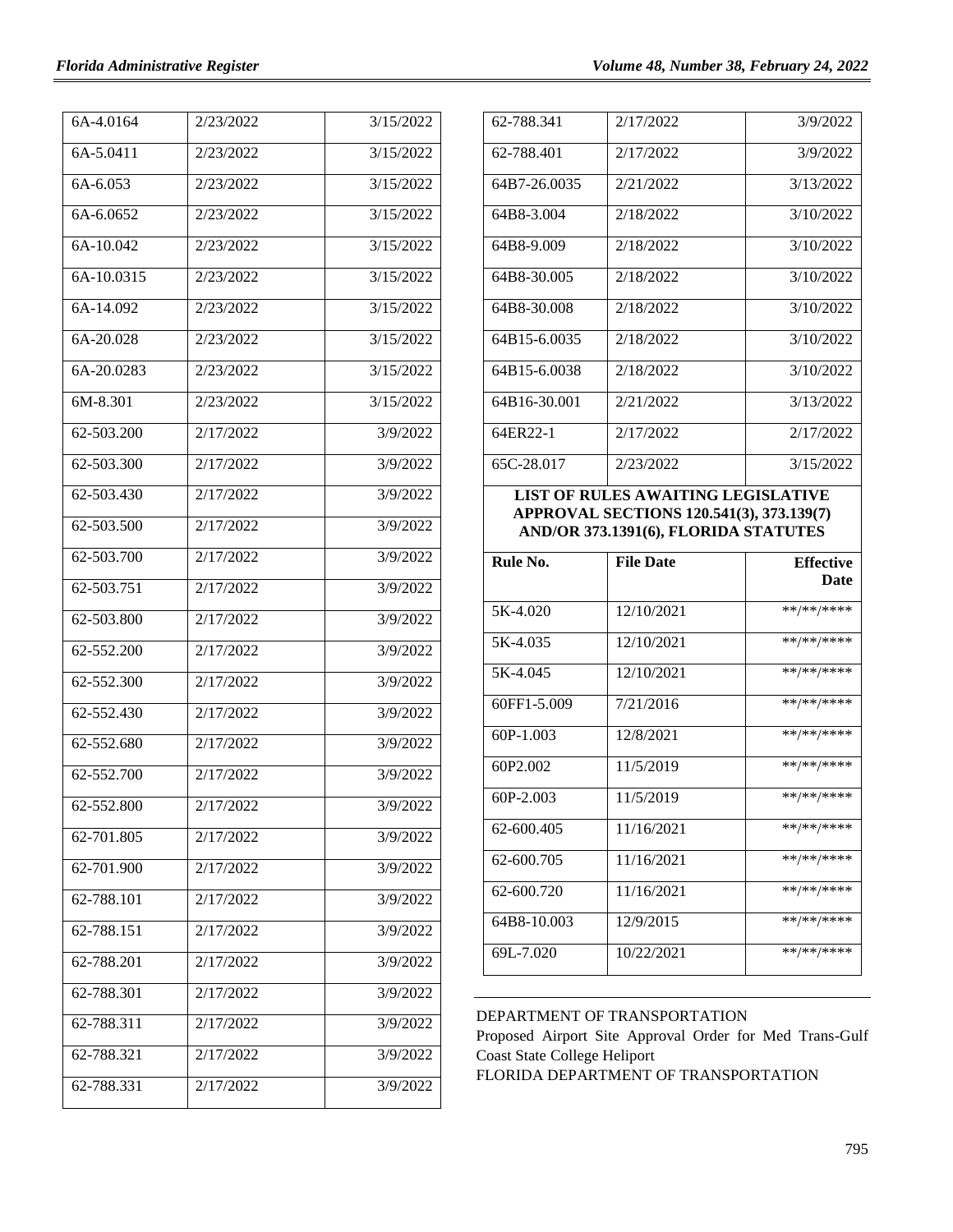The Florida Department of Transportation intends to issue an "Airport Site Approval Order," in accordance with Chapter 330, Florida Statutes, "Regulation of Aircraft, Pilots, and Airports" and Chapter14-60, Florida Administrative Code, "Airport Licensing, Registration, and Airspace Protection" for the following site:

Med Trans-Gulf Coast State College Heliport, a private airport, in Bay County, at Latitude 30° 18' 01.35" and Longitude 85° 39' 32.71", to be owned and operated by Gulf Coast State College, 5230 W US Hwy 98 Panama City, FL 32401.

A copy of the Airport Site Approval Order, the Airport's application, the applicable rules, and other pertinent information may be obtained by contacting Aaron N. Smith, State Aviation Manager, Florida Department of Transportation, Aviation Office, 605 Suwannee Street, Mail Station 46, Tallahassee, Florida 32399-0450, (850)414-4514, [aviation.fdot@dot.state.fl.us.](mailto:aviation.fdot@dot.state.fl.us) Website: [http://www.fdot.gov/aviation.](http://www.dot.state.fl.us/aviation)

ADMINISTRATIVE HEARING RIGHTS: Any person whose substantial interests will be determined or affected by this Airport Site Approval Order has the right, pursuant to Section 120.57, Florida Statutes, to petition for an administrative hearing. The petition for an administrative hearing must conform to the requirements of Rule Chapter 28-106, Florida Administrative Code, and must be filed, in writing, within twenty-one days of the publication of this notice, with the Clerk of Agency Proceedings, Office of General Counsel, Florida Department of Transportation, 605 Suwannee Street, Mail Station 58, Room 550, Tallahassee, Florida 32399-0450. Failure to file a petition within the allowed time constitutes a waiver of any right such person has to request a hearing under Chapter 120, Florida Statutes.

### [DEPARTMENT OF TRANSPORTATION](https://www.flrules.org/gateway/department.asp?id=14)

Proposed Airport Site Approval Order for Ascension Sacred Heart Navarre FSED Helistop

### FLORIDA DEPARTMENT OF TRANSPORTATION

The Florida Department of Transportation intends to issue an "Airport Site Approval Order," in accordance with Chapter 330, Florida Statutes, "Regulation of Aircraft, Pilots, and Airports" and Chapter14-60, Florida Administrative Code, "Airport Licensing, Registration, and Airspace Protection" for the following site:

Ascension Sacred Heart Navarre FSED Helistop, a private airport, in Santa Rosa County, at Latitude 30° 24' 12.39" and Longitude 86° 55' 0.31", to be owned and operated by Sacred Heart Health Systems, Inc., 5151 N 9th Av Pensacola, FL 32504.

A copy of the Airport Site Approval Order, the Airport's application, the applicable rules, and other pertinent information may be obtained by contacting Aaron N. Smith,

State Aviation Manager, Florida Department of Transportation, Aviation Office, 605 Suwannee Street, Mail Station 46, Tallahassee, Florida 32399-0450, (850)414-4514, [aviation.fdot@dot.state.fl.us.](mailto:aviation.fdot@dot.state.fl.us) Website:

# [http://www.fdot.gov/aviation.](http://www.dot.state.fl.us/aviation)

ADMINISTRATIVE HEARING RIGHTS: Any person whose substantial interests will be determined or affected by this Airport Site Approval Order has the right, pursuant to Section 120.57, Florida Statutes, to petition for an administrative hearing. The petition for an administrative hearing must conform to the requirements of Rule Chapter 28-106, Florida Administrative Code, and must be filed, in writing, within twenty-one days of the publication of this notice, with the Clerk of Agency Proceedings, Office of General Counsel, Florida Department of Transportation, 605 Suwannee Street, Mail Station 58, Room 550, Tallahassee, Florida 32399-0450. Failure to file a petition within the allowed time constitutes a waiver of any right such person has to request a hearing under Chapter 120, Florida Statutes.

# [DEPARTMENT OF FINANCIAL SERVICES](https://www.flrules.org/gateway/department.asp?id=69)

FSC - [Financial Institution Regulation](https://www.flrules.org/gateway/organization.asp?id=523) Office of Financial Regulation NOTICE OF FILINGS Financial Services Commission Office of Financial Regulation February 24, 2022

Notice is hereby given that the Office of Financial Regulation, Division of Financial Institutions, has received the following application. Comments may be submitted to the Division Director, 200 East Gaines Street, Tallahassee, Florida 32399- 0371, for inclusion in the official record without requesting a hearing. However, pursuant to provisions specified in Chapter 69U-105, Florida Administrative Code, any person may request a public hearing by filing a petition with the Agency Clerk as follows:

| By Mail or Facsimile            | OR. |
|---------------------------------|-----|
| Agency Clerk                    |     |
| Office of Financial Regulation  |     |
| P.O. Box 8050                   |     |
| Tallahassee, Florida 32314-8050 |     |
| Phone: (850)410-9889            |     |
| Fax: (850)410-9663              |     |
|                                 |     |

By Hand Delivery **Agency Clerk** Office of Financial Regulation General Counsel's Office The Fletcher Building, Suite 504 101 East Gaines Street Tallahassee, Florida 32399-0379 Phone: (850)410-9889

In accordance with the Americans with Disabilities Act, persons with disabilities needing a special accommodation to participate in this proceeding should contact the Agency Clerk no later than seven (7) days prior to the filing deadline or proceeding, at the Office of Financial Regulation, The Fletcher Building, Suite 118, 101 East Gaines Street, Tallahassee, Florida 32399-0379, Phone: (850)410-9889, or by Email: agency.clerk@flofr.com.